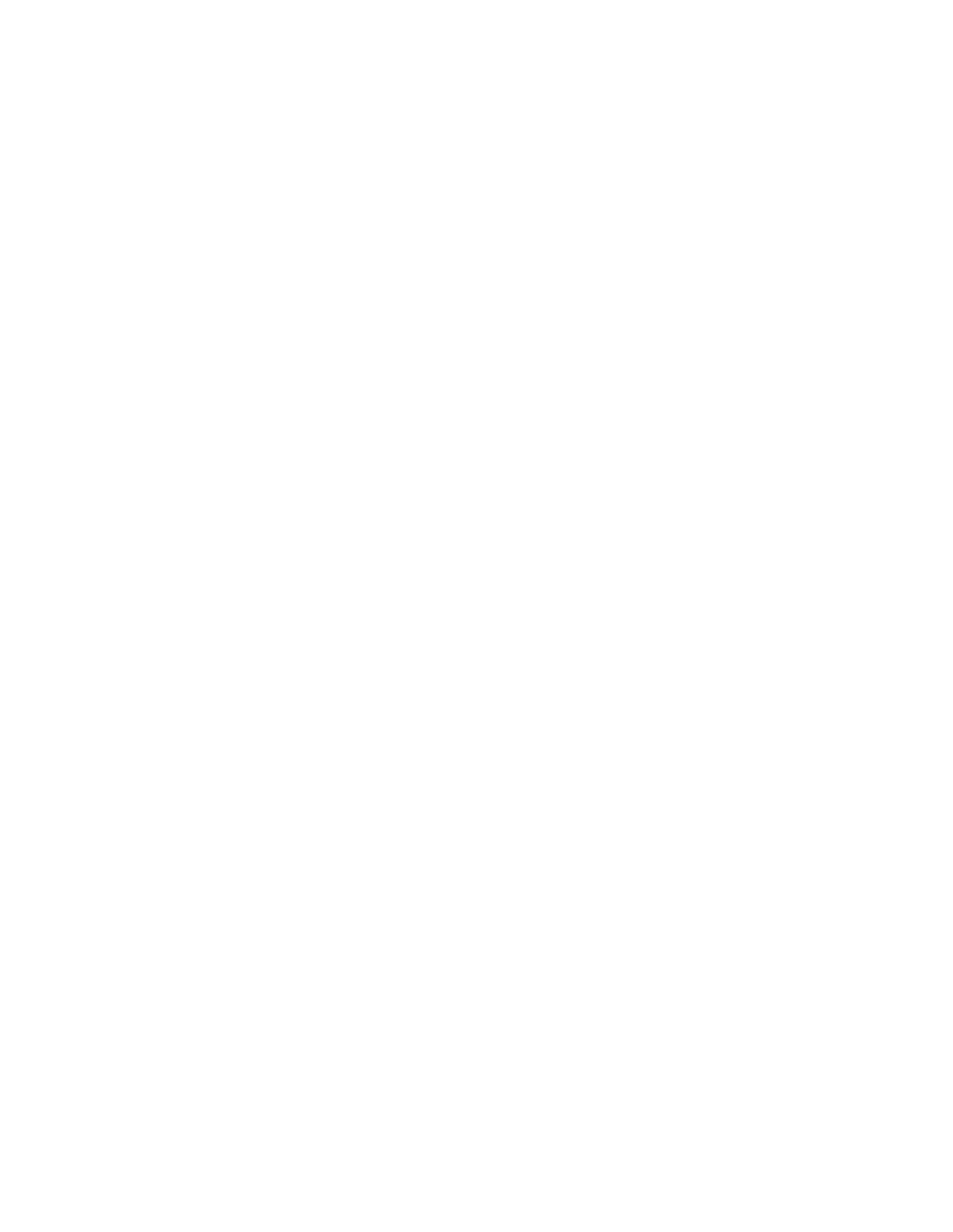## **TABLE OF CONTENTS**

| 3.2  |                                    |  |
|------|------------------------------------|--|
|      |                                    |  |
|      |                                    |  |
| 4.2  |                                    |  |
| 4.3  |                                    |  |
| 4.4  |                                    |  |
| 4.5  |                                    |  |
| 4.6  |                                    |  |
|      |                                    |  |
| 5.1  |                                    |  |
| 5.2  |                                    |  |
| 5.3  |                                    |  |
| 5.4  |                                    |  |
| 5.5  |                                    |  |
|      |                                    |  |
| 5.6. |                                    |  |
| 5.7  |                                    |  |
|      |                                    |  |
|      |                                    |  |
|      |                                    |  |
|      |                                    |  |
|      |                                    |  |
|      |                                    |  |
|      |                                    |  |
|      |                                    |  |
|      |                                    |  |
|      |                                    |  |
|      |                                    |  |
|      |                                    |  |
|      |                                    |  |
|      | $\mathbf{i}$                       |  |
|      | LA/ np/ Langara-BCNU 2012-14 FINAL |  |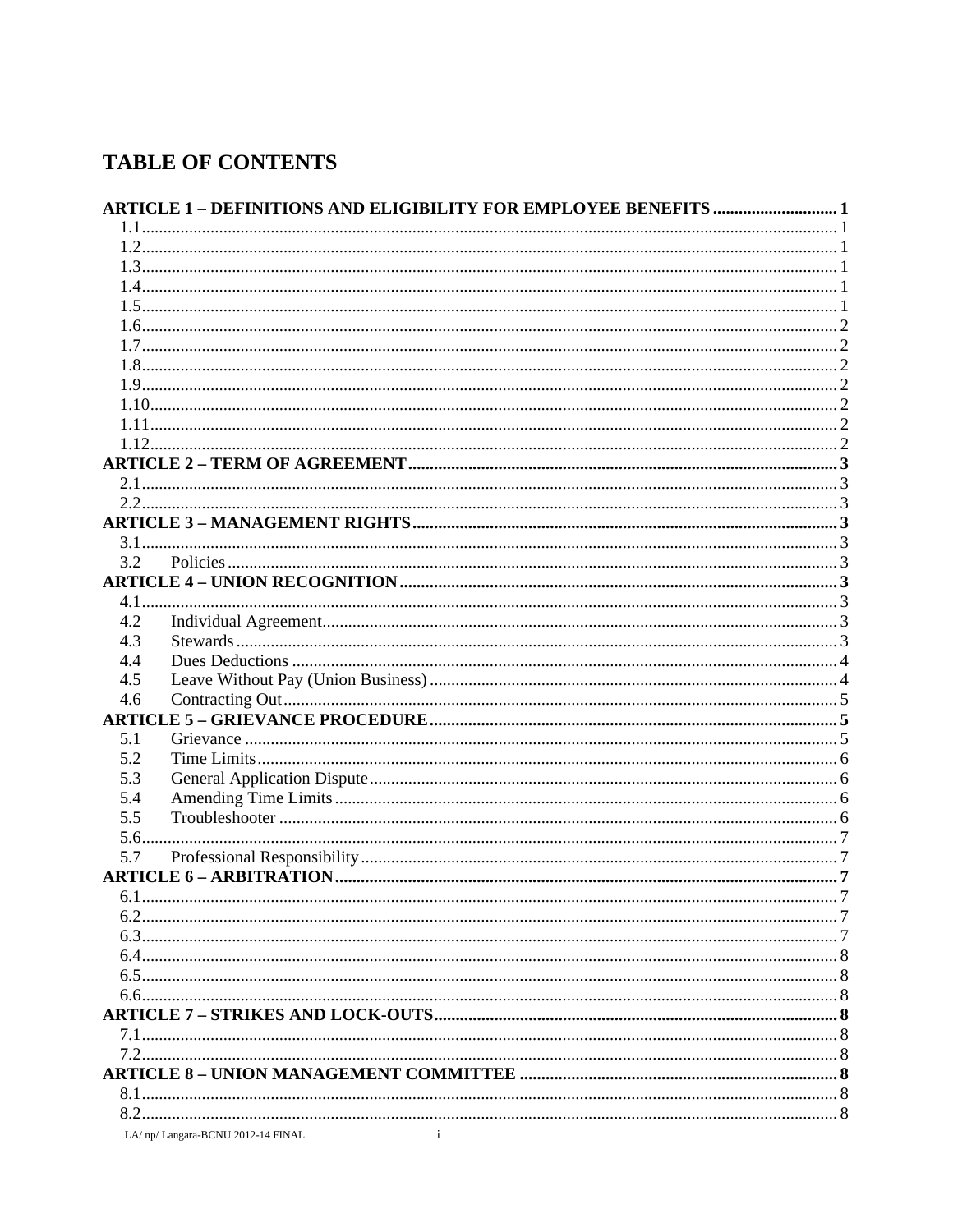| 10.1 |  |
|------|--|
|      |  |
|      |  |
| 10.4 |  |
| 10.5 |  |
|      |  |
| 10.7 |  |
|      |  |
|      |  |
|      |  |
|      |  |
|      |  |
|      |  |
|      |  |
|      |  |
|      |  |
|      |  |
|      |  |
|      |  |
|      |  |
|      |  |
|      |  |
|      |  |
|      |  |
|      |  |
|      |  |
|      |  |
|      |  |
| 15.1 |  |
|      |  |
| 16.1 |  |
|      |  |
|      |  |
|      |  |
|      |  |
|      |  |
|      |  |
|      |  |
|      |  |
|      |  |
|      |  |
|      |  |
|      |  |
|      |  |
|      |  |
|      |  |
|      |  |
|      |  |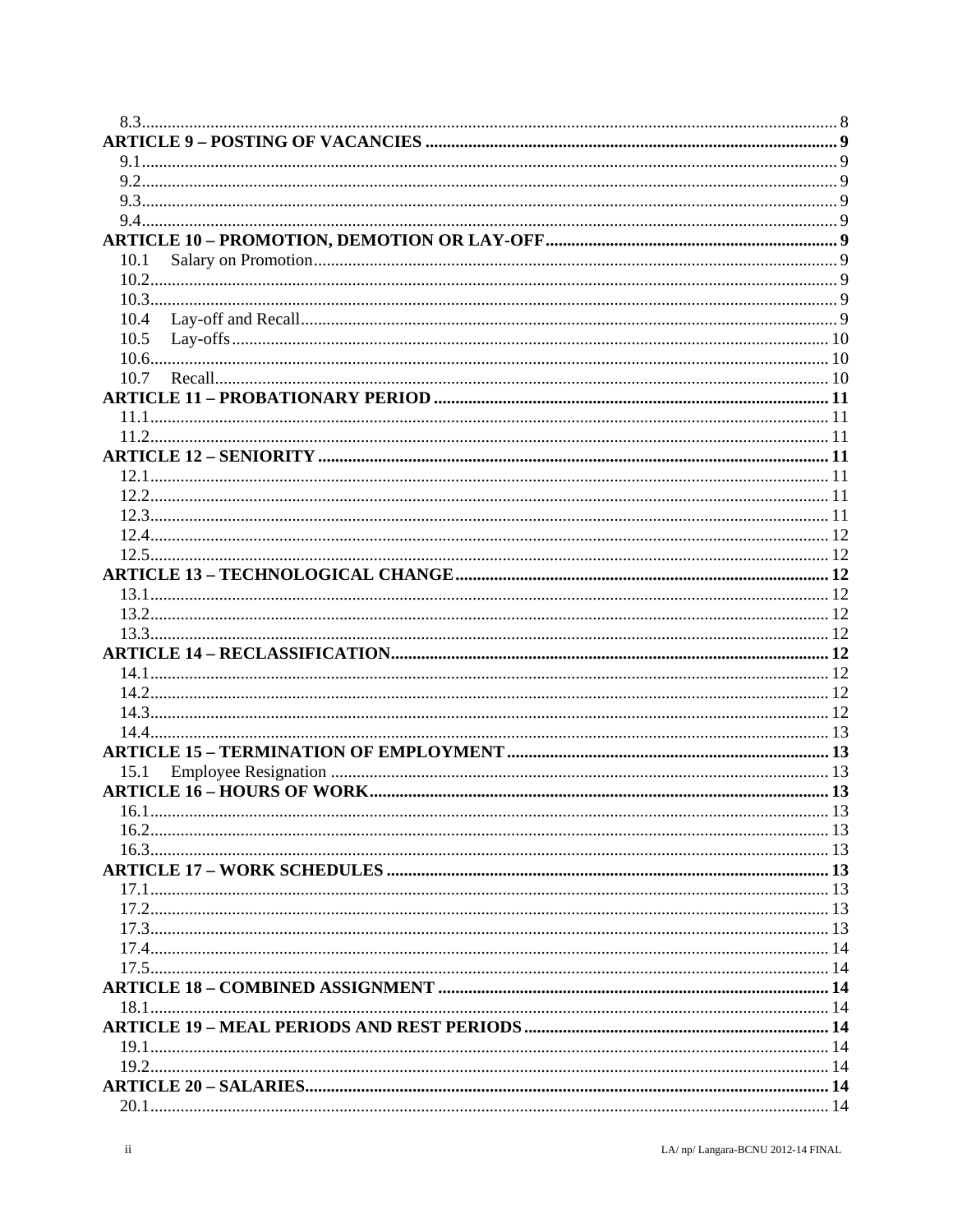| 22.1<br>26.1<br>26.10<br>28.1             |
|-------------------------------------------|
|                                           |
|                                           |
|                                           |
|                                           |
|                                           |
|                                           |
|                                           |
|                                           |
|                                           |
|                                           |
|                                           |
|                                           |
|                                           |
|                                           |
|                                           |
|                                           |
|                                           |
|                                           |
|                                           |
|                                           |
|                                           |
|                                           |
|                                           |
|                                           |
|                                           |
|                                           |
|                                           |
|                                           |
|                                           |
|                                           |
|                                           |
|                                           |
|                                           |
|                                           |
|                                           |
|                                           |
|                                           |
|                                           |
|                                           |
|                                           |
|                                           |
|                                           |
| 29.5                                      |
|                                           |
|                                           |
|                                           |
|                                           |
|                                           |
|                                           |
|                                           |
|                                           |
| iii<br>LA/ np/ Langara-BCNU 2012-14 FINAL |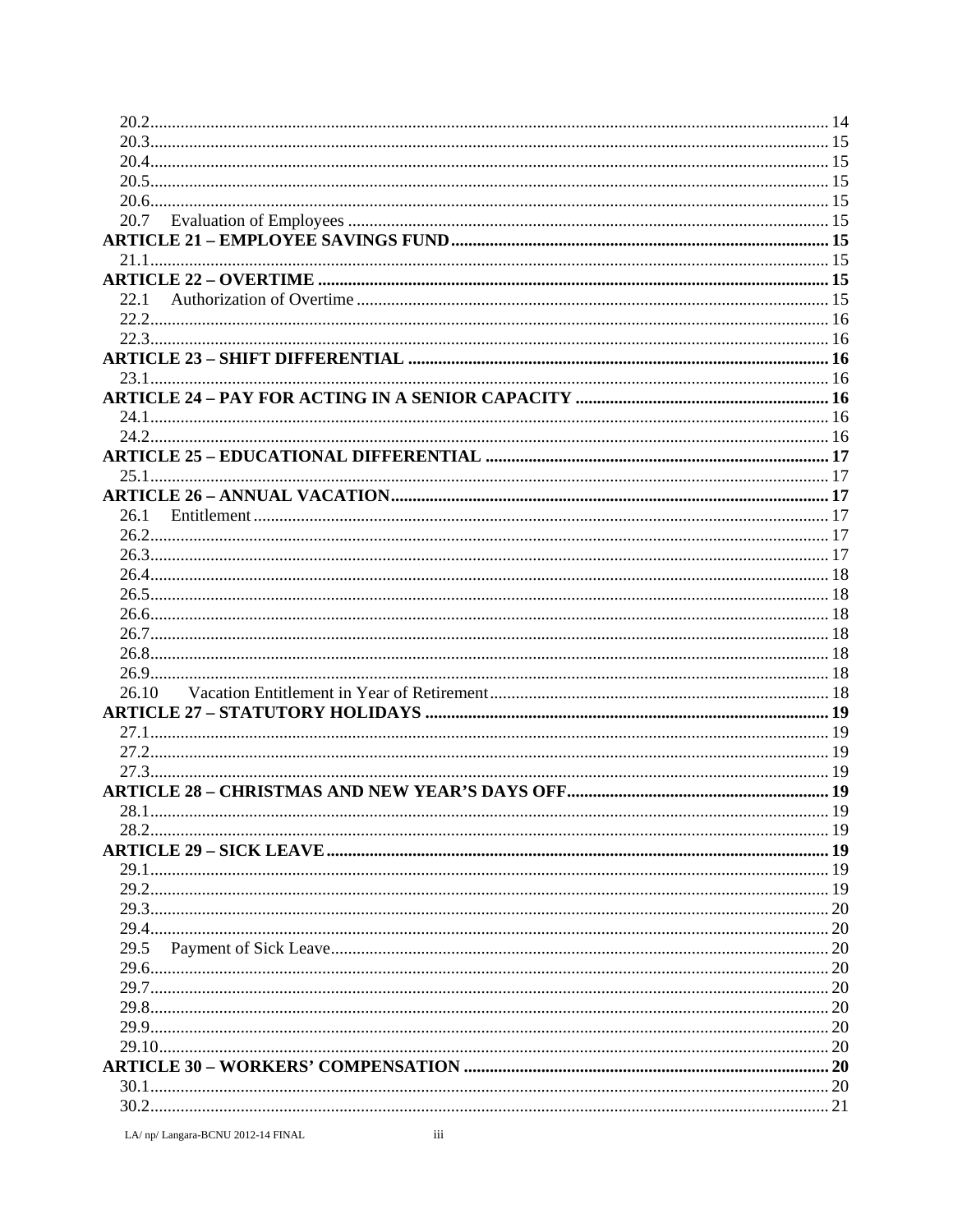| 31.1         |                                                                       |  |
|--------------|-----------------------------------------------------------------------|--|
|              |                                                                       |  |
|              |                                                                       |  |
|              |                                                                       |  |
| 32.1         |                                                                       |  |
| 32.2         |                                                                       |  |
| 32.3         |                                                                       |  |
|              |                                                                       |  |
|              |                                                                       |  |
|              |                                                                       |  |
|              |                                                                       |  |
|              |                                                                       |  |
| 35.1         |                                                                       |  |
| 35.2         |                                                                       |  |
|              |                                                                       |  |
|              |                                                                       |  |
|              |                                                                       |  |
| 37.1         |                                                                       |  |
| 37.2         |                                                                       |  |
|              |                                                                       |  |
| 38.1         |                                                                       |  |
| 38.2         |                                                                       |  |
| 38.3         |                                                                       |  |
| 38.4<br>38.5 |                                                                       |  |
| 38.6         |                                                                       |  |
| 38.7         |                                                                       |  |
| 38.8         |                                                                       |  |
| 38.9         |                                                                       |  |
|              | <b>ARTICLE 39 - APPLICABILITY OF PROVISIONS TEMPORARY, CASUAL AND</b> |  |
|              |                                                                       |  |
|              |                                                                       |  |
| 39.2         |                                                                       |  |
|              |                                                                       |  |
|              |                                                                       |  |
| 40.1         |                                                                       |  |
| 40.2         |                                                                       |  |
| 40.3         |                                                                       |  |
| 40.4         |                                                                       |  |
|              |                                                                       |  |
|              |                                                                       |  |
|              |                                                                       |  |
|              |                                                                       |  |
| 42.2         |                                                                       |  |
|              |                                                                       |  |
|              |                                                                       |  |
|              |                                                                       |  |
|              |                                                                       |  |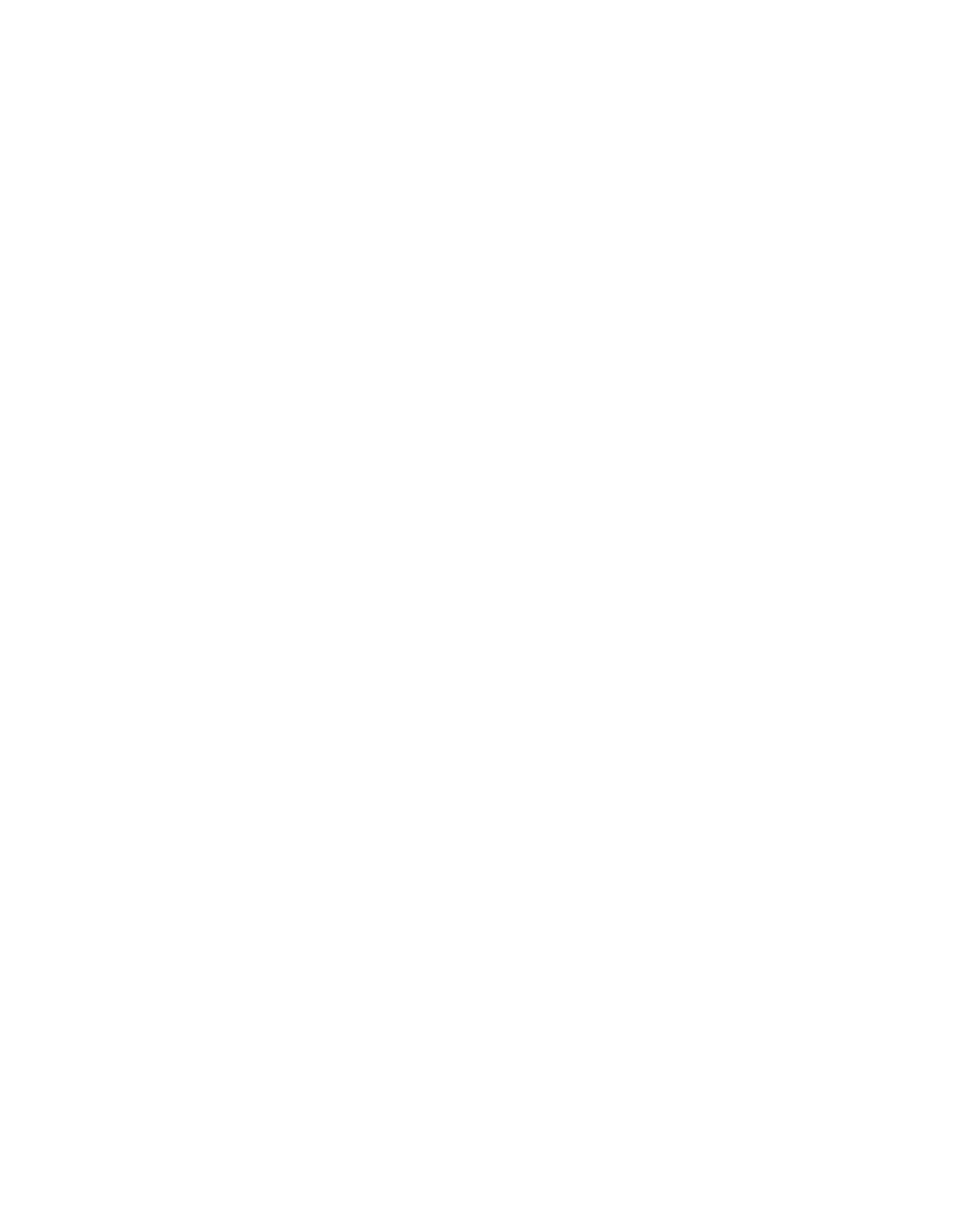## **THIS AGREEMENT** made and entered into this April 1, 2012.

BETWEEN:

 **LANGARA COLLEGE**  (hereinafter called the "College") OF THE FIRST PART

AND:

## **THE BRITISH COLUMBIA NURSES' UNION**

 (hereinafter called the "Union") OF THE SECOND PART

WHEREAS the College is an Employer within the meaning of the "Labour Relations Code of British Columbia";

AND WHEREAS the Union herein has been granted the bargaining rights for the Registered and Graduate Nurses employed by the College Health Services;

AND WHEREAS the parties have carried on collective bargaining under the terms of the said Act and have reached an agreement as hereinafter expressed;

NOW THEREFORE THIS AGREEMENT WITNESSETH that the parties hereto agree with each other as follows:

## **ARTICLE 1 – DEFINITIONS AND ELIGIBILITY FOR EMPLOYEE BENEFITS**

## **1.1**

"Union" shall mean the British Columbia Nurses" Union.

## **1.2**

"Certification" shall mean the Certification awarded by the Labour Relations Board to the British Columbia Nurses' Union.

## **1.3**

"Employee" shall mean any graduate nurse covered by the Certification.

## **1.4**

"College" shall mean the Langara College named in the Certification.

## **1.5**

"Probationary Employee" shall mean an employee who is occupying an established position during the probationary period as defined in Article 11.

```
LA/ np/ Langara-BCNU 2012-14 FINAL 1
```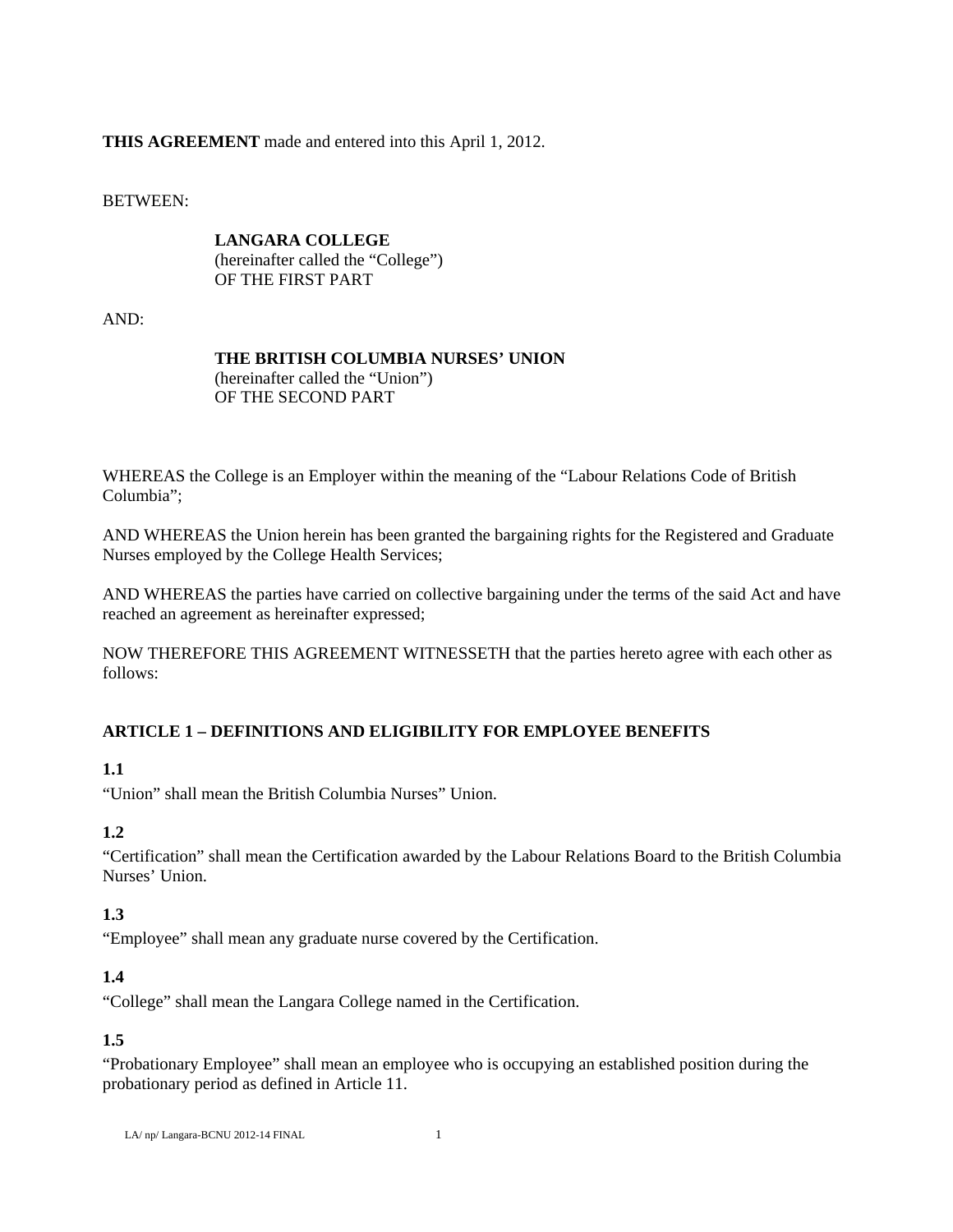## **1.6**

"Regular Full-Time Employee" means an employee who, having satisfactorily completed the six (6) month probationary period has been appointed to the permanent staff by the College Board, is employed on a fulltime basis for thirty-five (35) hours per week and is not a temporary full-time employee as defined in 1.8 hereof. A regular full-time employee is entitled to all benefits provided by the Agreement.

## **1.7**

"Regular Part-Time Employee" means an employee who, having satisfactorily completed the six (6) month probationary period, has been appointed to the permanent staff by the College Board, is employed on a regular part-time schedule of weekly hours which are less than thirty-five (35) and is not a temporary parttime employee as defined in 1.9 hereof. A regular part-time employee is entitled to all employee benefits except as otherwise provided on a proportionate basis with the exception of medical, dental, and extended health which shall be on the same basis as a regular full-time employee.

### **1.8**

"Temporary Full-Time Employee" means an employee who is employed on a full-time basis for thirty-five (35) hours per week for a definite and limited period of time (which may be extended or curtailed by circumstances which could not be foreseen at the time of hiring).

A temporary full-time employee is entitled to all employee benefits except as otherwise provided upon their satisfactory completion of six (6) continuous months of service.

### **1.9**

"Temporary Part-Time Employee" means an employee who is employed on a regular part-time schedule of weekly hours which are less than thirty-five (35) for a definite and limited period of time (which may be extended or curtailed by circumstances which could not be foreseen at the time of hiring).

A temporary part-time employee, upon the satisfactory completion of the equivalent of six (6) months continuous full-time service, is entitled to all employee benefits except as otherwise provided on a proportionate basis with the exception of medical, dental and extended health which shall be on the same basis as a Temporary Full-Time employee.

A temporary employee shall receive a letter of appointment stating their employment status and, where practical, the expected duration of employment of hours of work available.

#### **1.10**

"Casual Employee" means an employee who is employed on an irregular basis for the purpose of providing short-term relief in the case of absence, or any employee other than an employee defined in clauses 1.6, 1.7, 1.8 and 1.9 hereof. A casual employee is entitled to the minimum provisions of the Employment Standards' Act of B.C. A casual employee shall receive a letter of appointment stating their employment status.

#### **1.11**

"Call-In" applies when a casual or part-time employee is required to report for regular work duties.

## **1.12**

Wherever the feminine gender or singular is used, the same shall be construed as meaning the masculine or plural unless otherwise specifically stated.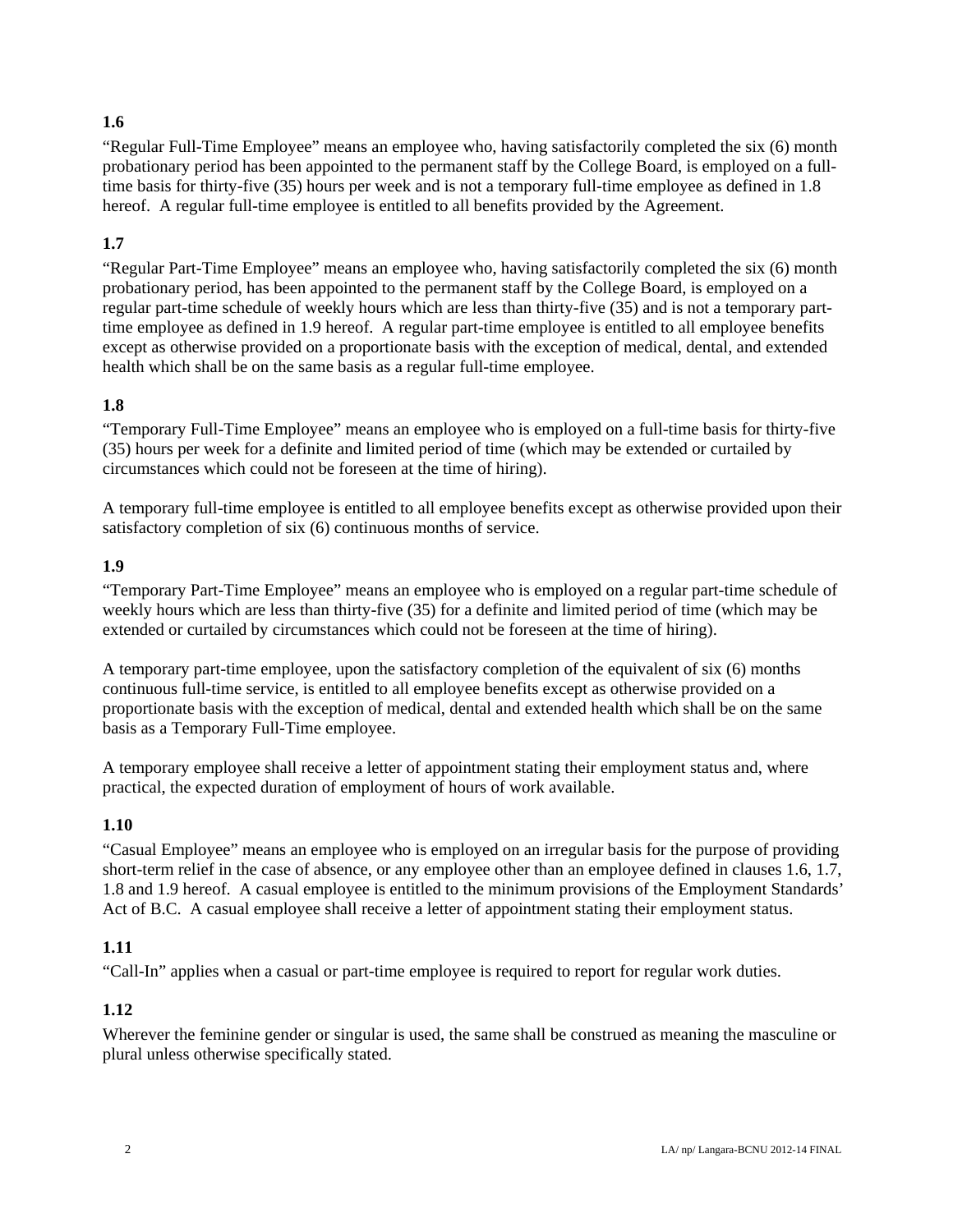## **ARTICLE 2 – TERM OF AGREEMENT**

## **2.1**

This Agreement shall be in full force and effect from the first (1st) day of April, 2012 to the thirty-first (31st) day of March, 2014, both dates inclusive.

## **2.2**

Notice to commence collective bargaining for a new contract may be given by either party four (4) months prior to the expiry date of the contract and where no notice is given by either party, sixty (60) days or more prior to the date of expiry of the Agreement, both parties shall be deemed to have given notice sixty (60) days prior to the date of expiry of the Agreement.

## **ARTICLE 3 – MANAGEMENT RIGHTS**

### **3.1**

The Union recognized the exclusive right of the College to manage the College's affairs and to direct and discipline the employees, subject to the terms of this Agreement.

### **3.2 Policies**

In the event that there is a conflict between the contents of this Agreement and any regulation made by the College, this Agreement shall take precedence over the said regulations.

## **ARTICLE 4 – UNION RECOGNITION**

#### **4.1**

The College recognized the Union as the exclusive bargaining agent for all employees for whom the Union has been certified as bargaining agent.

#### **4.2 Individual Agreement**

The College agrees not to enter into any agreement or contract with the employees covered by this Agreement individually or collectively which in any way conflicts with the terms and provisions of the Agreement.

#### **4.3 Stewards**

- A) The College agrees to recognize one employee who is designated by the Union as a steward to act on behalf of the employees.
- B) The name of the steward shall be supplied to the College by the Union and the College shall be advised by the Union in writing of any changes.
- C) A steward shall be allowed, as indicated herein, reasonable time while on duty without loss of salary to process grievances or matters relating to this Agreement.
- D) A steward shall not interrupt normal operation of the College.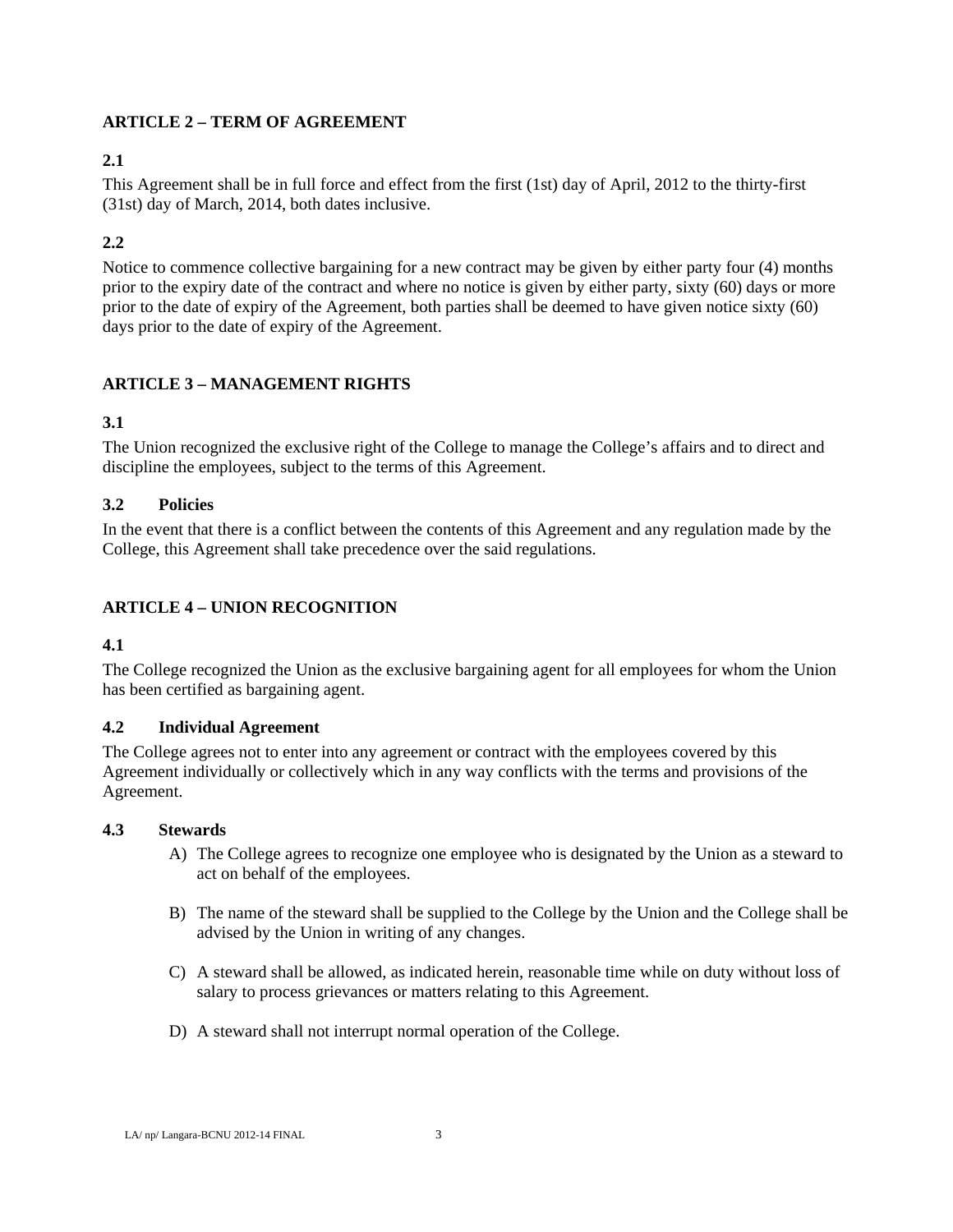- E) One employee who is a member of the Union's Negotiating Committee shall be granted leave of absence without loss of pay in order to conduct negotiations, which shall include mediation and arbitration process if so required.
- F) At the time of hire, the College shall provide the new employee with a copy of the Collective Agreement, the name of the steward and a copy of the dues authorization form which has been forwarded by the Union. The College shall provide the Union with a monthly list of new and terminated employees (if applicable at the month) and the list shall specify the status of the employee.

### **4.4 Dues Deductions**

All employees who are covered by the Certificate of Bargaining Authority shall, as a condition of continuing employment, authorize a deduction from their pay cheques in the amount of the union dues payable to the Union by a member of the bargaining unit.

In accordance with the provision of Part 2, Section 16 of the Labour Relations Code, the College shall deduct from the wages of any employee covered by this Agreement, union dues levied in accordance with the by-laws of the Union. For new employees, these deductions will commence the first of the month coincident with or next following the date of appointment.

Upon receipt of written notice from the Union, the College shall terminate the services of any employee who does not authorize the dues deduction as above.

The Union shall inform the College in writing of the amount of dues to be deducted from each employee. The Union shall advise the College in writing sixty (60) days in advance of any change in the amount of dues to be deducted.

The College shall remit such dues to the Union within twenty-eight (28) calendar days from the date of deduction, together with a written statement containing the names of the employees for whom the deductions were made and the amount of each deduction.

#### **4.5 Leave Without Pay (Union Business)**

- A) With the approval of the Director, Health Services, employees delegated by the Union to attend to Union affairs may be granted necessary leave of absence without pay to accommodate such involvement; it being understood that such involvement; it being understood that such leave of absence shall be mutually agreed upon between the Director, Health Services and the employee and that such approval shall not be unreasonably withheld:
	- i) Members who are appointed or elected as representatives to the Council of the Union, to attend regular or special meetings of that body or any of its standing committees.
	- ii) Employees on leave of absence due to official union business specified in this Article shall have their salaries and benefits maintained for scheduled work days, provided the Union reimburses the College in full for the costs of maintaining such salaries and benefits.
	- iii) Annual Convention: employees who are appointed or elected to represent a region at the Annual Convention of the Union.
	- iv) An employee who holds the position of full-time president or council member with the Union may be granted a leave of absence without pay for the period which the employee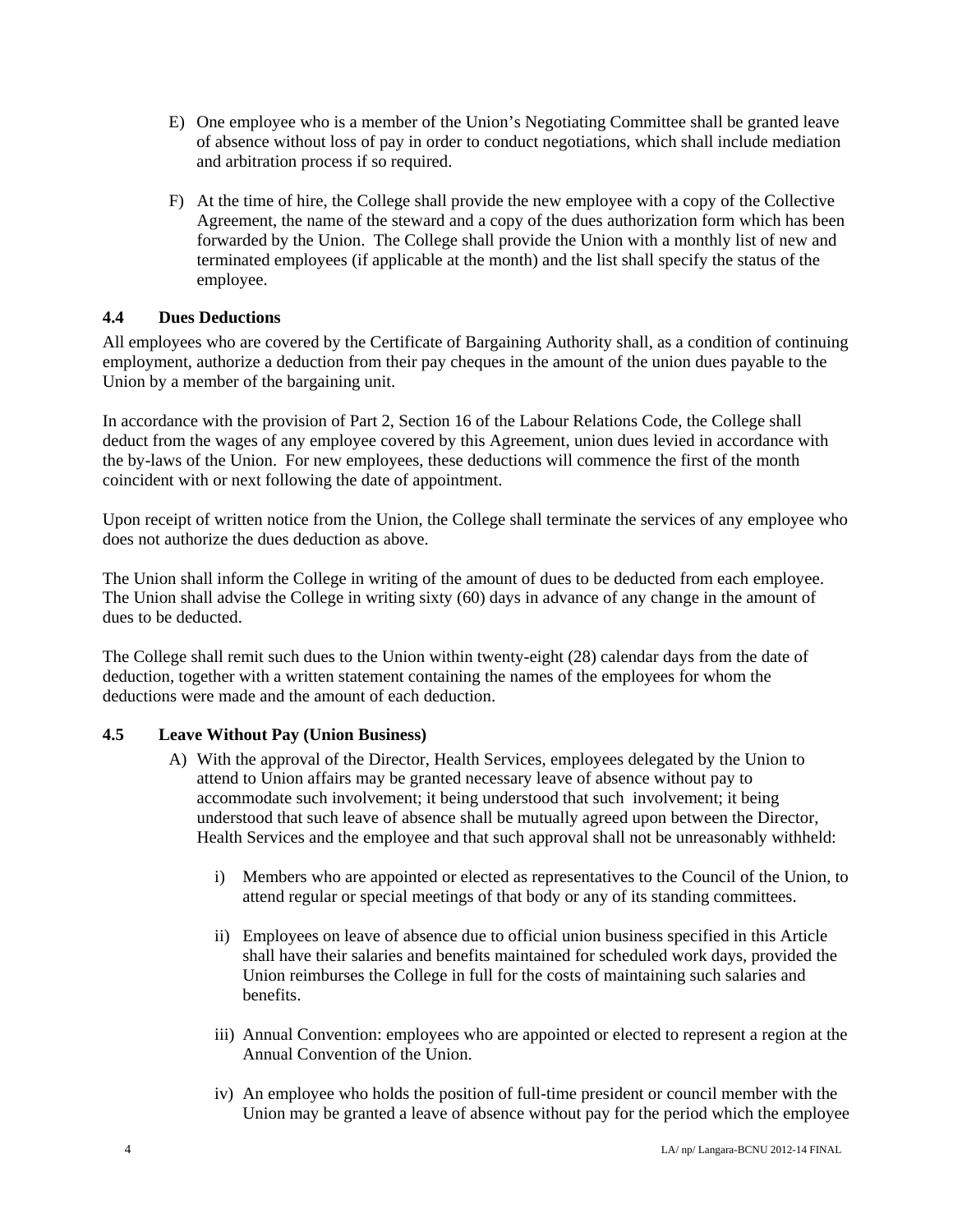holds the position. For leave requests that are subject to operational requirements, the Employer will consider all of the circumstances including the length of notice provided, and will make all reasonable efforts to grant the leave.

B) Notice Required: the employee or Union shall give sufficient advance notice to the College of the request for leave of absence in order to minimize disruption to the operation of the health service.

#### **4.6 Contracting Out**

The College will not make a practice of contracting out work that would result in the layoff of permanent employees.

If the College contracts out work and layoffs are necessary, the College will:

- A) Make every effort to notify the Union at least one hundred and twenty (120) calendar days before the date of layoff; in no case will the notice be less than ninety (90) calendar days; and
- B) Fully inform the Union of all the circumstances; and
- C) Fully consult with the Union to identify ways to avoid layoffs.

Employees affected by this article will have access to Article 10 – Promotion, Demotion or Lay-Off.

### **ARTICLE 5 – GRIEVANCE PROCEDURE**

#### **5.1 Grievance**

During the term of this Agreement, any differences concerning the dismissal, discipline or suspension of an employee or the interpretation, application or operation or any alleged violation of this Agreement, including any question as to whether any matter is arbitrable, will, without stoppage of work, be finally and conclusively settled by the following procedure:

#### **Step 1**

Within ten (10) working days of the occurrence of the difference, or within ten (10) working days of when the employee concerned first became aware of the matter giving rise to the difference, the employee with or without the steward (at the employee's choice) will discuss the difference verbally with their immediate supervisor who will respond within ten (10) working days.

#### **Step 2**

If no settlement is reached in Step 1, the employee will complete a grievance form and submit it to the Dean of Student Support Services within (10) ten working days of the response at Step 1 of this procedure. The Dean of Student Support Services will meet with the employee and the steward within twenty (20) working days of receipt of the grievance form. The Dean of Student Support Services will respond in writing to the employee and the steward within twenty (20) working days of the meeting.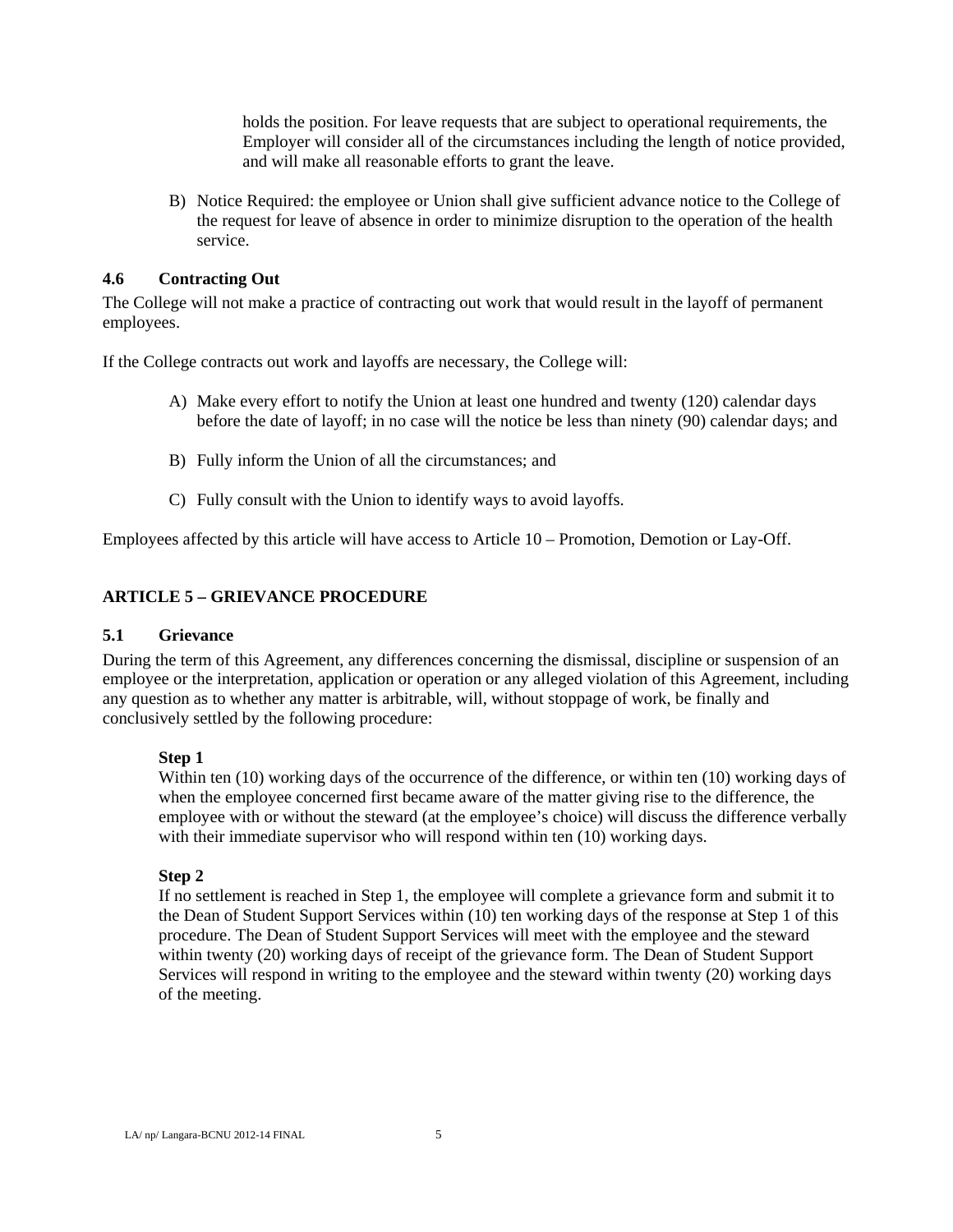## **Step 3**

If no settlement is reached in Step 2, the Union may request a meeting between a representative of the Union and the Director, Human Resources within twenty (20) working days of the response at Step 2 of this procedure. The Director, Human Resources respond within twenty (20) working days of this meeting.

## **Step 4**

If settlement is not reached through the foregoing procedure, the grievance may be referred to a Troubleshooter and/or Arbitration Board. When either party requests a grievance be submitted to arbitration or the Troubleshooter, the request will be submitted to the other party in writing within twenty (20) working days of the response provided at Step 3 of this procedure.

## **5.2 Time Limits**

When the recipient of the grievance fails to respond within the time limits prescribed in the grievance procedure, the grievance will advance to the next step of the grievance procedure. The person responsible for initiating the grievance of the Union will be responsible for advancing the grievance to each succeeding step. The time limits will begin upon receipt of the grievance. If the time limits are exceeded the grievance will be deemed to be abandoned and all recourse to the grievance procedure will be at an end.

### **5.3 General Application Dispute**

If a difference of a general nature arises between the College and the Union concerning the interpretation, application, operation or alleged violation of this Agreement which does not specifically involve an employee, a written grievance will be submitted within thirty (30) working days from the date either party became aware of the incident prompting the grievance, by the College to the Union, or by the Union to the College, as the case may be, and Step 3 of Article 5.1 – Grievance will apply.

## **5.4 Amending Time Limits**

Whenever a stipulated time is mentioned herein, the said time may be extended by mutual consent of the parties, provided such extension is requested prior to the expiry of the time allowed.

#### **5.5 Troubleshooter**

Where a difference arises between the parties relating to the dismissal, discipline, or suspension of an employee, or regarding the interpretation, application, operation or alleged violation of this Agreement, including any question as to whether a matter is arbitrable, during the term of the Agreement, Dave McPhillips, Stan Lanyon, Judi Korbin or Daniel Johnston if they are available within thirty (30) working days, or a substitute agreed to by the parties, will, at the request of either party:

- A) Investigate the difference;
- B) Define the issue in dispute, and
- C) Make written recommendations to resolve the difference;

within twenty (20) days of receipt of the request, and for those twenty (20) days from the date of their appointment, time does not run in respect of the grievance procedure.

In the event the parties are unable to agree on a Troubleshooter within a period of thirty (30) days, either party may apply to the Minister of Labour for the Province of British Columbia for the appointment of a Troubleshooter.

The cost of the Troubleshooter will be shared by the parties.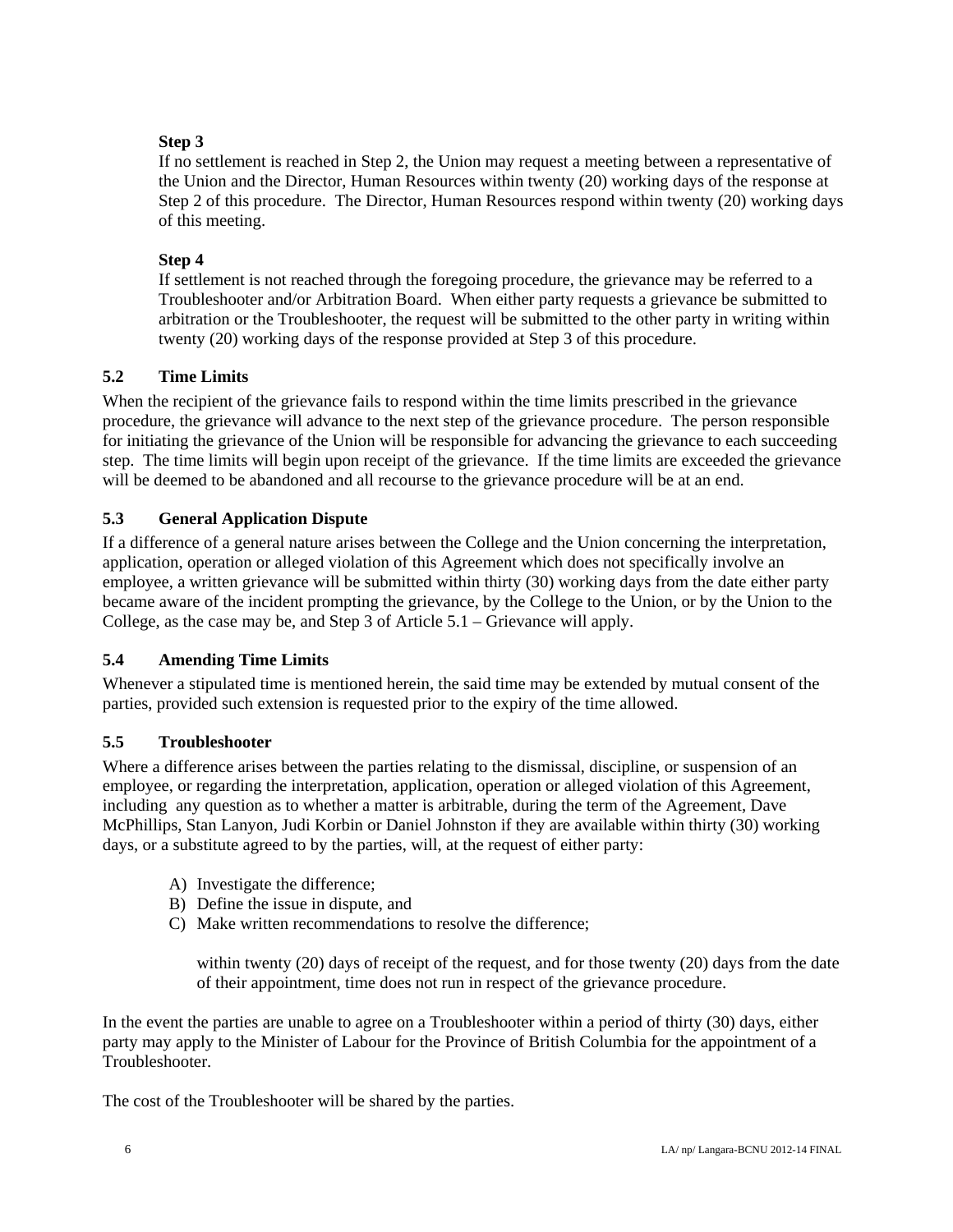**5.6** 

Failing settlement at this step, the grievance may be referred to arbitration.

#### **5.7 Professional Responsibility**

In the interest of safe patient care and safe nursing practice, the parties agree to the following problem solving process to address employee concerns relative to patient care including:

- A) Nursing practice conditions
- B) Safety of patients and nurses
- C) Workload

#### **Step 1**

Within ten (10) calendar days of an issue becoming a concern the nurse will discuss the matter with her immediate supervisor. If the issue is not resolved, the nurse will complete a Professional Responsibility Form within ten (10) calendar days of the discussion with the supervisor and submit to the Dean of Student Support Services.

#### **Step 2**

Within ten (10) calendar days of receipt of the Professional Responsibility Form the Dean of Student Support Services will convene a meeting between the nurse and a representative of the British Columbia Nurses' Union. The parties will attempt to resolve the issue. The nurse will receive a written response from the Dean of Student Support Services within ten (10) calendar days of the above meeting.

#### **Step 3**

If the issue is not resolved to the nurse's satisfaction, the British Columbia Nurses' Union representative may submit the matter to the Troubleshooter. The Troubleshooter will inquire into the issue and make recommendations to the parties to resolve the matter. Such recommendations must recognize the uniqueness of the College and its working environment. It is agreed that issues raised under this clause cannot be the subject of arbitration.

#### **ARTICLE 6 – ARBITRATION**

#### **6.1**

Either party may, within the time limits prescribed in Article 5 – Grievance Procedure, refer any grievance, dispute or difference unresolved through the procedures in Article 5 – Grievance Procedure, to a Board of Arbitration which shall have the power to determine whether any matter is arbitrable within the terms of the Agreement and to settle the question to be arbitrated.

#### **6.2**

The party requesting arbitration shall notify the other party of its intent to arbitrate and its appointee to the Arbitration Board. The recipient of this notice shall, within ten (10) calendar days, notify the other party of its appointee to the Arbitration Board.

#### **6.3**

The two appointees shall, within a further ten (10) calendar days, select a third person to act as Chair. If the two appointees fail to agree upon a Chair within this ten (10) calendar-day period, either party may request the Minister of Labour of British Columbia to make the appointment.

LA/ $np$ / Langara-BCNU 2012-14 FINAL  $7$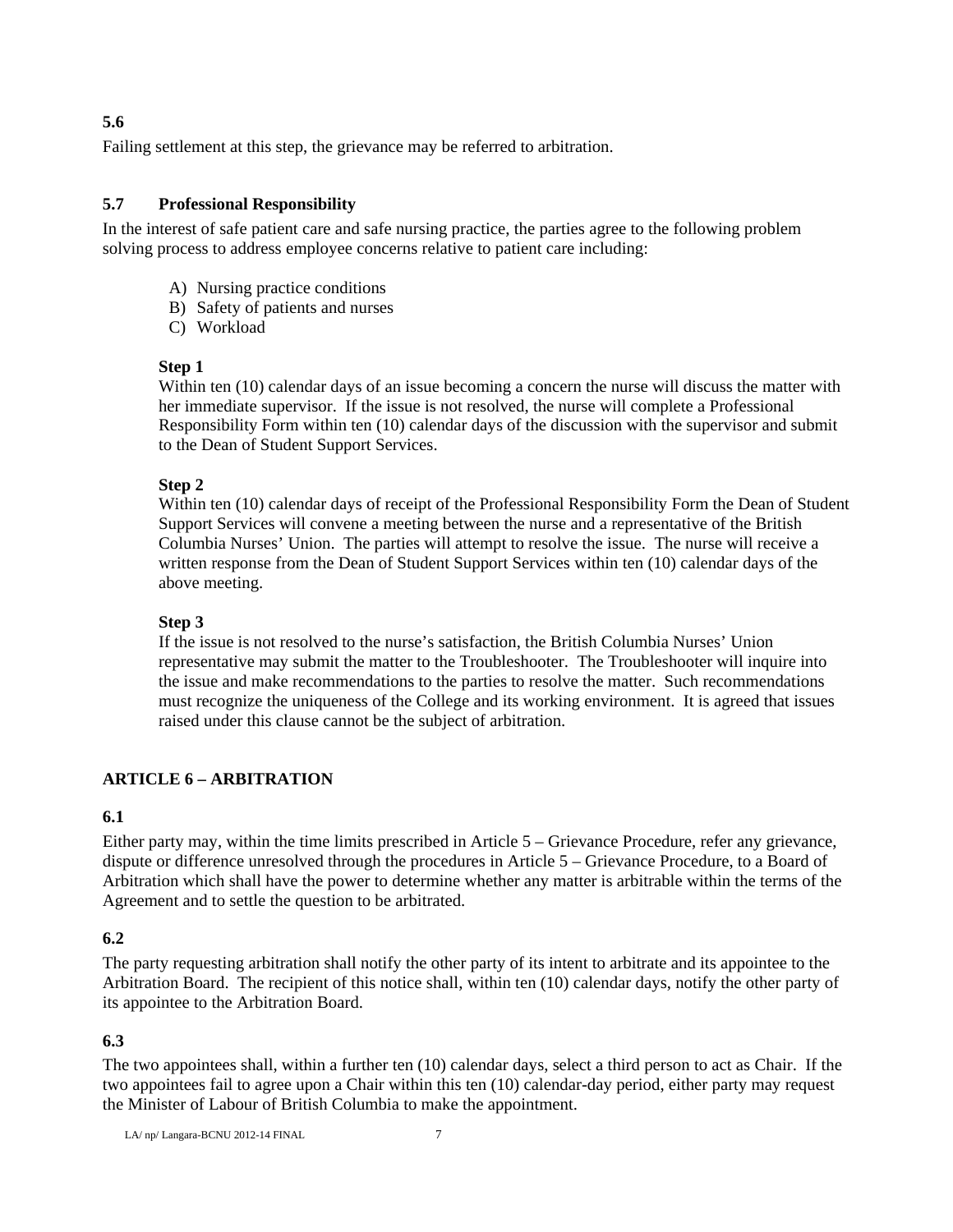## **6.4**

The Arbitration Board shall issue a decision and the decision of the Board shall be final and binding upon the parties.

## **6.5**

Each party shall be responsible for the expenses of its appointee and the expenses of the Chair shall be shared equally by the parties.

## **6.6**

By mutual agreement between the Union and the College, a single arbitrator may be substituted for the Arbitration Board established in this Article.

## **ARTICLE 7 – STRIKES AND LOCK-OUTS**

## **7.1**

During the term of the Collective Agreement, the Union agrees that there shall be no strike and the College agrees that there shall be no lock-out.

## **7.2**

Subject to a Labour Relations Board directive, if an employee employed under the terms of this Collective Agreement refuses to cross a legal picket line, they shall not be subject to disciplinary action by the College. Any employee refusing to cross a legal picket line shall be considered absent without pay.

## **ARTICLE 8 – UNION MANAGEMENT COMMITTEE**

## **8.1**

A Union Management Committee shall be established. The College and the Union shall each appoint up to two (2) representatives to the Union Management Committee.

## **8.2**

Meetings of the Committee shall be held at the call of either party. Unless mutually agreed otherwise, meetings shall not exceed one (1) every two (2) months.

## **8.3**

The Committee shall meet to discuss matters of mutual concern relating to employer/employee relations in order to foster better relations between the College and its employees. The Committee shall not have the power to bind the Union or its members or the College to any decision or conclusion reached in discussion. The Committee shall have the power to make recommendations to the Union and the College.

It is recommended that the Committee provide, in advance, topics of discussion which may include administration of the Collective Agreement, introduction of new or revised programs and matters of safety.

The Committee shall not supersede the activities of any other committee of the Union or the College.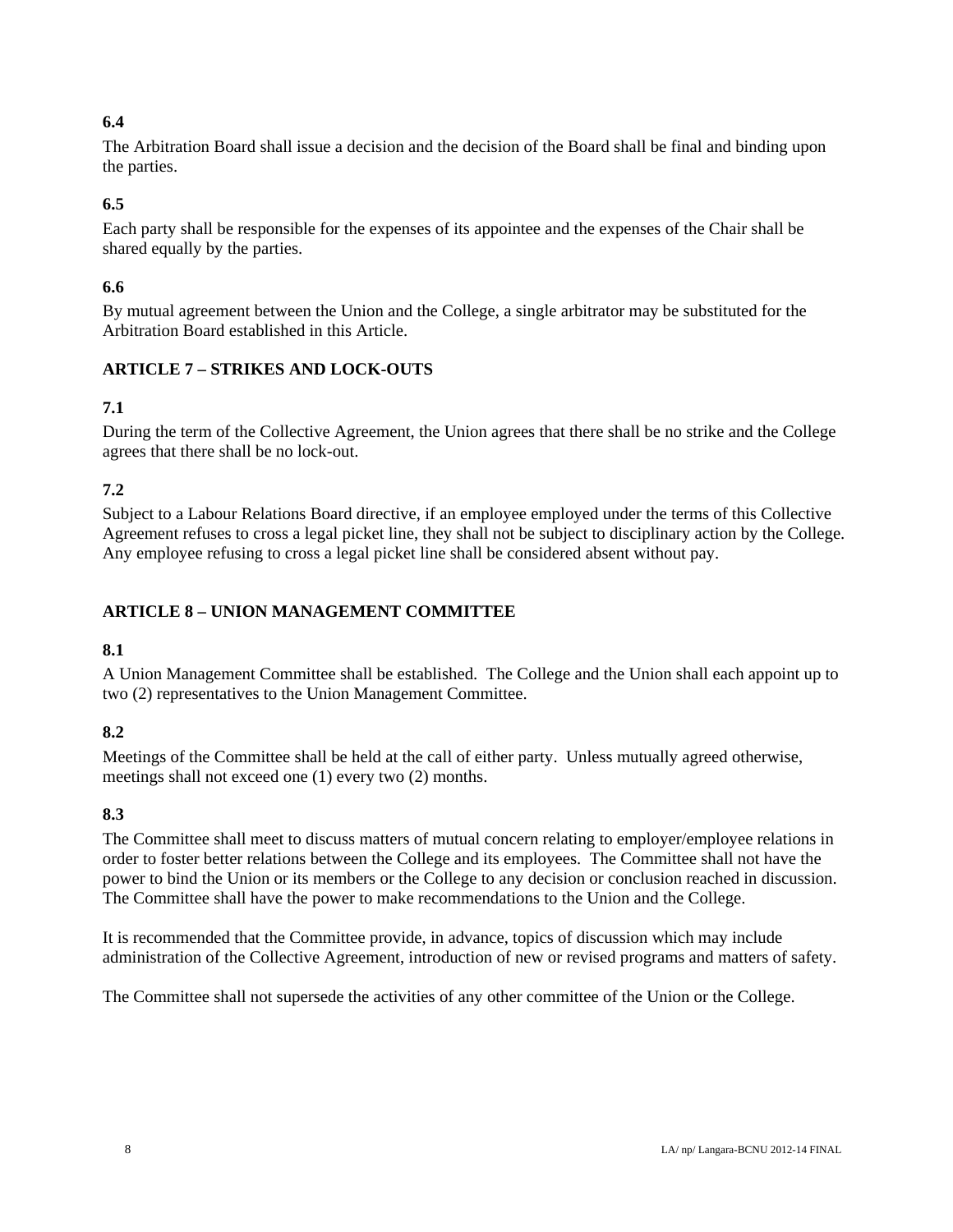## **ARTICLE 9 – POSTING OF VACANCIES**

## **9.1**

When a vacancy occurs or a new position is created within the jurisdiction of this Collective Agreement, a notice of such vacancy shall be posted in the Health Services office for a minimum of five (5) working days and up to ten (10) working days whenever possible, at the discretion of the College.

The notice shall contain information related to classification, salary range, qualifications and experience desired and the current job location. The College may externally advertise such vacancy provided the advertisement does not appear prior to the appearance of internal postings.

## **9.2**

The College may make a temporary appointment, without postings for periods of up to thirty (30) working days if the former incumbent has terminated their employment. The period above may be extended by mutual agreement of the College and the Union.

## **9.3**

Temporary postings with a duration of more than thirty (30) working days shall be posted but such temporary employment shall not exceed twelve (12) months unless the Union and the College mutually agree to extend this time.

## **9.4**

The College shall post the name of the successful applicant in all Health Services locations within five (5) days of making any appointment.

## **ARTICLE 10 – PROMOTION, DEMOTION OR LAY-OFF**

## **10.1 Salary on Promotion**

In cases of promotion, an employee shall receive a salary increase of not less than one (1) full increment above their salary and classification at the time of promotion.

## **10.2**

In the promotion, demotion or lay-off of all employees covered by this Agreement, efficiency, qualification and competency shall be the primary consideration and where such requirements are equal, seniority shall be the determining factor.

## **10.3**

If a regular employee is promoted to a position and is found to be unsatisfactory in the new position within six (6) months' of the promotion, then the employee shall be returned to her previously held classification without loss of seniority or accrued benefits and the employee shall be slotted at the increment step to which s/he would have been entitled had not the promotion occurred. It is agreed that the time stipulated herein may be extended by mutual agreement.

## **10.4 Lay-off and Recall**

Should the College decide to reduce staff or to eliminate a position(s) within the scope of this Collective Agreement, the Union shall be so advised and, prior to any action taken, consultation with the Union shall promptly take place in an endeavour to minimize the impact of such action on the affected employee(s).

LA/ $np$ / Langara-BCNU 2012-14 FINAL 9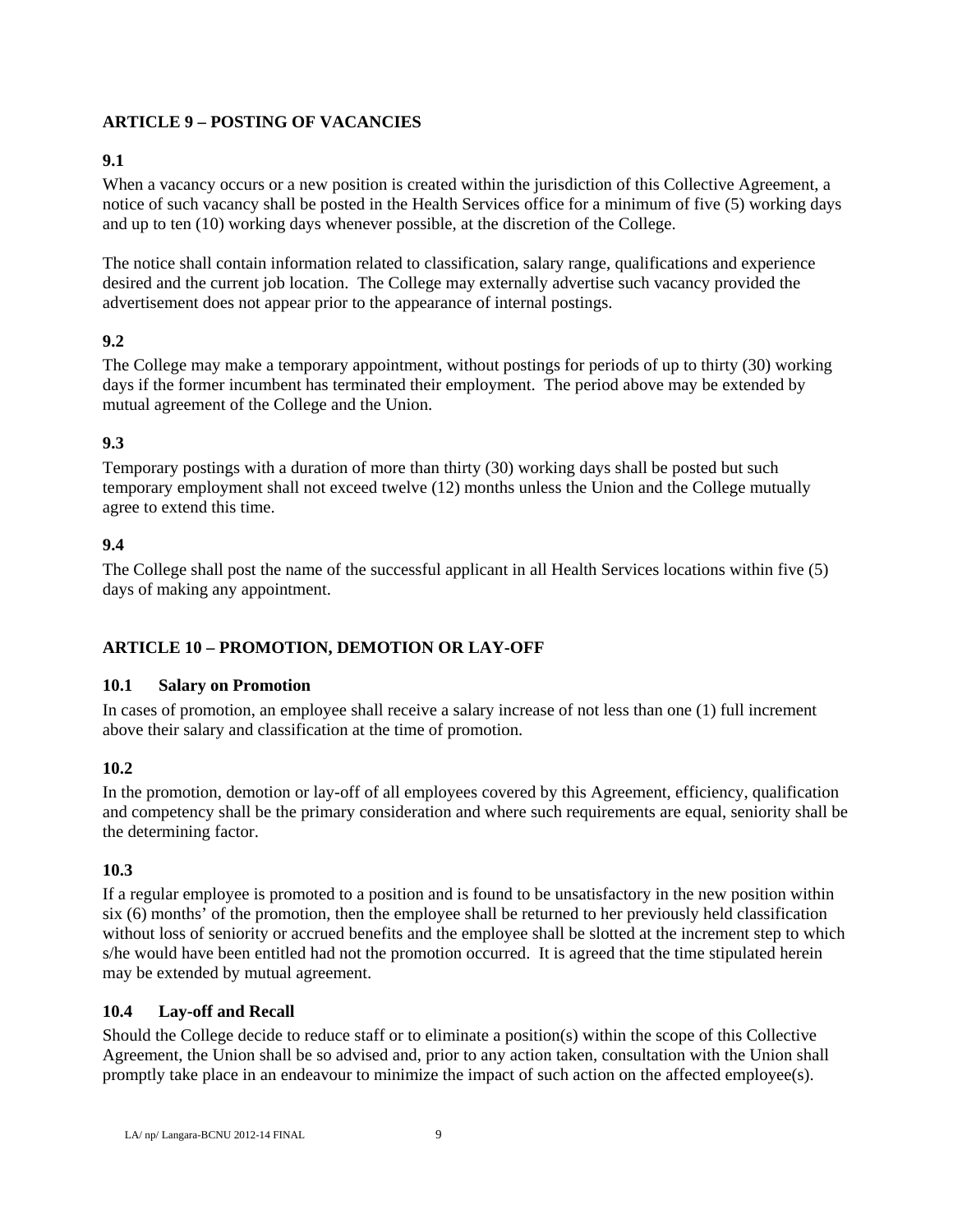## **10.5 Lay-offs**

Should the employee in the affected position be a "Regular" employee, s/he shall have the right to displace another "Regular" employee with less seniority in the bargaining group, provided the affected employee is qualified and willing to perform the work currently required of the employee being displaced. Should no such position be available, a "Regular" employee shall have the right to displace a probationary or temporary employee, provided s/he is qualified and willing to perform the work currently required of the employee being displaced.

Should a "Regular" employee assume a less than full-time position, their salary shall be on a pro-rated basis.

Should a "Regular" employee displace a probationary or temporary employee, the employee will, in all respects, continue to be a "Regular" employee. Upon lay-off, the College shall make available to the "Regular" employee, compensation on termination in addition to required notice or pay in lieu thereof. Employees, upon accepting such compensation shall forego all rights to displace and all recall rights under this Clause. Should such compensation not be accepted, recall rights shall be preserved.

Entitlement to compensation on termination shall be on the following basis:

- $\bullet$  One (1) months pay for less than four (4) years continuous service as a regular employee;
- $\bullet$  Two (2) months pay for four (4) years or more but less than six (6) years continuous service as a regular employee;
- Three (3) months pay for six (6) years or more but less than eight (8) years continuous service as a regular employee;
- $\bullet$  A maximum of four (4) months pay for eight (8) years or more of continuous service as a regular employee.

#### **10.6**

An employee not appointed to another position in accordance with the foregoing shall be laid off and shall be entitled to notice or pay in lieu thereof on the basis of a minimum of four (4) weeks' notice and, after the completion of five (5) consecutive years of employment, five (5) weeks' notice and for each subsequent completed year of employment, an additional one (1) weeks' notice, up to a maximum of eight (8) weeks' notice, and after the completion of ten (10) consecutive years of employment, ten (10) weeks' notice.

#### **10.7 Recall**

Should work become available, "Regular" employees who have been laid off for a period of twelve (12) consecutive months or less are subject to recall and shall be recalled in the order of their seniority, provided they are qualified and willing to perform the work made available to them.

The College shall give notice of recall by registered mail to the employee's last known address. The employee must notify the College of their acceptance of the recall within seven (7) working days of the receipt of the recall notice, and they must report for work on the specified recall date. If they fail to do so, they will forfeit all further rights to recall unless they have reasonable grounds for not reporting for work on the specified recall date.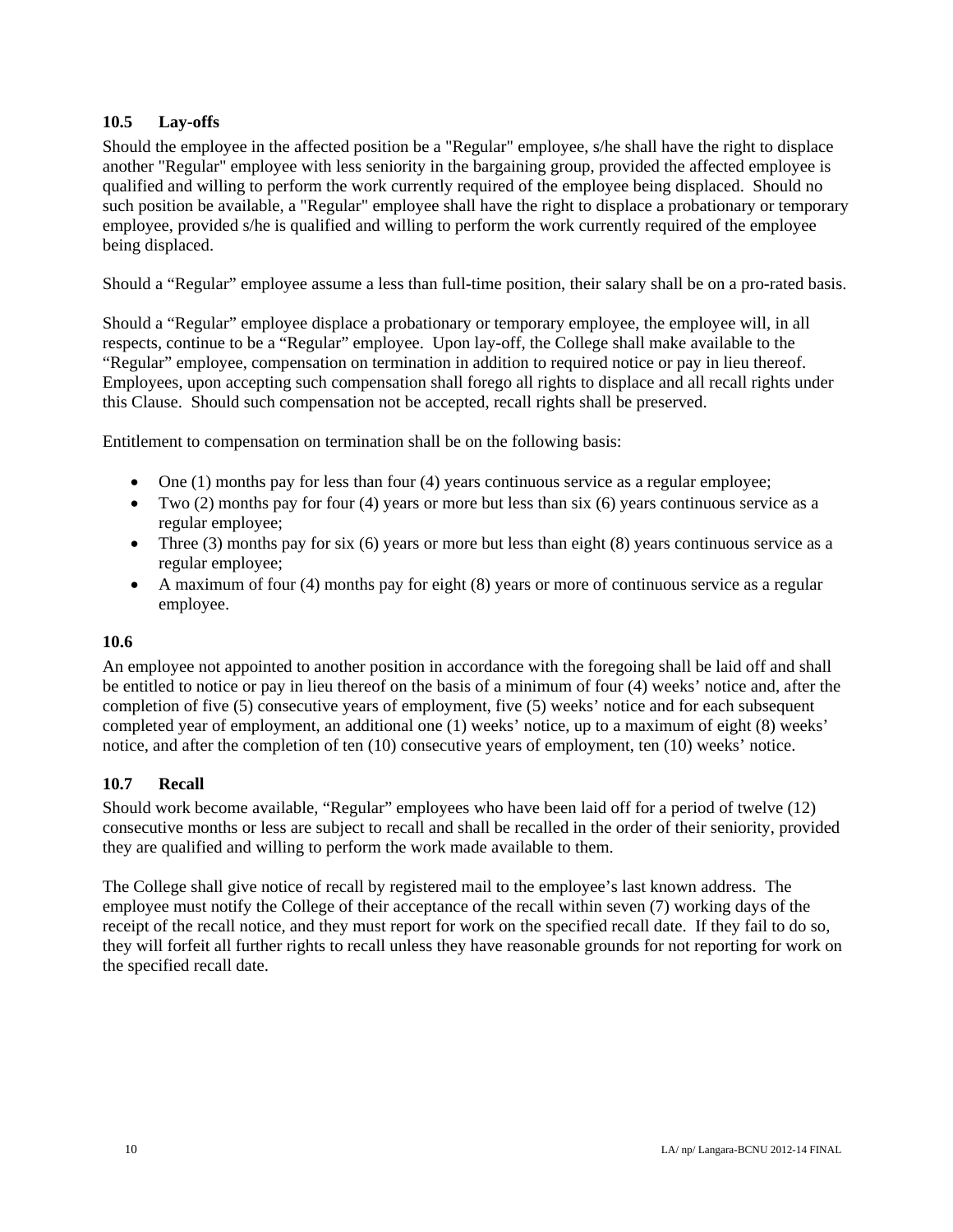## **ARTICLE 11 – PROBATIONARY PERIOD**

## **11.1**

All regular employees shall be probationary during their first six (6) calendar months of employment. Upon completion of this probationary period, the employee shall be granted seniority dating from the first (1st) day of employment with the College.

During the probationary period, the employee may be transferred or dismissed by the College if the College finds the employee to be unsatisfactory.

The term "six (6) calendar months" is defined as the period from any given date in one month to the immediately preceding date six (6) months later.

By mutual agreement between the College and the Union, the probationary period may be extended or reduced. No probationary period shall be less than four (4) months.

## **11.2**

Temporary employees who have completed more than six (6) calendar months of employment, casual employees who have completed more than eight hundred and seventy-five (875) hours of employment, regular part-time employees appointed to a regular full-time position, or regular full-time employees appointed to a different or higher rated position, shall not be required to serve a further probationary period; however, such employee shall serve a familiarization period, not in excess of six (6) months, during which period the employee may return or, for just cause including inadequate performance, be returned to the previously held position, in accordance with Article 10 – Promotion, Demotion or Lay-Off herein.

## **ARTICLE 12 – SENIORITY**

## **12.1**

Seniority for permanent employees is defined as the length of the employee's continuous employment (whether full-time or part-time) from the date of commencement of employment with Langara College under the jurisdiction of this Agreement.

## **12.2**

There shall be a separate seniority list for temporary and casual employees. Seniority for temporary and casual employees is defined as the total number of hours worked by the employee. A temporary or casual nurse who has worked one hundred and fifty (150) full-time equivalent days within the fifteen (15) month period immediately prior to application for a permanent position shall be recognized as an in-service applicant when applying for appointment to permanent positions.

## **12.3**

- A) An employee on a leave of absence with pay shall continue to accrue seniority during the leave.
- B) An employee granted unpaid leave of absence totalling less than twenty-one (21) working days in any year shall continue to accumulate seniority. Any time in excess of twenty (20) working days in any year, with the exception of unpaid leave of absence granted pursuant to Article 32.1– Maternity Leave and Article 40 – Education, shall be deducted from length of service in the computation of benefits related to seniority.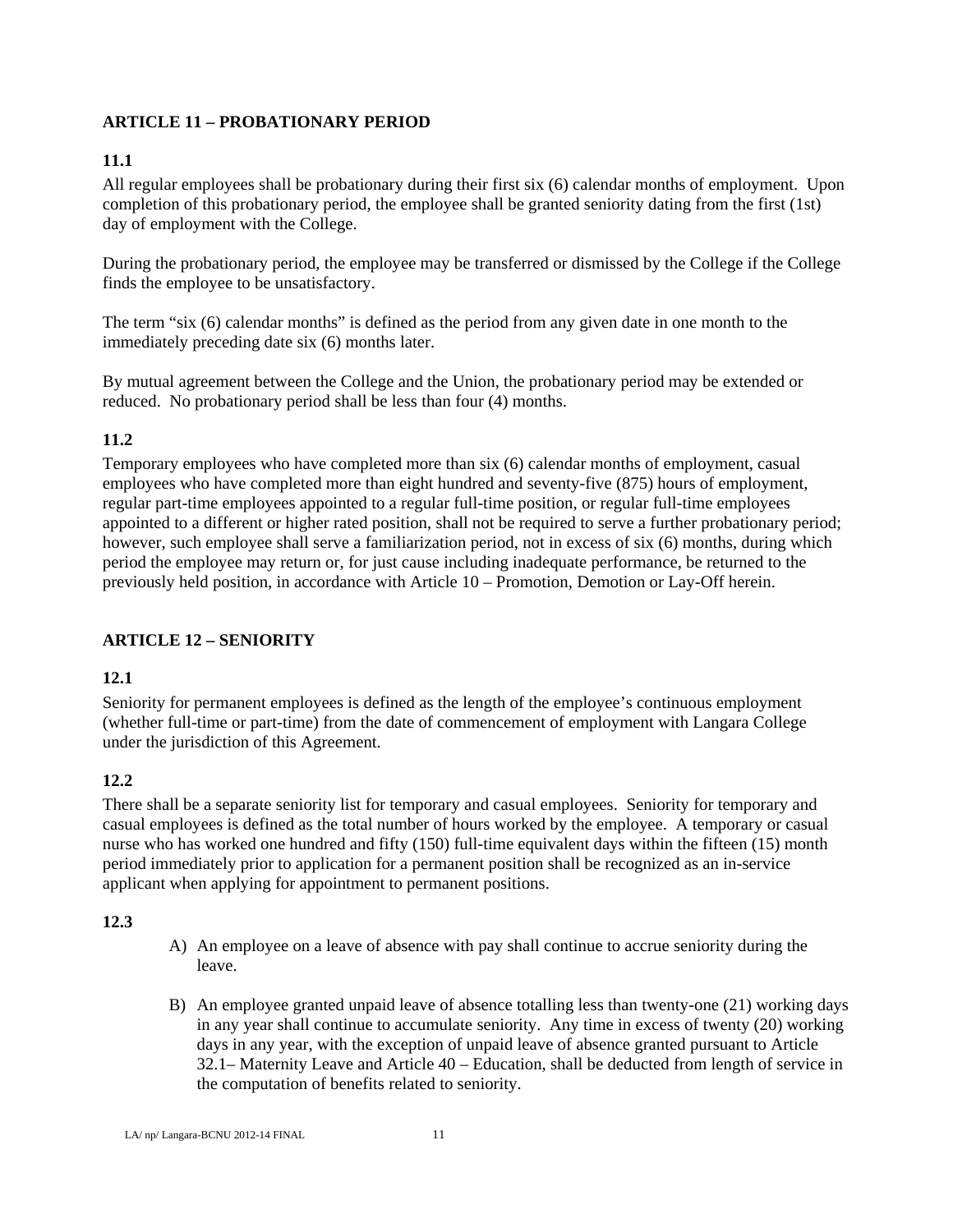## **12.4**

A permanent employee shall lose their seniority in the event that:

- A) S/he is discharged for just cause;
- B) S/he voluntarily leaves the services of the College;
- C) S/he abandons her position;
- D) S/he is on lay-off for more than one (1) year.

## **12.5**

During each calendar year the College shall post a seniority list of employees covered by this Collective Agreement.

## **ARTICLE 13 – TECHNOLOGICAL CHANGE**

## **13.1**

At least three (3) months before any change takes place, the College shall notify the Union in writing that it intends to introduce a technological change that:

- A) Affects the terms and conditions, or security of employment of a significant number of employees to whom a collective agreement applies; and
- B) Alters significantly the basis upon which a collective agreement was negotiated.

## **13.2**

As soon as possible, the parties shall meet to discuss in detail the proposed changes.

## **13.3**

Unresolved disputes relating to technological change under the Act shall be resolved in accordance with the Labour Relations Code of B.C.

## **ARTICLE 14 – RECLASSIFICATION**

## **14.1**

If the College creates a new classification within the jurisdiction of this Collective Agreement, not included in Schedule "A", it shall establish a job description and salary scale and then give written notice to the Union.

## **14.2**

The Union shall review the College's proposed new classification's job description and/or pay scale and within twenty (20) working days of the date of written notice, advise the College of its decision to agree or disagree with the proposed change.

## **14.3**

If the Union disagrees with the proposed new classification, job description and/or pay scale of the College and by negotiation subsequently succeeds in revising the rate of pay, such revision shall be retroactive to the employee's date of appointment to the new position or to any other mutually agreed date.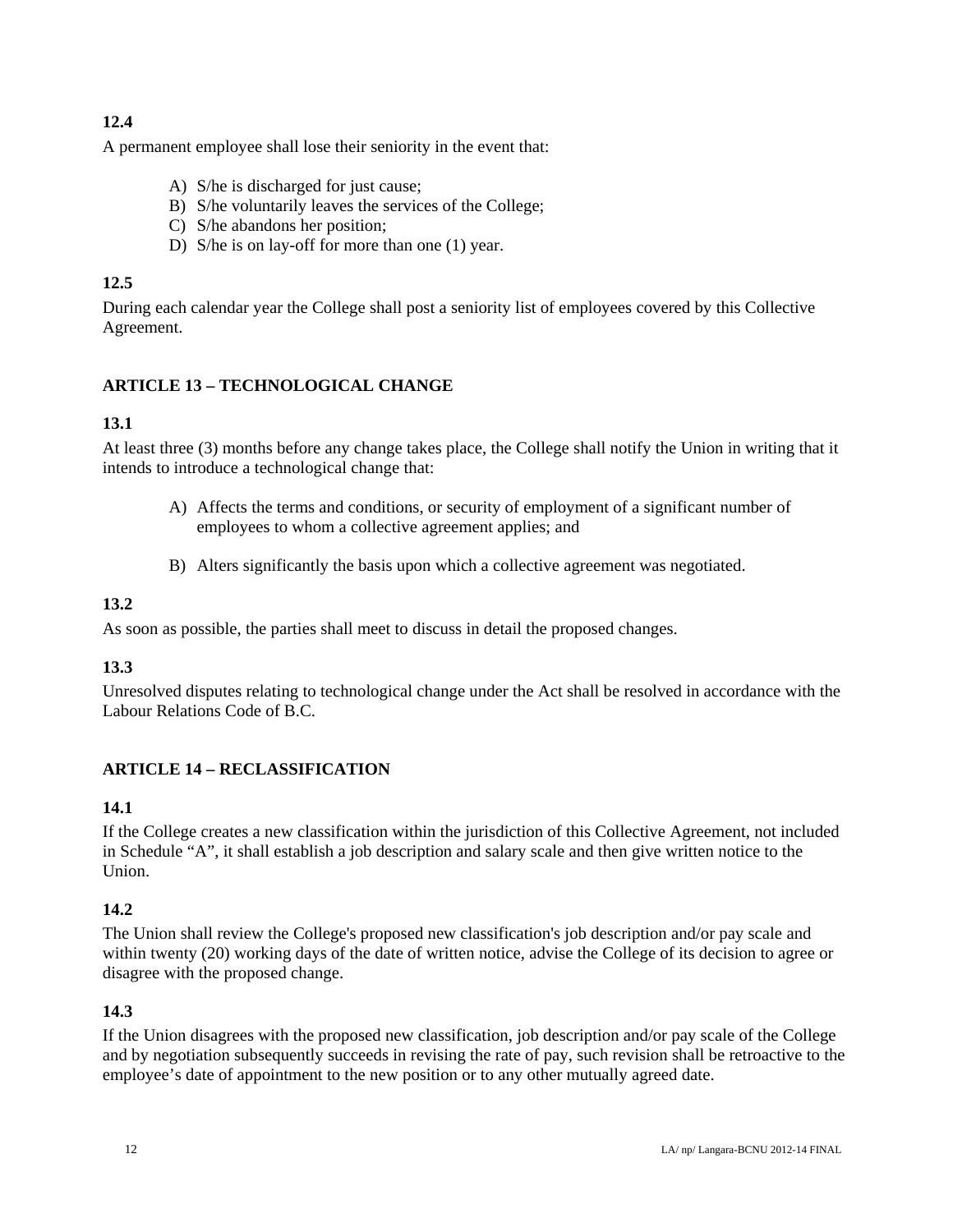## **14.4**

Failing resolution of the matter by negotiation within a further twenty (20) working days from the date of notice, the matter shall be processed in accordance with Article 5 – Grievance Procedure of this Agreement.

## **ARTICLE 15 – TERMINATION OF EMPLOYMENT**

#### **15.1 Employee Resignation**

A permanent or temporary employee seeking to terminate their employment is required to give twenty-eight (28) calendar days written notice of termination to the College or the College's designate. The College may waive the written notice for unusual circumstances or other valid reasons. When a permanent or temporary employee does not give to the College the required twenty-eight (28) calendar days written notice of resignation, any outstanding vacation entitlement shall be paid to the terminating employee on the basis of four percent (4%) of gross earnings or as prescribed in the Employment Standards' Act.

## **ARTICLE 16 – HOURS OF WORK**

### **16.1**

The normal hours of work exclusive of meal breaks shall be thirty-five (35) hours per week.

## **16.2**

The work week shall consist of five (5) consecutive days between Monday and Saturday inclusive.

## **16.3**

The normal daily hours of work for each employee shall be seven (7) consecutive hours exclusive of meal breaks.

## **ARTICLE 17 – WORK SCHEDULES**

## **17.1**

Work schedules shall be posted at least fourteen (14) days in advance.

## **17.2**

Should the College change the shift schedule of a regular employee, except in emergency circumstances and not give at least seven (7) calendar days notice in advance to the affected employee of the change in schedule, then the employee so affected shall be paid at the applicable overtime rate for all time worked on the first day of the shift posting change.

Notwithstanding any provision contained elsewhere in this Agreement, the College may refuse a leave of absence if less than eight (8) days notice has been given to the College and in the circumstances the College reasonably believes that by reason of the grant of leave of absence a shift change shall be required resulting in overtime payments.

## **17.3**

Employees may exchange shifts amongst themselves provided that:

A) Prior approval of such exchange is given by their Supervisor; and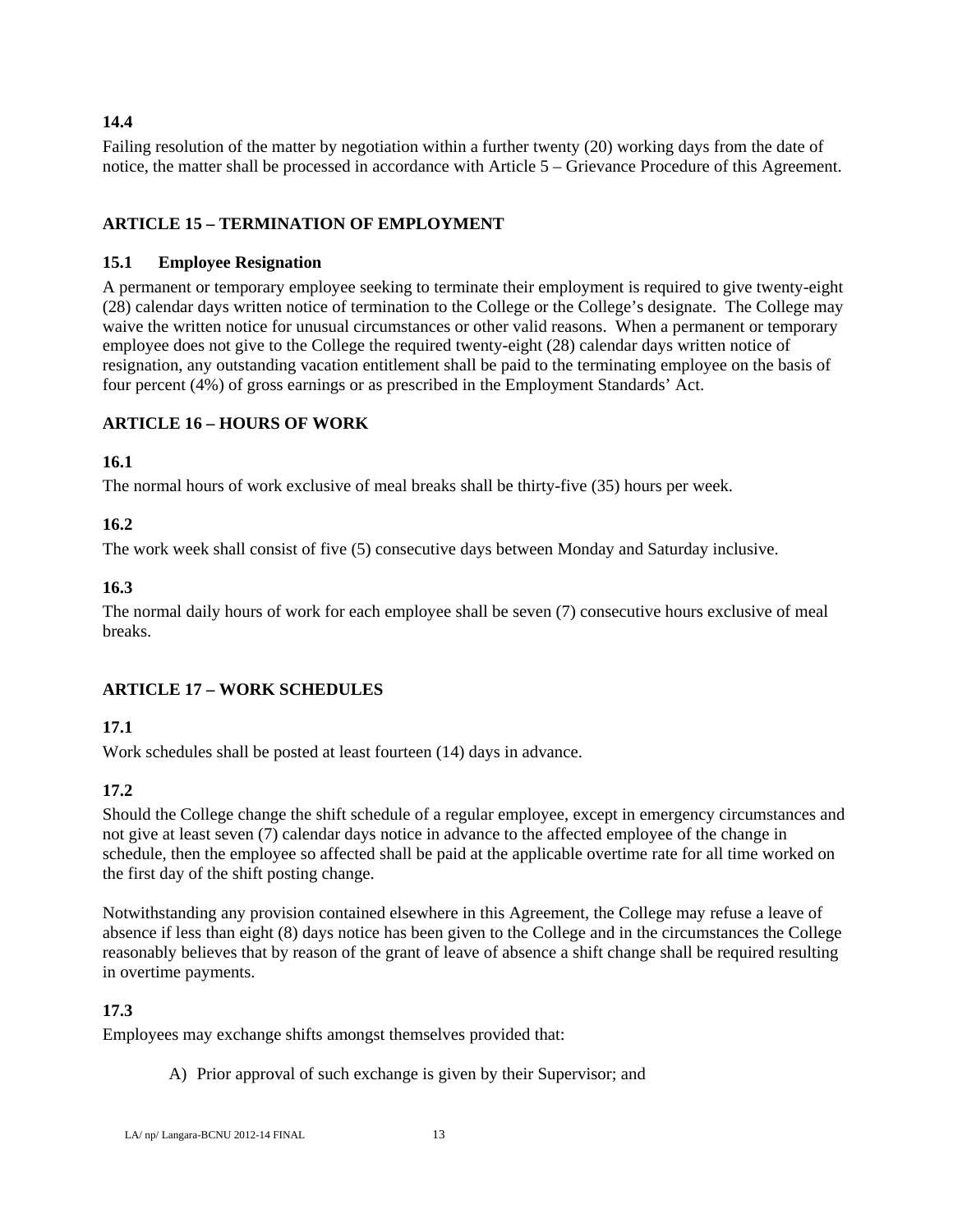B) No employee shall be entitled to any extra compensation to which s/he should not have been entitled under the Agreement in the absence of such shift exchange.

## **17.4**

A casual employee reporting to work at the call of the College for unscheduled work (except those on "oncall" or receiving call-back pay) shall be paid for all hours worked with a minimum of two (2) hours pay at their regular rate if the employee does not commence work and a minimum of four (4) hours pay at the regular rate if the employee commences work.

## **17.5**

Notwithstanding the foregoing provisions, it is agreed that by mutual agreement between the nurse and their Supervisor, the normal daily hours and weekly schedules may be changed to accommodate the needs of the employee, providing the best possible service delivery is maintained and there is no additional cost.

## **ARTICLE 18 – COMBINED ASSIGNMENT**

## **18.1**

During the term of this Agreement and without prejudice, the parties shall meet in order to discuss terms and conditions for the implementation of a provision which would enable any two (2) nurses to fill a single fulltime nursing assignment.

### **ARTICLE 19 – MEAL PERIODS AND REST PERIODS**

#### **19.1**

All employees covered by this Agreement shall receive an uninterrupted meal break of not less than thirty (30) minutes and not more than one (1) hour of unpaid time, scheduled at approximately the mid-point in the work day or shift. Such a meal period shall be granted to employees who work in excess of three point five (3.5) hours per day.

## **19.2**

Every employee shall be given one (1) fifteen (15) minute rest period without loss of pay for each morning, afternoon and evening session worked by the employee.

Should the employee's rest period be interrupted, the employee shall, with the approval of their supervisor, have the option of taking the full rest period later in the shift or at the end of the shift, without loss of basic pay.

## **ARTICLE 20 – SALARIES**

#### **20.1**

The scale of remuneration set out in Schedule "A" shall apply during the term of this Agreement.

## **20.2**

Nothing in this Collective Agreement shall preclude the appointment of an employee at other than the minimum step of the range. In determining the appropriate initial pay step within the salary range, consideration shall be given by the Dean of Student Support Services to previous nursing experience.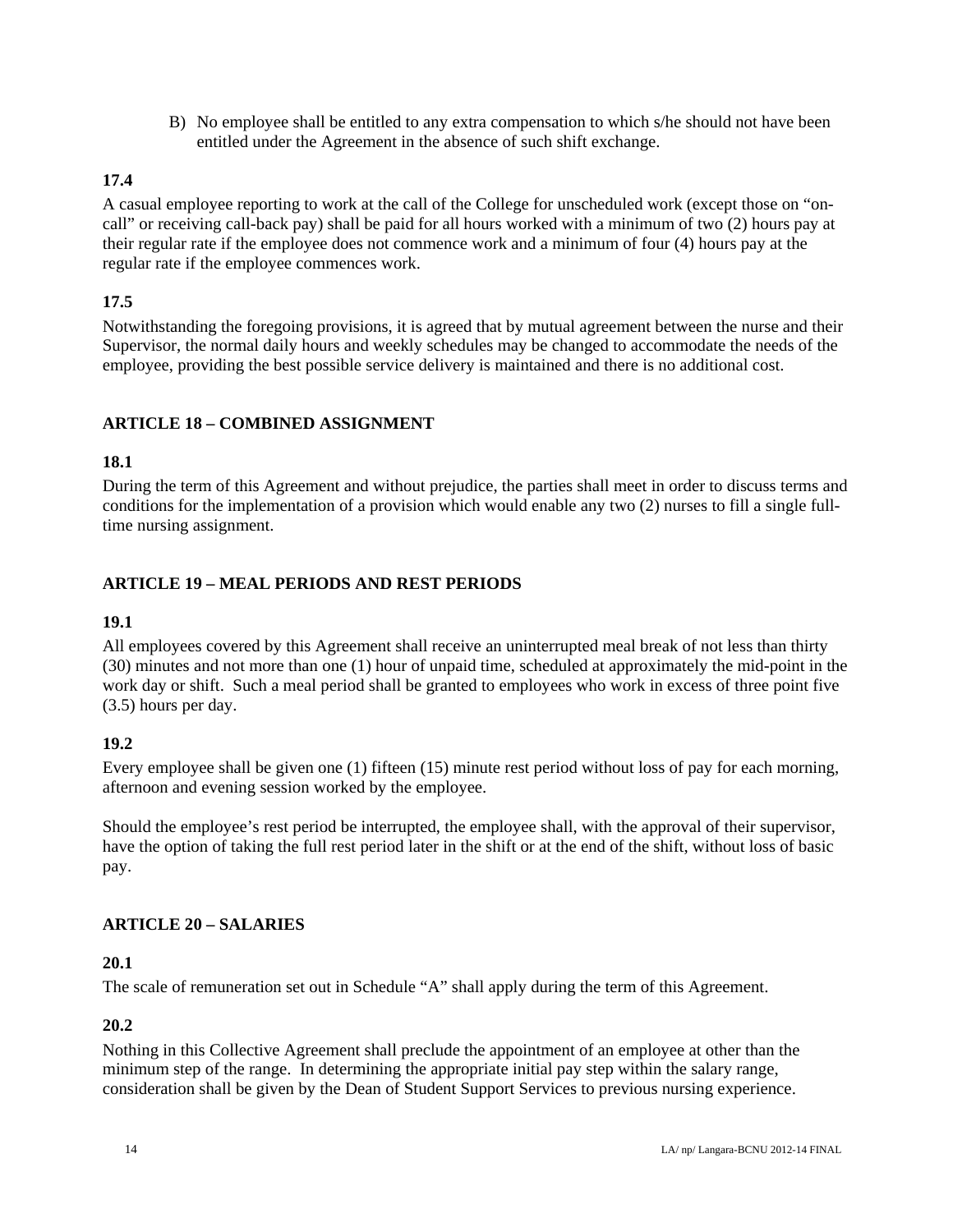## **20.3**

When appointing casual employees to permanently established positions, recognition shall be given to previous service with the College for purposes of determining the appropriate pay level within the salary range on the basis of one thousand, seven hundred and fifty (1,750) hours being equivalent to one (1) year of service.

## **20.4**

A regular employee's or temporary full-time employee's initial date of current employment with the College shall be their anniversary date for the purpose of determining the employee's increment anniversary date except as otherwise provided in this Collective Agreement.

### **20.5**

A temporary part-time or casual employee shall be entitled to increments based on the full-time equivalent of a year's length of service. One thousand, seven hundred and fifty (1,750) hours of service shall be the equivalent of one (1) year of service.

Each regular employee shall be granted an annual increase in salary within the salary scale assigned to their position. The amount of the increase shall be one (1) full increment in accordance with the salary appearing in Schedule "A".

### **20.6**

Each casual employee will be credited for increment progression purposes with the total number of hours worked for the College. One thousand, seven hundred and fifty (1,750) hours of service shall be the equivalent to one (1) year of service.

## **20.7 Evaluation of Employees**

The performance of employees shall be reviewed and appraised in accordance with a uniform method of employee performance review and appraisal. A probationary employee whose performance is unsatisfactory shall not be confirmed as permanent upon the completion of the prescribed probationary period.

## **ARTICLE 21 – EMPLOYEE SAVINGS FUND**

#### **21.1**

A sum equal to two percent (2%) of the basic monthly salary of each regular employee shall be deposited in a trust fund to the credit of each employee. This payment shall occur once each calendar month.

## **ARTICLE 22 – OVERTIME**

#### **22.1 Authorization of Overtime**

An employee who is required to work overtime shall be entitled to compensation when:

- A) The overtime work is authorized in advance by the College;
- B) The employee does not control the duration of the overtime worked;
- C) Emergent situations occur or circumstances dictate that advance authorization of overtime cannot be obtained. If overtime is worked under these conditions, sections A) and B) do not apply.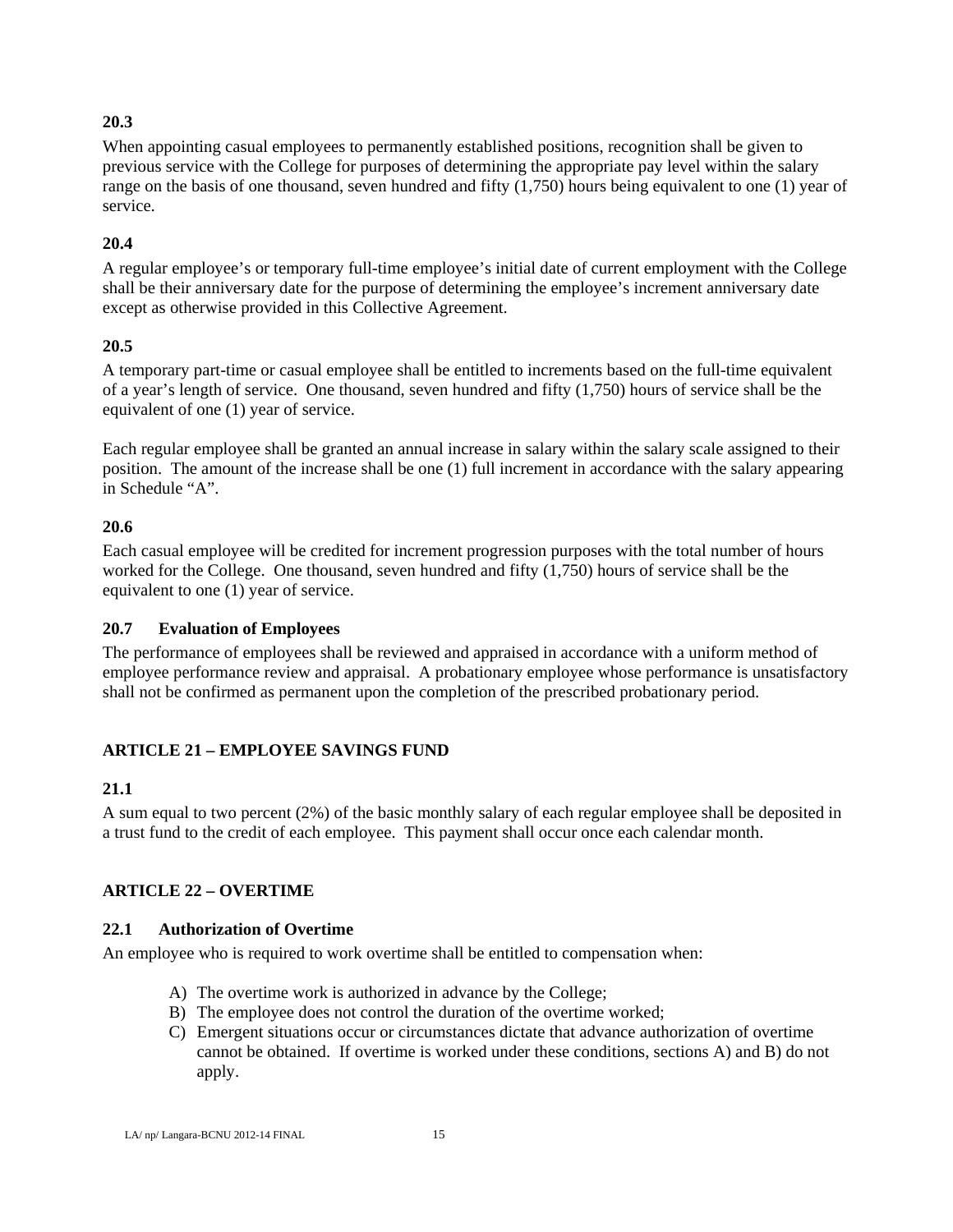## **22.2**

All time worked in excess of the daily or weekly work schedules as set out in Article 16 – Hours of Work of this Agreement shall be considered overtime and compensated for in accordance with the following overtime rates:

- A) Time and one-half for the first four (4) hours of overtime on any regularly scheduled work day.
- B) Double time for hours worked in excess of four (4) hours of overtime.
- C) All hours worked on the employee's scheduled days of rest shall be compensated at double time.
- D) All overtime worked shall be compensated in pay or time off, at the employee's discretion.
- E) Employees shall not be paid for the first fifteen (15) minutes of overtime immediately following their normal working day, but if they are authorized to work more than fifteen (15) minutes of overtime in any one day, they shall be paid for the total amount of overtime or receive compensating time off in lieu thereof in accordance with A) and B) above.

#### **22.3**

Compensatory time off for overtime shall be taken at a mutually agreed upon time. Further, any compensatory time off not taken by August 31 of the year next, following the year in which it is earned, shall be compensated in pay in the following pay period. Employees leaving the service of the College for any reason prior to receiving the compensatory time off owning to them shall be compensated therefore as a part of their terminal pay.

#### **ARTICLE 23 – SHIFT DIFFERENTIAL**

#### **23.1**

When the College requires and schedules an employee to work outside the hours of 8:00 a.m. to 5:00 p.m., then for each hour outside of the period from 8:00 a.m. to 5:00 p.m. that the employee works, s/he shall receive a shift differential in the amount of seventy cents (\$0.70) for each hour worked.

#### **ARTICLE 24 – PAY FOR ACTING IN A SENIOR CAPACITY**

#### **24.1**

On every occasion that an employee is temporarily required, for a period of at least one (1) day to accept the responsibilities and carry out the duties of a position which is senior to the position s/he normally holds within the jurisdiction of this Collective Agreement, the employee shall be paid a differential of fifteen percent (15%) of their regular wages for every day that s/he carries out the duties of the senior position.

#### **24.2**

Appointment of employees to a level of higher responsibility must be authorized, in writing, by the Dean of Student Support Services.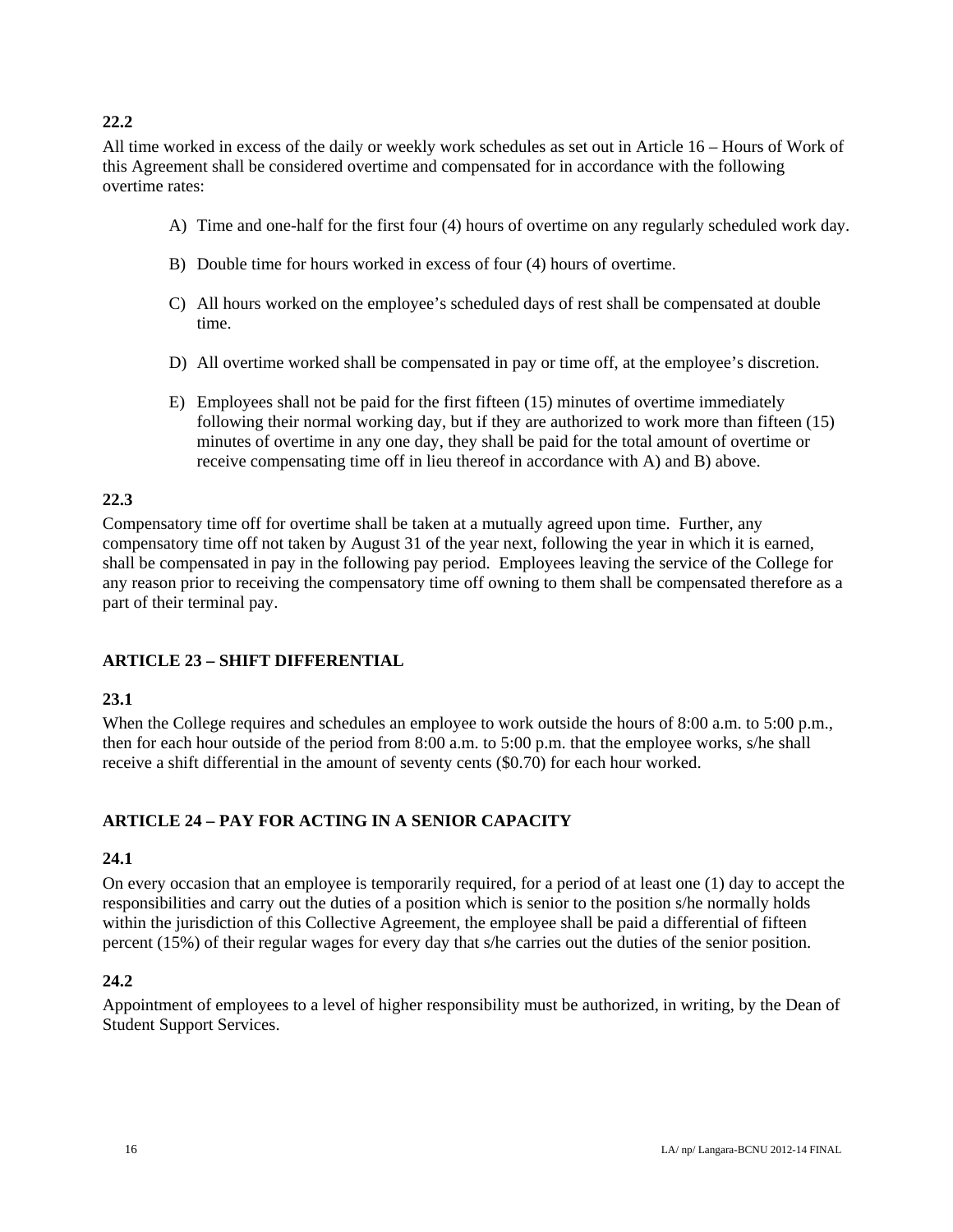## **ARTICLE 25 – EDUCATIONAL DIFFERENTIAL**

## **25.1**

The minimum educational requirement for appointment to the service of Langara College as a Community Health Nurse shall be a recognized baccalaureate degree in nursing or equivalency as determined by the College.

- A Community Health Nurse possessing a Baccalaureate Degree, as approved by the College, will receive an additional forty-six dollars (\$46.00) bi-weekly.
- A Community Health Nurse possessing a Master's Degree as approved by the College, will receive an additional fifty-seven dollars and forty-nine cents (\$57.49) bi-weekly.

## **ARTICLE 26 – ANNUAL VACATION**

### **26.1 Entitlement**

- A) Each employee shall earn annual vacation based on their years of continuous service with the College. A year of continuous service is defined as service performed from a given date in one (1) month to the immediately preceding date twelve (12) months later.
- B) Vacation Year for the purposes of this Article, a vacation year shall be the calendar year commencing January 1 and ending December 31.
- C) First Vacation Year the first vacation year is the calendar year in which the employee's first anniversary falls.

## **26.2**

Each employee shall be entitled to receive an annual vacation as follows:

- Eess than one (1) year one hundred and forty (140) hours [twenty (20) working days] and pro-rata;
- $\bullet$  One (1) to seven (7) completed vacation years one hundred and forty (140) hours [twenty (20) working days];
- $\bullet$  Eight (8) to eleven (11) completed vacation years one hundred and fifty four (154) hours [twentytwo (22) working days];
- Twelve  $(12)$  to nineteen  $(19)$  completed vacation years two hundred and three  $(203)$  hours [twenty-nine (29) working days];
- Twenty (20) completed vacation years and over two hundred and ten (210) hours [thirty (30) working days].

## **26.3**

- A) An employee who commences initial employment during the calendar year immediately preceding their first (1st) vacation year shall be entitled to take, with the approval of the Director of Health Services, any vacation accrued to December 31 of that year. Such employee may carry over up to thirty-five (35) hours of vacation leave into their first (1st) vacation year with the approval of the Director of Health Services.
- B) Subject to an employee's eligibility to carry over thirty-five (35) hours vacation leave into their first (1st) vacation year, any unused vacation earned during the first partial year shall be paid to the employee at December 31 of that year.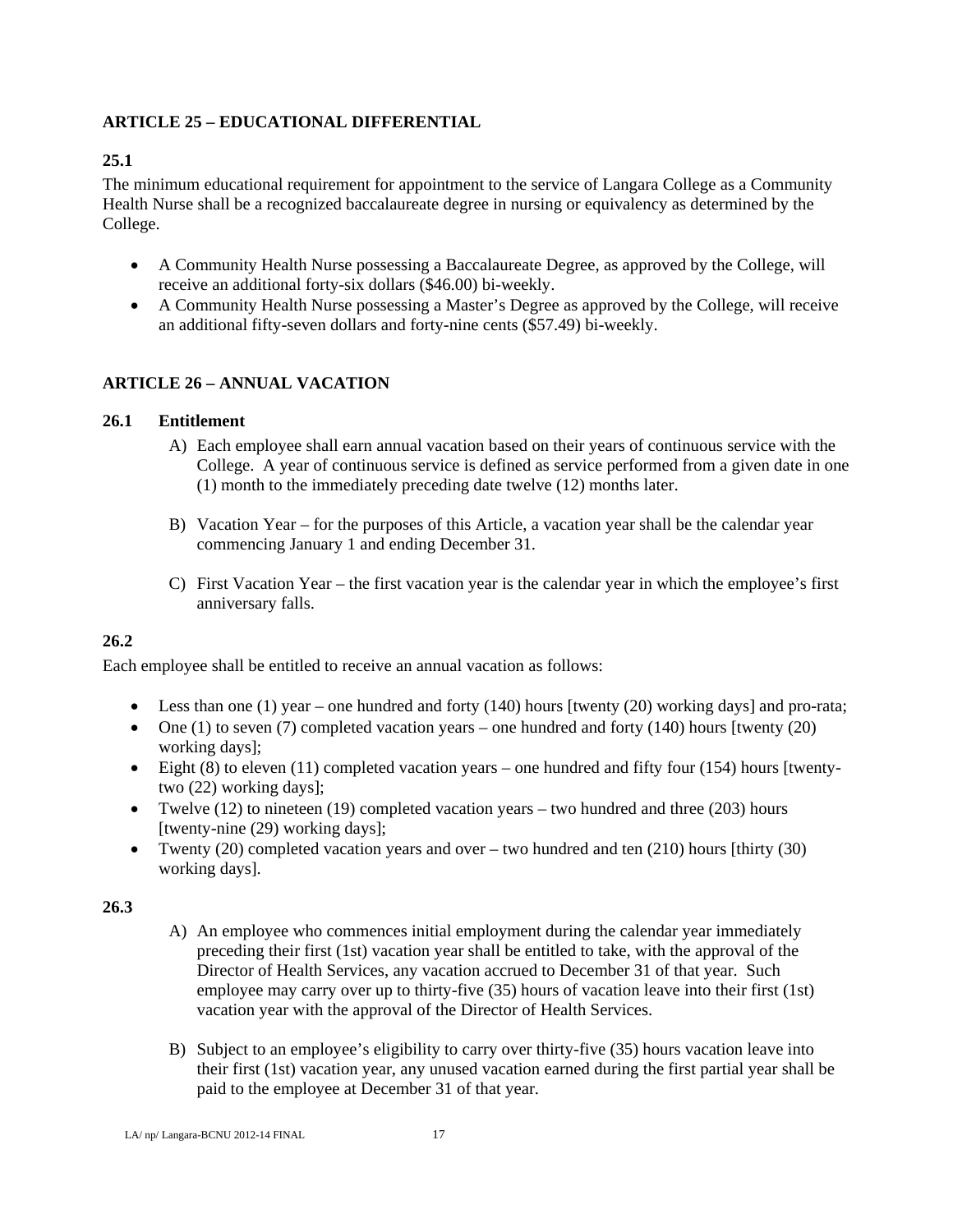C) Should an employee resign while being indebted to the College for vacation time taken, but not earned, the College shall take repayment from the employee's final cheque.

## **26.4**

An employee, with the approval of the Director of Health Services, may carry over up to thirty-five (35) hours vacation leave from one (1) vacation year to the next. Such carryover must be taken during the year in which it is requested. Under special circumstances, i.e. an extended trip, education or compassionate grounds, an employee may be permitted to take thirty-five (35) extra hours of vacation prior to entitlement.

#### **26.5**

- A) A full-time employee working a partial year shall earn one twelfth (1/12) of the annual vacation entitlement for each month in which the employee has received at least ten (10) days pay at the straight time rate.
- B) A regular part-time employee shall earn vacation credit on a pro-rated basis calculated month by month and shall be entitled to the same number of calendar days without recall to duty as a regular full-time employee, as provided in 26.1 – Entitlement A).

### **26.6**

A casual employee shall be paid an amount equal to four percent (4%), or as provided by the Employment Standards' Act, of gross earnings in each pay period as vacation pay.

## **26.7**

With the approval of the Director of Health Services, annual holidays may be scheduled at any time during the calendar year provided that they do not unduly interfere with the operational needs of the College Health Services.

## **26.8**

An employee who:

- A) Has completed at least six (6) months continuous service with the College;
- B) Has voluntarily resigned; and
- C) Is re-employed by the College as a nurse under this Agreement, within one (1) year of the date of such resignation, shall be credited with all previous years of service with the College for the purposes of determining their annual vacation following their return.

#### **26.9**

Vacation leave shall be accrued on a pro-rata basis in the month in which an employee commences or terminates employment according to the period of employment in that month. In the case of a leave of absence without pay for any reason (except maternity leave and adoption leave), vacation leave shall be accrued on a pro-rata basis for the period of that month in which the employee was in receipt of pay.

#### **26.10 Vacation Entitlement in Year of Retirement**

Employees who retire under the provisions of the Pensions (Municipal) Act shall receive their full annual vacation entitlement for that year of retirement.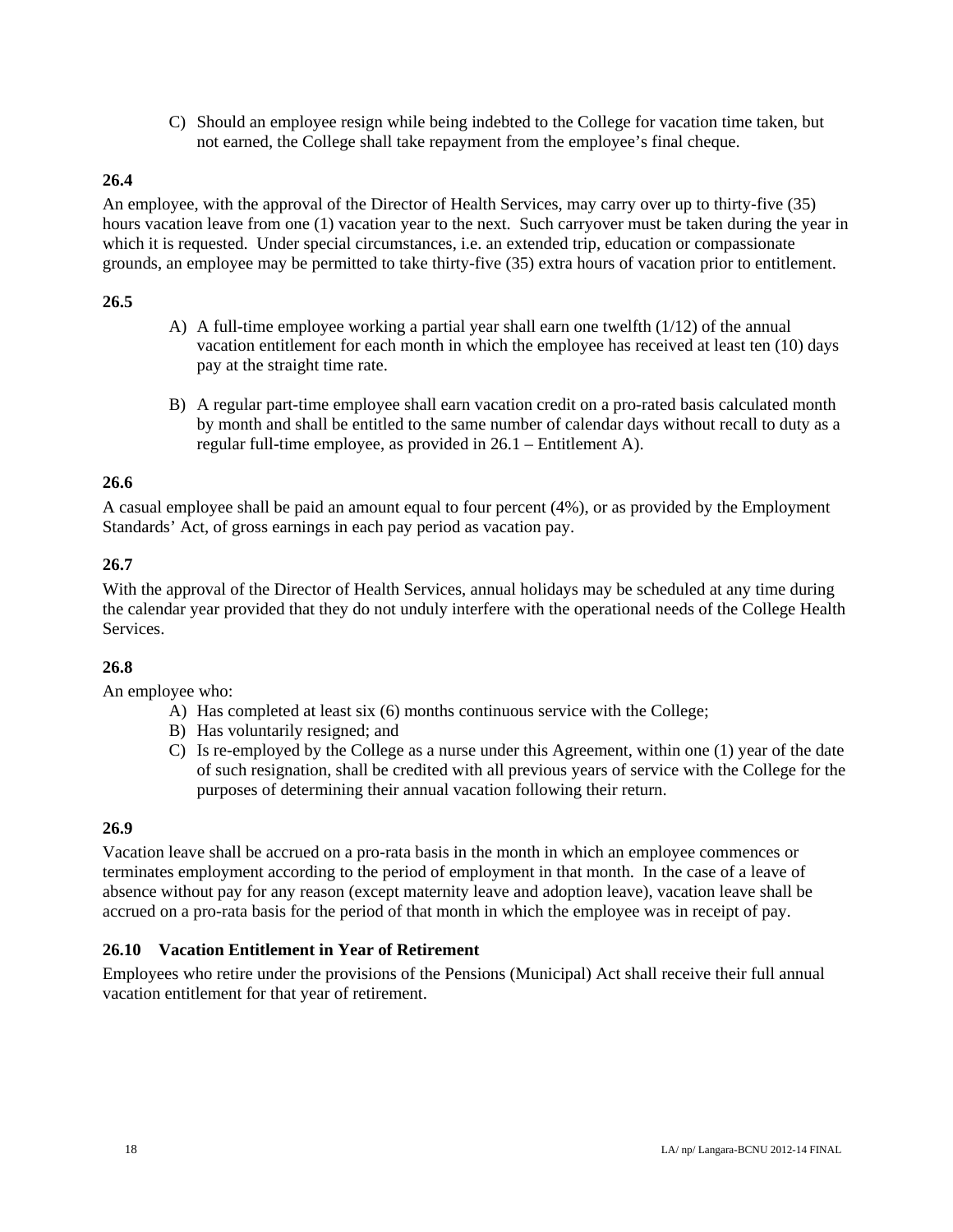## **ARTICLE 27 – STATUTORY HOLIDAYS**

## **27.1**

The following days have been designated as paid holidays:

| New Year's Day       | British Columbia Day |
|----------------------|----------------------|
| <b>BC</b> Family Day | Labour Day           |
| Good Friday          | Thanksgiving Day     |
| Easter Monday        | Remembrance Day      |
| Victoria Day         | Christmas Day        |
| Canada Day           | <b>Boxing Day</b>    |

and all other general holidays proclaimed by the Federal or Provincial Government.

### **27.2**

A casual employee who works the day before and the day after a paid holiday, or who has worked fifteen (15) of the previous thirty (30) days, shall be compensated for the holiday.

## **27.3**

When a general holiday occurs on a Saturday or Sunday, the following Monday and/or Tuesday shall be deemed to be a holiday in lieu thereof. Where Christmas and Boxing Day fall on a Saturday and Sunday respectively, the preceding Friday and the following Monday shall be deemed to be holidays in lieu thereof.

### **ARTICLE 28 – CHRISTMAS AND NEW YEAR'S DAYS OFF**

#### **28.1**

All working days between Christmas and New Year's Day inclusive of General Holidays and days observed in lieu thereof as prescribed in Article 27 – Statutory Holidays, will be considered as days of leave with full pay. The last working day prior to Christmas will be considered a day of leave with full pay.

#### **28.2**

Should any employee's presence be necessary for the continued operation of the College, the Employer shall designate such employees at least one (1) month in advance. Such "designated" employees will work all or part of the days in question, and receive an equivalent number of days off with pay in the following year which may be scheduled and utilized in the same manner as annual vacation.

## **ARTICLE 29 – SICK LEAVE**

## **29.1**

Upon appointment to the permanent staff following probation, or on becoming eligible as a temporary employee, an employee shall receive sick leave credit of sixty-three (63) hours. Prior to becoming eligible, such employees may be advanced up to sixty-three (63) hours of sick leave, but if the employee ceases employment without qualifying for the sixty-three (63) hours, the advance will be deducted from pay on termination of their employment.

## **29.2**

Thereafter, except as otherwise provided in this Agreement, sick leave credits shall be earned while the employee is on duty at the rate of ten point five (10.5) hours a month.

LA/ $nn/Lapqara-BCNU 2012-14 FINAL$  19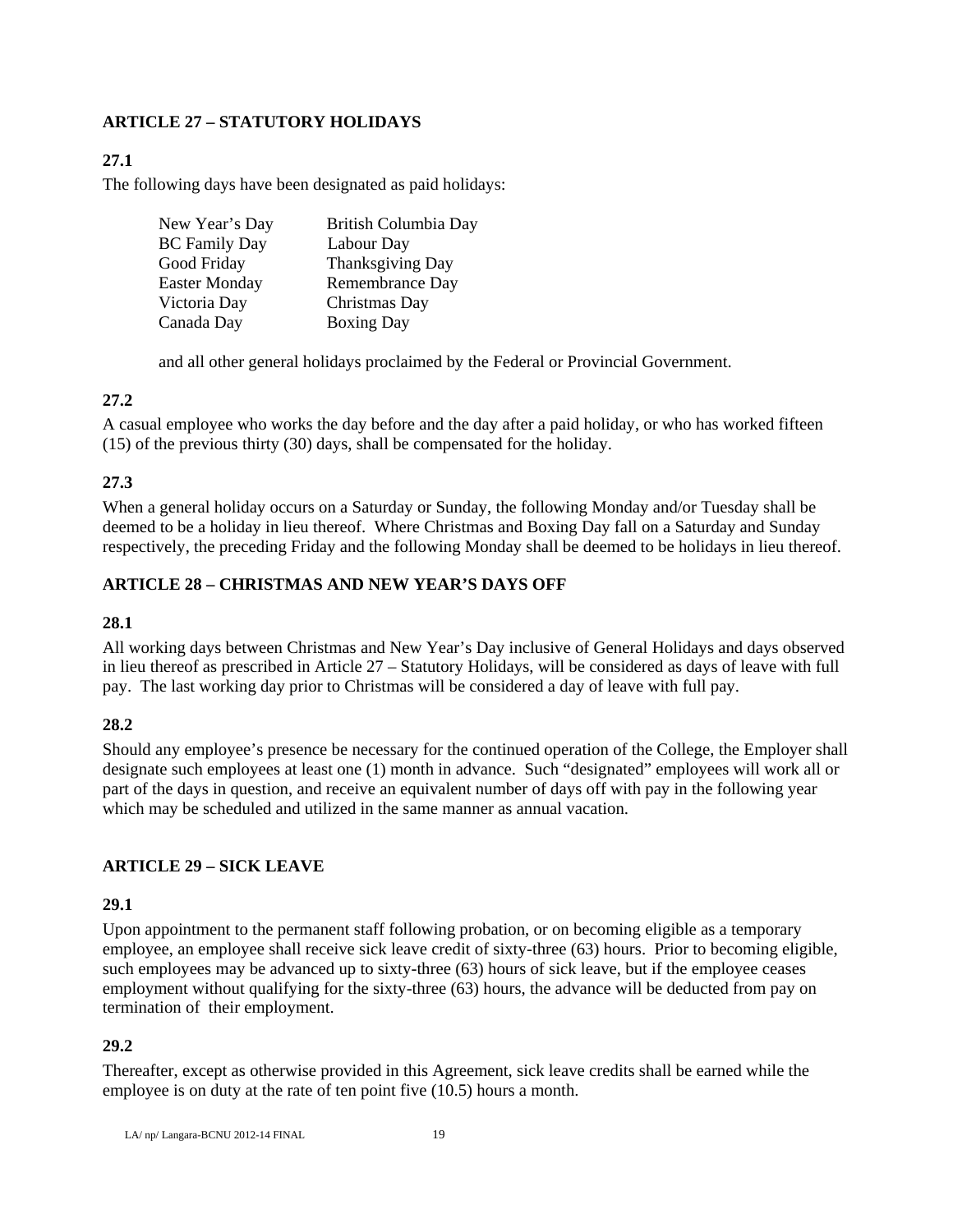## **29.3**

Sick leave shall be accrued on a pro-rate basis in the month in which an employee commences or terminates employment according to the period of employment in that month. In the case of a leave of absence without pay for any reason (except maternity leave and adoption leave), sick leave shall be accrued on a pro-rata basis for the period of that month in which the employee was in receipt of pay. A full month credit of sick leave is ten point five (10.5) hours.

## **29.4**

When the employee is not on duty, the accumulation of sick leave credits will continue only if the absence is with pay. Sick leave may be accumulated to a maximum of one thousand, eight hundred and twenty-seven (1,827) hours.

## **29.5 Payment of Sick Leave**

A regular full-time employee shall receive regular pay for each hour of sick leave credit utilized. A regular part-time employee shall receive regular pay for scheduled work hours lost.

## **29.6**

An employee must notify the College prior to the commencement of their shift of any anticipated absence from duty because of sickness and the employee must notify the College prior to their return to work.

### **29.7**

Sick leave with pay is only payable because of sickness and employees who are absent from duty because of sickness may be requested to prove sickness to the satisfaction of the College. A doctor's certificate may be requested for each leave of more than three (3) consecutive work days.

Notwithstanding the foregoing Article, absence from work to attend medical or dental appointments shall be paid for from accumulated sick leave when the employee is unable to arrange the appointment for their normal off duty hours.

## **29.8**

Any employee who becomes ill on vacation as certified by a duly qualified medical practitioner shall have their period of illness deducted from their accumulated sick leave and shall have their vacation rescheduled.

## **29.9**

When an employee is on paid sick leave, all benefits of the Agreement shall continue to accrue.

## **29.10**

An employee who continues to be off work following the expiration of their paid sick leave, shall be placed on leave of absence without pay for up to twenty-eight (28) calendar days provided that the employee notifies the College of the need for such leave within seven (7) calendar days after the expiry date of their paid sick leave. If the employee requires additional unpaid leave, this must be requested in writing prior to the expiration of the initial twenty-eight (28) calendar days and may be granted at the discretion of the College. (Reference Article 35 – Personal Leave).

## **ARTICLE 30 – WORKERS' COMPENSATION**

## **30.1**

Where an employee suffers from a disease or illness or incurs personal injury (which disease, illness or injury is hereinafter called the "disability") and s/he is entitled to compensation under the Workers'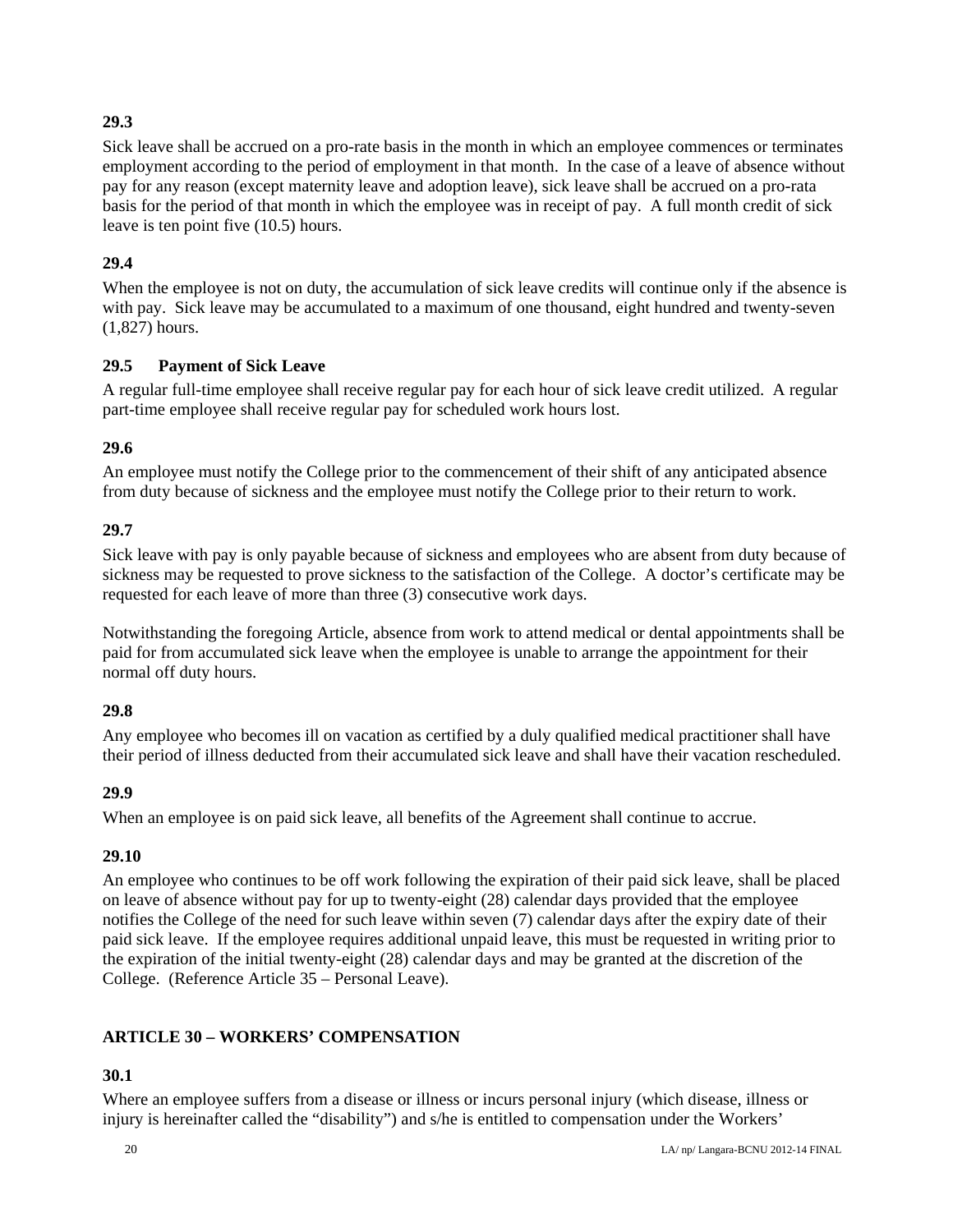Compensation Act, s/he shall not be entitled to use their sick leave credits for time lost by reason of such disability.

## **30.2**

All monies received by an employee by way of compensation for loss of wages under the said Act shall be paid to the College in return for which the College shall pay the employee the full amount of their wages to which s/he would have been otherwise entitled.

## **30.3**

- A) Where an employee is paid their wages by the College while s/he is absent from their employment by reason of any disability other than one for which s/he would be entitled to receive Workers' Compensation benefits, and the employee subsequently recovers such wages or any part thereof from any source, then the employee shall pay the amount so recovered to the College. Upon the College receiving such amount, it shall credit the employee paying the same with the number of hours of sick leave proportionate to the amount so recovered.
- B) Where an employee is in receipt of salary indemnity benefits from the insurance company under the provisions of Articles 38.5 – Short Term Salary Indemnity and/or 38.6 – Long Term Salary Indemnity of this Collective Agreement and the employee subsequently recovers such wages or any part thereof from any source, the employee shall pay to the insurance company the amount so recovered. This payment shall not exceed the total amount of benefit received from the insurance company.
- C) Recovery of wages or any part thereof from any source as hereinbefore referenced is understood to not include monies recovered by virtue of a policy or policies of insurance for wage replacement paid for solely by the employee other than as provided in Articles 38.5 – Short Term Salary Indemnity and 38.6 – Long Term Salary Indemnity of this Agreement.

## **30.4**

All casual employees shall be covered by the provisions of the Workers' Compensation Act.

## **ARTICLE 31 – COMPASSIONATE LEAVE**

## **31.1 Bereavement Leave**

In the case of death in the immediate family, bereavement leave will be granted with pay for a period not to exceed five (5) working days provided the employee has notified the Director of Health Services. Immediate family shall mean husband, wife (including common-law spouse), child, brother, sister, parent, parent-in-law, grandparent, and other relative if living in the same household and any other person with the approval of the Director of Health Services.

## **31.2**

With the approval of the Director of Health Services, funeral leave of up to one-half (1/2) day will be granted with pay but not in addition to bereavement leave.

## **31.3**

Requests for compassionate leave in excess of the number of days prescribed above shall be considered on the merits of each individual case.

LA/ np/ Langara-BCNU 2012-14 FINAL 21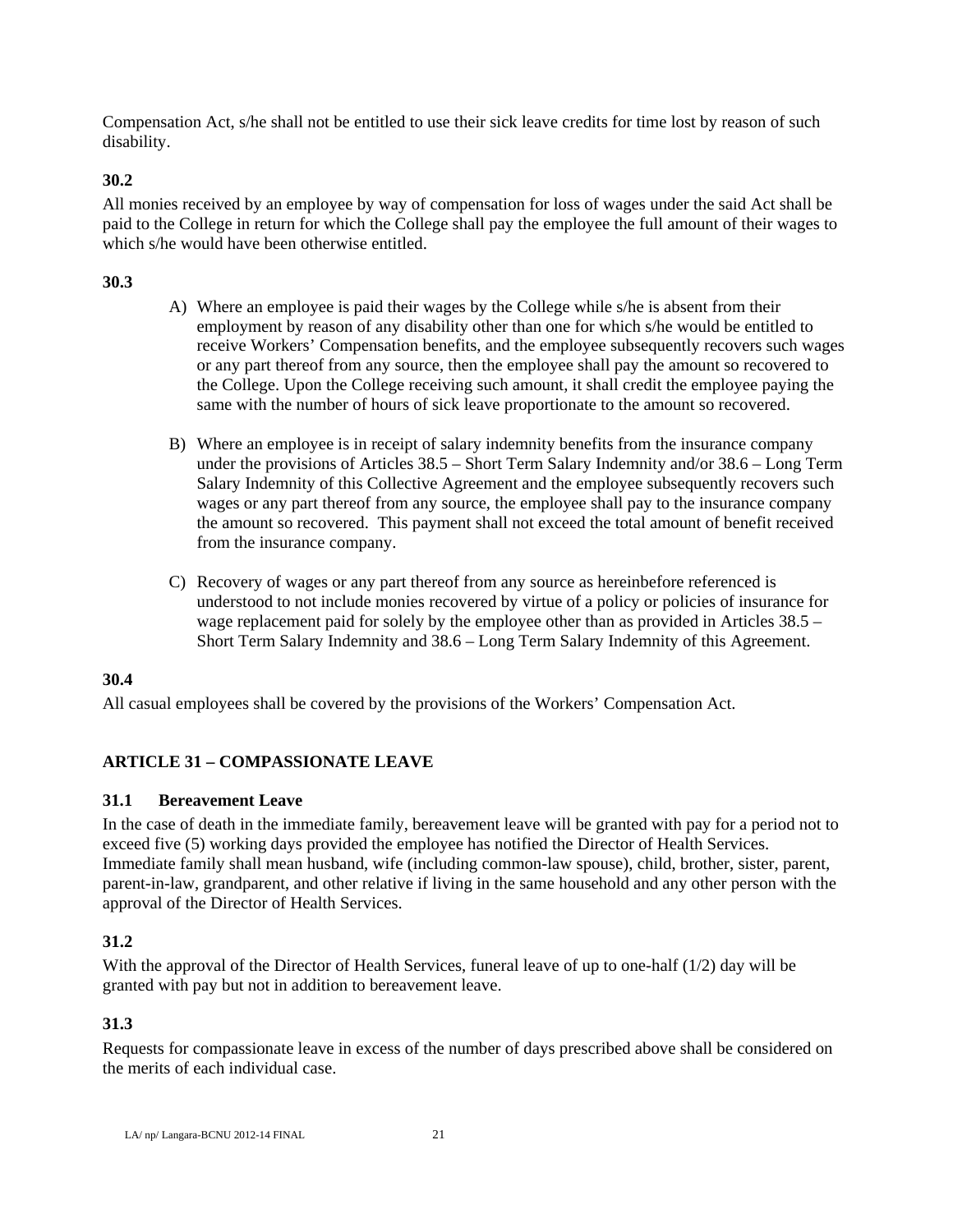## **ARTICLE 32 – PARENTHOOD LEAVE**

#### **32.1 Maternity Leave**

- A) An employee shall be granted unpaid pre- and post-partum leave to a maximum of fifty-two (52) weeks. Such leave may commence eleven (11) weeks prior to the week in which their predicted date of confinement occurs or at any time thereafter at the request of the employee.
- B) Medical complications of pregnancy shall be covered by sick leave provisions while the employee remains at work.
- C) An employee shall not be dismissed on sole grounds of pregnancy.
- D) Where possible, it is incumbent upon the employee to provide medical evidence of the expected date of confinement at least nine (9) weeks in advance. It is also their responsibility to provide written medical evidence of health during pregnancy while still at work, if requested to do so by the College.
- E) An employee is required to give at least one (1) month's advance notice, in writing, of the commencement date of maternity leave, unless prevented from doing so as a result of medical complications related to the pregnancy.

An employee is required to give at least one (1) month's notice of the date of their return to work. If an employee gives such notice and then becomes incapable of performing their duties as evidenced by a medical certificate, then a further five (5) days notice shall be given.

- F) Prior to the commencement of maternity leave, the employee shall meet with the College to arrange for continuation of benefits during the leave. The College shall continue its premium contributions for pension, medical, extended health, group life and dental plan insurance in accordance with the Employment Standards Act for the entire duration of the maternity leave. Vacation and sick leave benefits will only accrue for the duration of the maternity leave falling within the time limits prescribed in the said Act.
- G) If the employee returns to work immediately after the expiry of the authorized absence period, they shall retain their former classification without loss of benefits.
- H) Where an employee gives birth or the pregnancy is terminated before a request for leave is made under sub-section E), the College shall, on the employee's request and on receipt of a certificate of a medical practitioner stating that the employee has given birth or the pregnancy was terminated on a specified date, grant the employee leave of absence from work, without pay, for a period of six (6) consecutive weeks, or a shorter period if the employee requests, commencing on the specified date and parts F) and G) of this Article shall apply.
- I) Employees taking maternity leave may opt for continuance of short and long term salary indemnity by payment of the necessary premiums.

#### **32.2 Parental Leave**

On four (4) weeks' notice and within fifty-two (52) weeks of the birth of their child, a natural father may apply for up to thirty-seven (37) weeks parental leave without pay.

The College shall make its premium contributions for pension, medical, extended health, group life and dental plan insurance in accordance with the provisions of the Employment Standards Act for the entire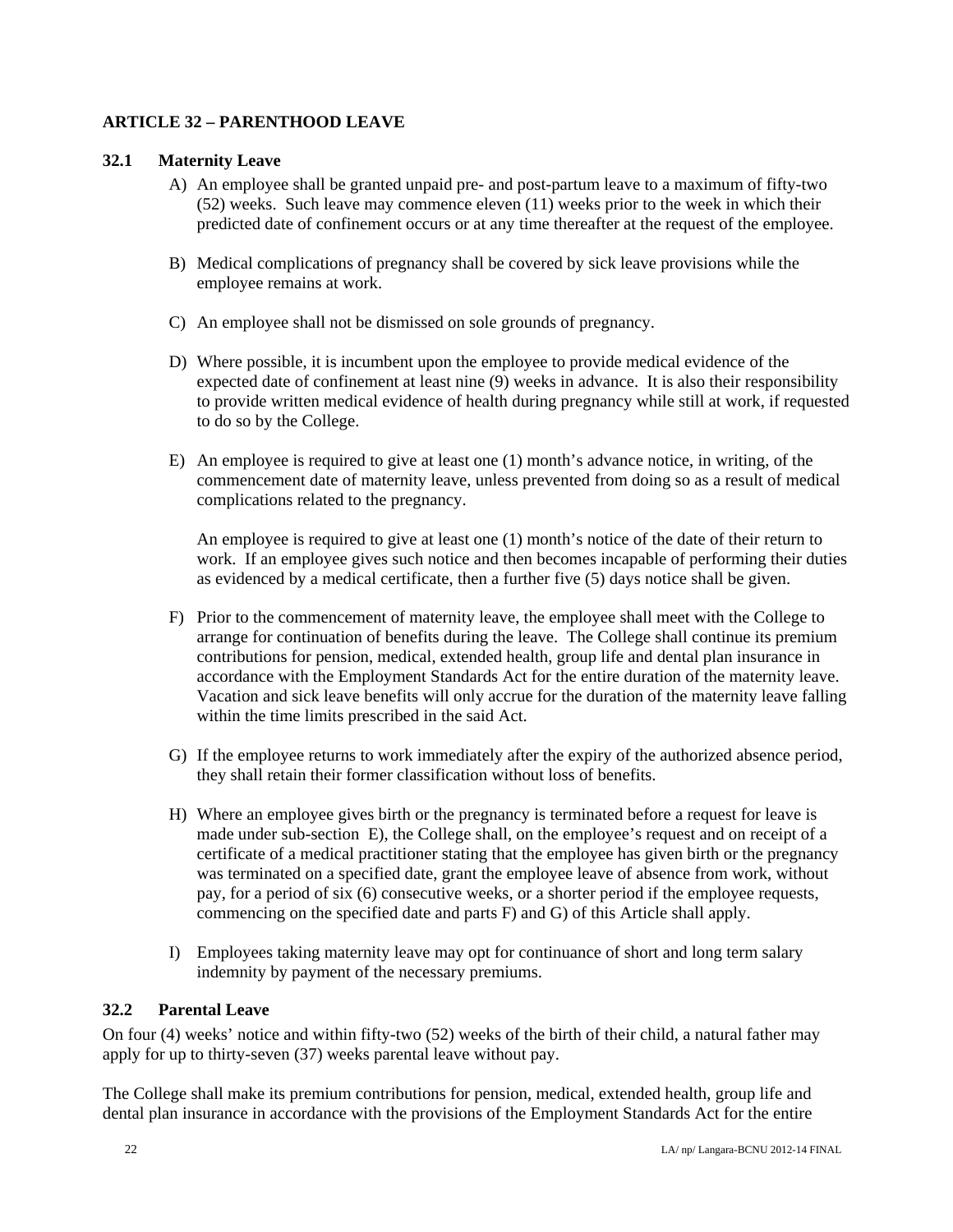duration of parental leave. Vacation and sick leave benefits and increment entitlement will accrue only for the duration of the leave falling within the time limits prescribed in the Employment Standards Act and provided the employee returns to duty at the completion of the leave.

#### **32.3 Adoption Leave**

- A) Upon the adoption of a child, a permanent employee shall, upon application to the Director of Health Services, be entitled to three (3) days paid parental leave. Such leave shall be charged against the employee's sick leave credits to the extent said credits will accommodate. An employee applying for adoption leave must furnish proof of legal adoption of a child.
- B) The College shall grant further leave for adoption of a child in accordance with the provisions of the Employment Standards Act for a period of up to a maximum of fifty-two (52) weeks without termination of contract.
- C) The College shall make its premium contributions for pension, medical, extended health, group life and dental plan insurance in accordance with the provisions of the Employment Standards Act for the entire duration of the leave for adoption falling within the time limits prescribed in the Employment Standards Act and provided the employee returns to duty at the completion of the leave for adoption.
- D) Employees taking adoption leave may opt for the continuance of short and long term salary indemnity benefits by the payment of the necessary premiums.
- E) If the employee returns to work immediately after the expiry of the authorized absence period the employee shall retain their former classification without loss of benefits.

## **ARTICLE 33 – JURY DUTY AND COURT APPEARANCE**

#### **33.1**

When summoned to serve on a jury, when subpoenaed as a witness in criminal proceedings, or as a witness in a civil action if not a party thereto; when appearing as a defendant in a criminal or traffic case if acquitted there from; the employee to qualify for permission to be absent with pay, shall produce a summons or subpoena or submit such other evident as will show the necessity of attendance at court. The employee shall also provide a statement from an official of the court of the time taken.

## **ARTICLE 34 – LEAVE FOR FAMILY ILLNESS**

#### **34.1**

Employees may use up to five (5) days per year of sick leave to attend an immediate family member who is ill. The College may require submission of the certificate from a duly qualified medical practitioner certifying the illness of the immediate family member. For the purpose of this Article, immediate family member means the employee's legal or common-law spouse or child; or adopted child, step-child, parent and spouses' parent that reside with the employee.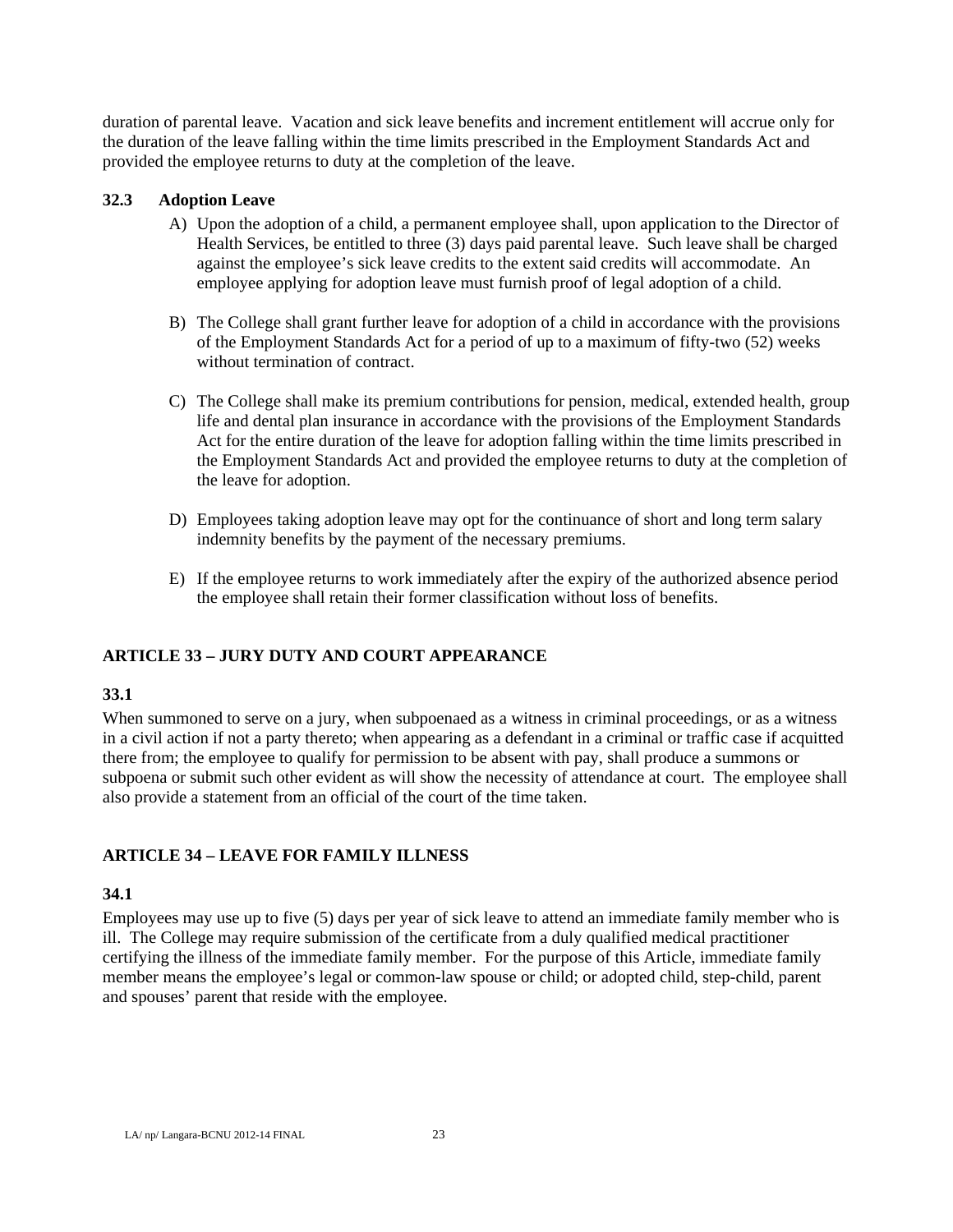## **ARTICLE 35 – PERSONAL LEAVE**

#### **35.1 Personal Reasons**

Absence for reasons other than those recited above shall be considered personal and such absence shall be without pay unless otherwise authorized. Applications for leave shall be made in writing to the Director of Health Services and must be approved by the President, or delegate.

Should an application for personal leave be denied, the applicant shall be provided, upon request, with the reasons for such denial in writing.

#### **35.2 Leave Without Pay for the Care and Nurturing of Pre-School Age Children**

An employee will be granted leave without pay, for a maximum of two (2) years, for the care and nurturing of the employee's pre-school age children in accordance with the following conditions:

- A) An employee will request the leave in writing sufficiently in advance to allow the Employer time to hire an acceptable replacement;
- B) Leave granted under this clause will be for a minimum of one (1) month;
- C) Leave granted under this clause for a period of more than three (3) months will be deducted from the calculation of "continuous employment" for the purpose of calculating severance pay "length of service" and vacation leave;
- D) Time spent on such leave will not be counted for pay increment purposes.

#### **ARTICLE 36 – LEAVES – GENERAL PROVISION**

#### **36.1**

Upon approval of leaves of absence without pay under this Collective Agreement, an employee may immediately exercise their option for continuation of medical, insurance and pension benefits by payment of the necessary premiums, both employee and Employer shares.

## **ARTICLE 37 – GRATUITY PLAN**

#### **37.1 Accumulation**

Gratuity credits are based on the calendar year. Effective January 1, 1982 for the purposes of accumulation of credits, the year shall be divided into four (4) distinct periods: January 1 to March 31; April 1 to June 30; July 1 to September 30; October 1 to December 31, all dates inclusive. For each period described above, an employee shall be given the following credits:

One (1) day for no absence through illness;

For partial days of absence due to illness the gratuity day will be accrued on a pro-rata basis, e.g. for five (5) hours of absence due to illness, two (2) hours of gratuity will be accrued; three (3) hours of absence due to illness, four (4) hours gratuity will be accrued.

No credit (0) for one or more days of absence through illness.

Gratuity credits are cumulative to a maximum of one hundred and twenty (120) days.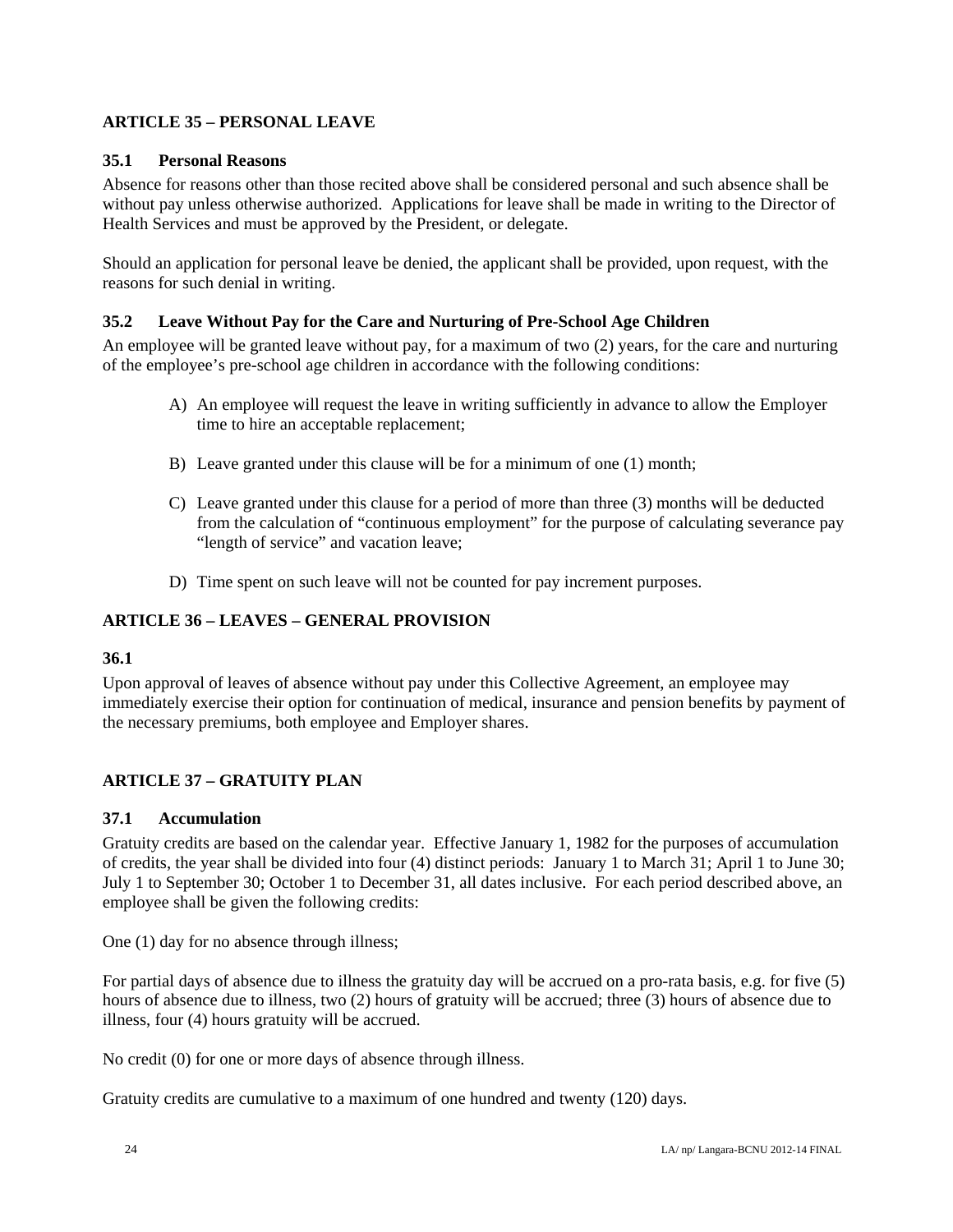"Illness", as utilized herein, shall mean non-occupational sickness or injury.

#### **37.2 Payment of Gratuity**

- A) In cash:
	- i) Upon retirement on or after attaining minimum retirement age; or
	- ii) Upon retirement with permanent disability; or
	- iii) Upon leaving the College's employ after the completion of ten (10) or more years of service;
	- iv) Upon request after completion of one (1) or more years of service.
- B) As leave, prior to retirement, subject to the following:
	- i) The minimum leave taken shall be one (1) day and the maximum, twenty (20) days.
	- ii) Such leave shall be subject to the approval of the Director of Health Services and shall be taken during a period that will not affect the efficient operation of the College Health Services.

## **ARTICLE 38 – HEALTH AND WELFARE BENEFITS**

#### **38.1 Dental Plan**

A dental plan for all eligible employees shall be provided in accordance with the terms of the contract with the insuring company on the following general basis:

- A) Basic Dental Services (Plan A) paying for one hundred percent (100%) of the approved schedule of fees.
- B) Effective May 1, 1999 amendment of Plan A that includes revision of cleaning of the teeth (prophylaxis and scaling) every nine (9) months except dependent children (up to age 19) and those with gum disease and other dental problems as approved by the Plan.
- C) Prosthetics, Crowns and Bridges (Plan B) paying for fifty percent (50%) of the approved schedule of fees.
- D) Orthodontics (Plan C) paying for fifty percent (50%) of the cost of orthodontia services in the dental fee schedule up to a maximum of one thousand, eight hundred and fifty dollars (\$1,850) per person during their lifetime.
- E) The College will contribute toward the premium cost of dental plan insurance in the amount of one hundred percent (100%) of the monthly premiums.

### **38.2 Basic Medical and Extended Health Plans**

- A) The College will contribute one hundred percent (100%) of the premium of the basic coverage through the Medical Services Plan of British Columbia and for Extended Health Benefit coverage in accordance with the terms of the contract with the insuring company for those eligible employees who elect to participate.
- B) Extended Health Benefits shall include the following:
	- i) Total lifetime coverage level will be unlimited.
	- ii) Reimbursement level on claims will be ninety-five percent (95%).
	- iii) Hearing air benefit claims will be to a maximum of six hundred dollars (\$600) every five (5) years.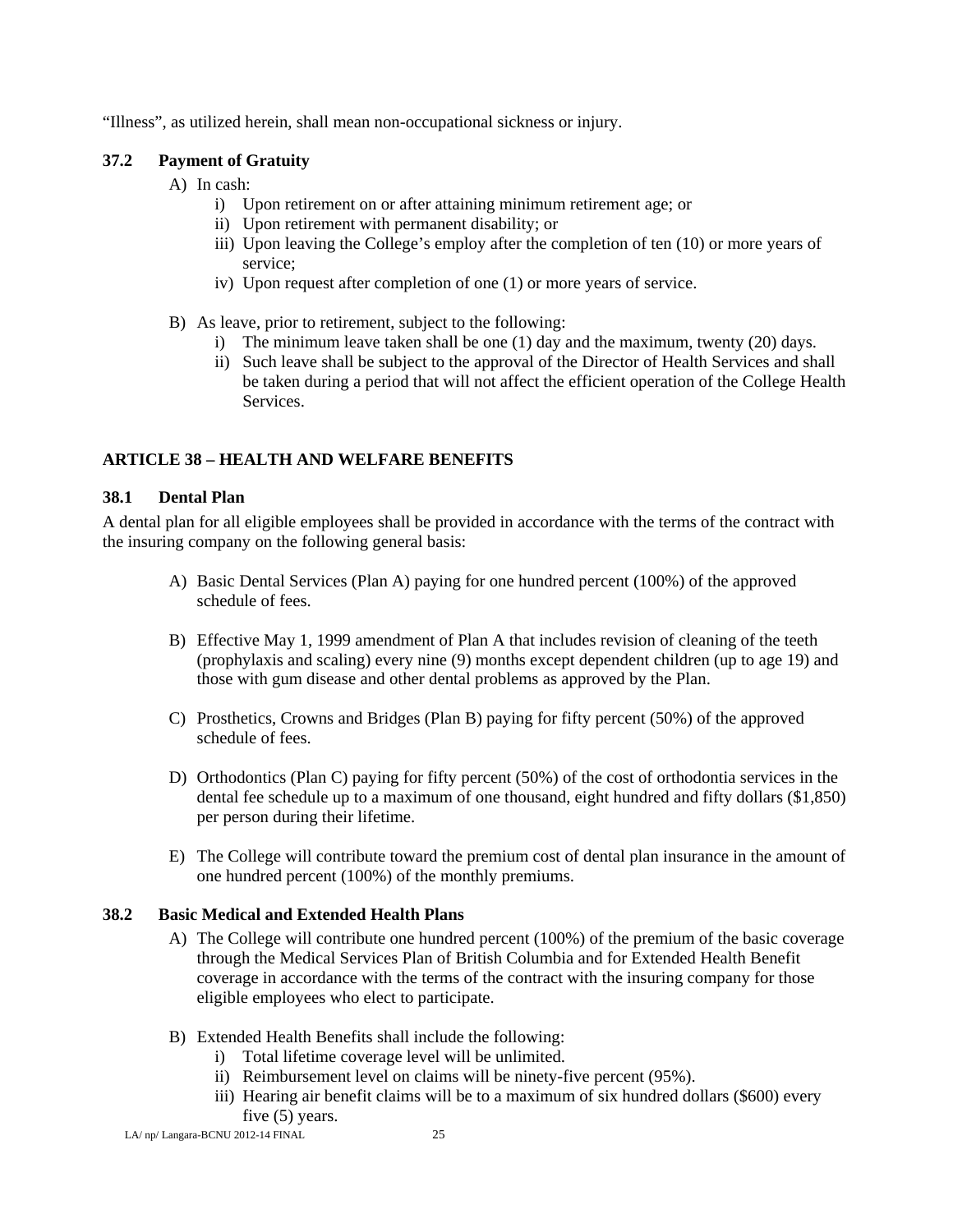- iv) Health and Welfare benefits coverage will cease on the day that an employee's employment terminates.
- C) Optical care insurance to a maximum of one hundred and fifty dollars (\$150.00) is provided in accordance with the terms of the contract with the insuring company. The College will contribute toward the premium cost for optical care insurance in the amount of one hundred percent (100%) of the monthly premiums.

#### **38.3 Employment Insurance**

Employees shall be covered for Employment Insurance.

### **38.4 Group Life and Accidental Death & Dismemberment Insurance**

A) All eligible employees shall participate in the Group Life and AD&D Insurance Plan. Insurance coverage is provided in accordance with the terms of the contract with the insuring company on the basis of three times (3x) the employee's annual salary.

The College shall pay the entire premium cost of Group Life and AD&D Insurance.

B) An employee who retires at or beyond the age of fifty-five (55) years with at least ten (10) years of continuous service with the College and who is in receipt of a pension under the provisions of the Pension (Municipal) Act shall continue to enjoy group insurance coverage (except AD&D) in an amount equal to the lesser of ten thousand dollars (\$10,000) or the coverage in effect immediately preceding retirement for a period of five (5) years from the date of retirement with the premium cost of the continuing insurance borne by the College.

#### **38.5 Short Term Salary Indemnity**

All eligible employees shall participate in the Salary Indemnity Plan.

Salary Indemnity coverage is provided in accordance with the terms of the contract with the insuring company on the following general basis:

| Amount of Benefit:        | seventy percent (70%) of salary to a maximum of seven hundred dollars<br>$(\$700)$ per week. |
|---------------------------|----------------------------------------------------------------------------------------------|
| Duration of Benefit:      | fifty-two $(52)$ weeks.                                                                      |
| <b>Benefit Effective:</b> | Upon expiration of sick leave or ten (10) working days, whichever last<br>occurs.            |

The premium cost of salary indemnity coverage shall be borne entirely by the employee and shall be paid by means of payroll deductions.

## **38.6 Long Term Salary Indemnity**

All eligible employees shall participate in the Salary Indemnity Plan.

Long Term Salary Indemnity is provided in accordance with the terms of the contract with the insuring company on the following general basis:

*Amount of Benefit*: seventy percent (70%) of salary to a maximum of two thousand, nine hundred and fifty dollars (\$2,950) per month.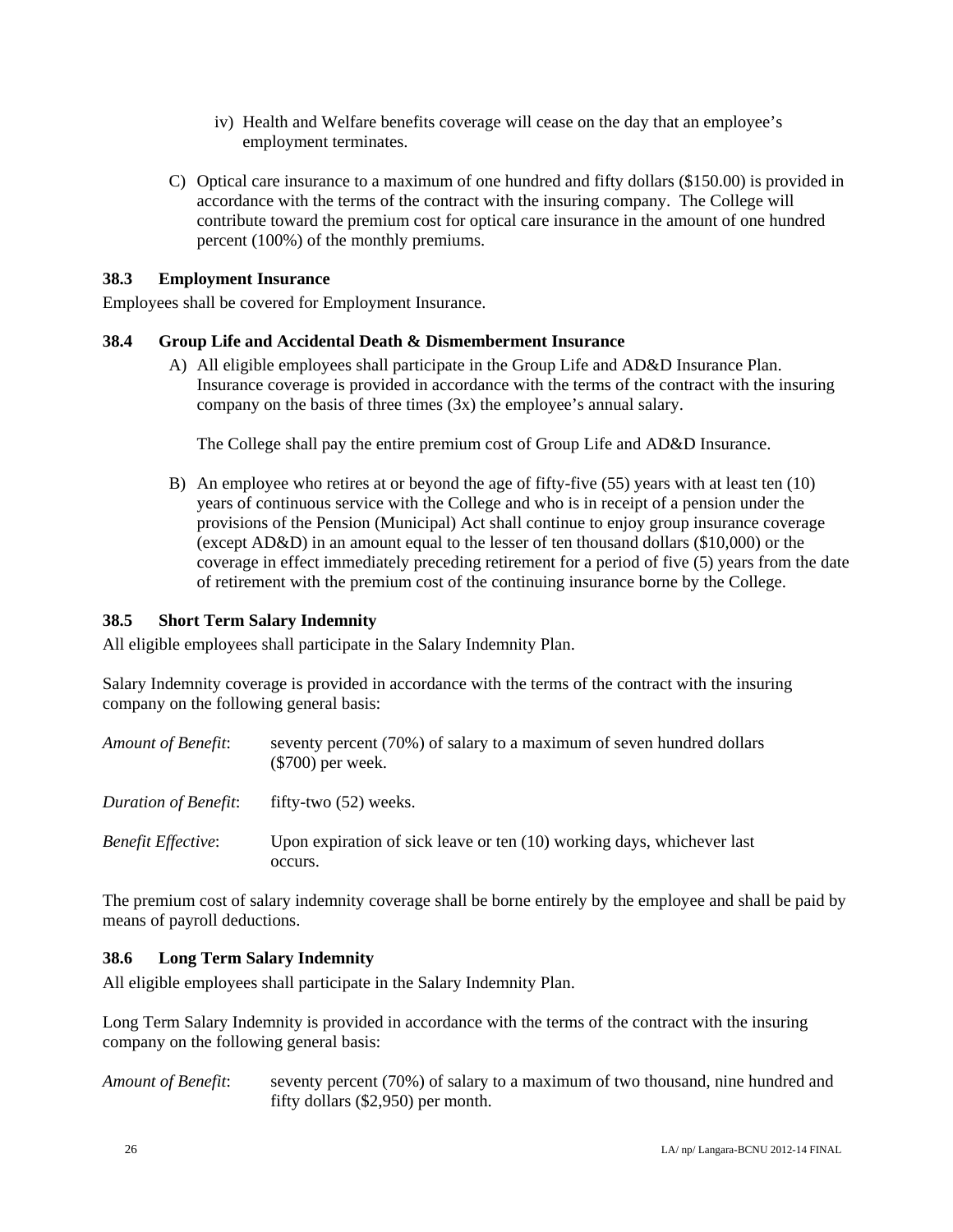*Duration of Benefit*: until retirement or as otherwise provided.

*Benefit Effective*: upon expiration of Short Term Salary Indemnity coverage.

The premium cost of Long Term Salary Indemnity coverage shall be borne entirely by the employee and shall be paid by means of payroll deductions.

### **38.7 Voluntary Life Insurance Coverage**

Employees who are participating in the group life insurance plan may elect additional group life insurance overage for themselves and/or their spouse by payment of the necessary premiums by means of payroll deductions in increments of ten thousand dollars (\$10,000) to a maximum of three hundred thousand dollars (\$300,000) in accordance with the terms of the contract with the insuring company.

### **38.8 R.R.S.P. Payroll Deductions**

An employee may authorize the College to deduct a specified amount from their wages each month whereby tax deductions at source will be adjusted to accommodate the deduction. In authorizing such a deduction, the employee shall absolve the College of any responsibility for such funds following their remittance to the trust company. Amounts so deducted shall be remitted by the College by the tenth (10th) of the month following to a single designated trust company in the employee's name. It shall be the responsibility of the employee to direct the trust company with respect to the investment of such funds.

#### **38.9 Pension (Superannuation)**

Employees shall be covered by the provisions of the Pension (Municipal) Act as follows:

- A) A regular employee entering the service of the College from the service of an employer to whom the Pension (Municipal) Act applies shall be enrolled in the Plan immediately upon commencement of employment, providing:
	- i) The employee has not made application for a refund of pension (superannuation) contributions, and
	- ii) The break in service is for a period of not more than one (1) month. One (1) month is considered to be from a given date in one (1) calendar month to the same date in the calendar month immediately following.
- B) A regular employee not eligible as above shall be enrolled in the Plan upon completion of probation and shall continue in the Plan as a condition of employment.
- C) A regular employee who does not meet the above qualifications upon entering the service of the College may, nonetheless with the approval of the Commissioner of Pensions, enrol in the Plan and maintain their pension contributions, both employee and Employer shares during their probationary period.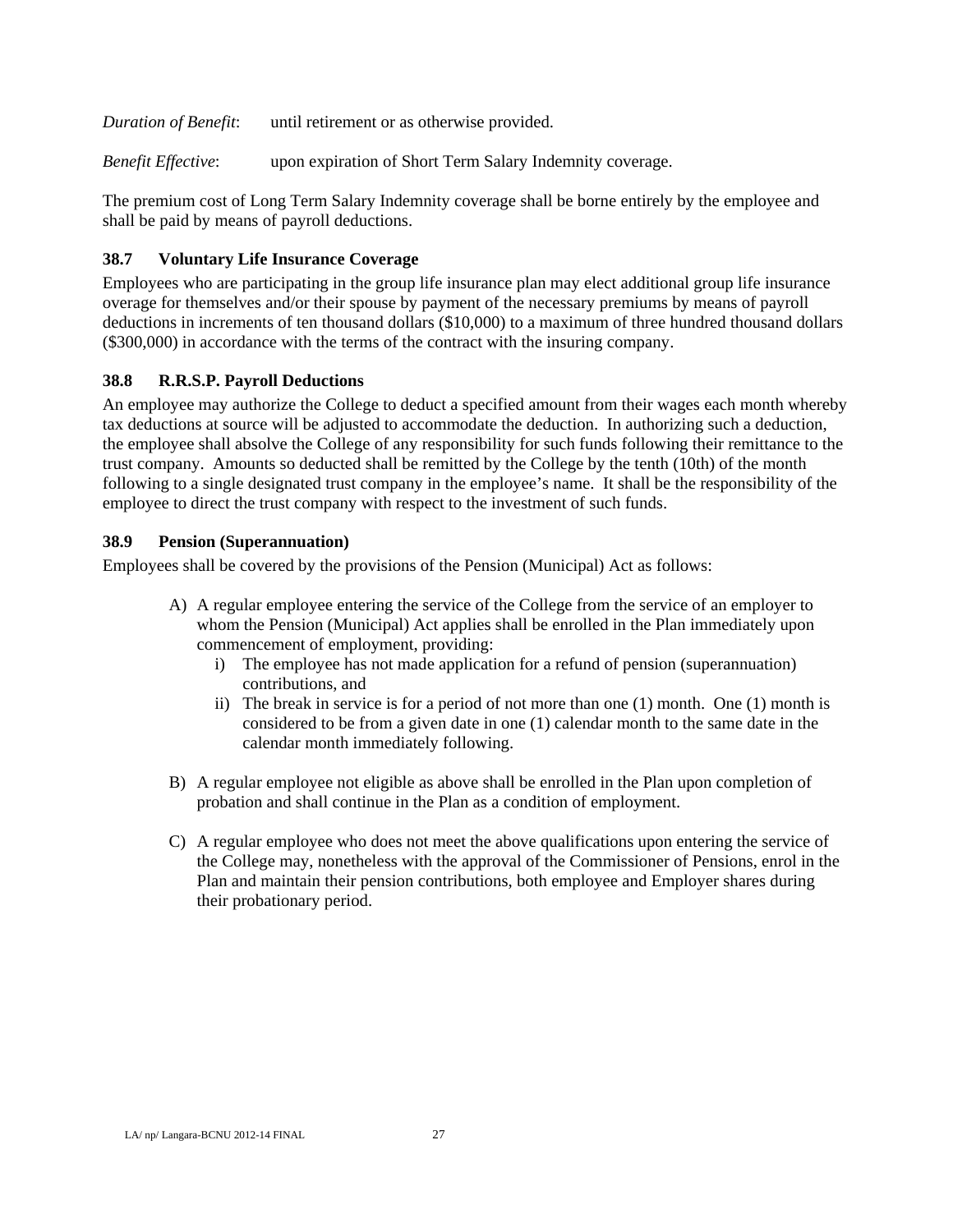#### **ARTICLE 39 – APPLICABILITY OF PROVISIONS TEMPORARY, CASUAL AND PROBATIONARY EMPLOYEES**

#### **39.1 Temporary Employees**

Temporary employees are subject to all provisions of this Collective Agreement with the exception of:

- Article 10 Promotion, Demotion or Lay-Off
- Article 21 Employee Savings Fund
- Article 34 Leave for Family Illness
- Article 37 Gratuity Plan
- Article 38 Health and Welfare Benefits
- Article 40.1 Educational Leave

The provisions of the following articles shall apply upon satisfactory completion of the service requirements prescribed in definitions 1.8 and 1.9:

- Article 21 Employee Savings Fund
- Article 34 Leave for Family Illness
- Article 37 Gratuity Plan
- Article 38 Health and Welfare Benefits

### **39.2 Casual Employees**

Casual employees are subject to all provisions of this Collective Agreement with the exception of:

- Article 10 Promotion, Demotion or Lay-Off
- Article 15 Termination of Employment
- Article 18 Combined Assignment
- Article 21 Employee Savings Fund
- Article 26 Annual Vacation (except 26.6 which does apply)
- Article 28 Christmas and New Year's Days off
- Article 29 Sick Leave
- Article 30 Workers' Compensation (except 30.2 and 30.4 which do apply)
- Article 32.2 Parental Leave
- Article 32.3 Adoption Leave
- Article 34 Leave for Family Illness
- Article 35 Personal Leave
- Article 37 Gratuity Plan
- Article 38 Health and Welfare Benefits (except 38.3 Employment Insurance which does apply)
- Article 40.1 Educational Leave
- Article 40.3 College Course Registration

## **39.3 Probationary Employees**

Probationary employees are subject to all provisions of this Collective Agreement except:

- Article 21 Employee Savings Fund
- Article 38 Health and Welfare Benefits (except 38.2 Basic Medical and Extended Health Plans; 38.3 – Employment Insurance; and 38.9 – Pension (Superannuation) which do

## **ARTICLE 40 – EDUCATION**

#### **40.1 Educational Leave**

A) With the approval of the President of the College or delegate, educational leave may be granted by the College for (1) Programs of formal study, or (2) for independent study and/or research when the criteria for evaluating the employee's performance on such leave for purposes of study can be clearly established and can be shown to be of significant benefit to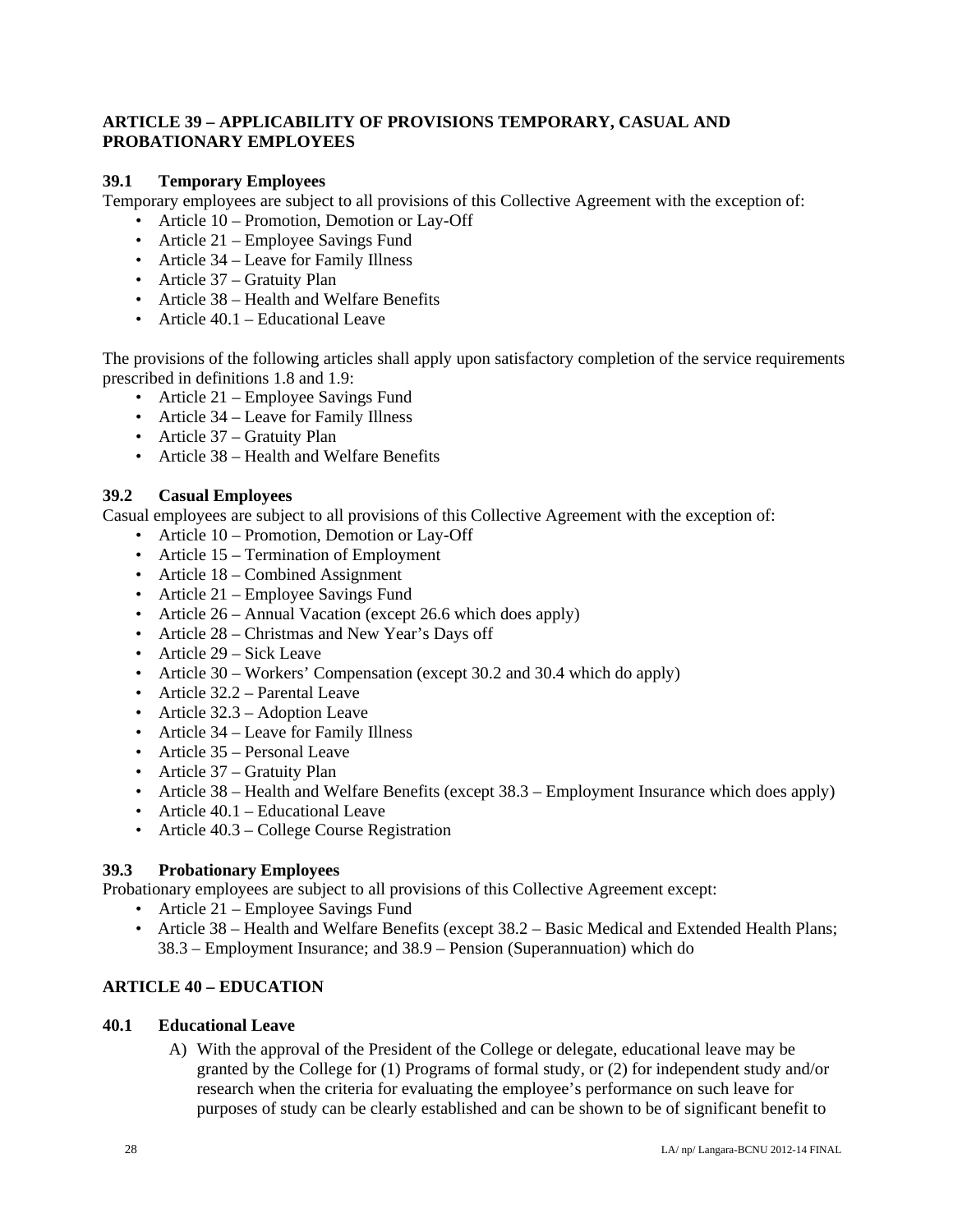the employee and to the College.

- B) The duration of educational leaves granted to employees may be for varying periods, up to one (1) year. Extension to such leave may be granted, provided the total amount of leave does not extend beyond the aforementioned one (1) year.
- C) Applications for educational leave for periods in excess of ten (10) working days must normally be submitted two (2) months prior to the beginning of the requested leave.
- D) Applications for leave for periods of ten (10) working days or less shall be submitted with as much lead time as practical.
- E) Educational leave of absence shall be without pay unless otherwise authorized.
- F) Upon approval or extended leave of absence without pay, an employee may immediately exercise their option for continuation of medical, insurance and pension benefits by payment of the necessary premiums.

## **40.2 First Aid Education**

Where an employee is required by the College to possess a First Aid Certificate, the College shall provide the time and pay the expenses involved in upgrading or maintaining the required Certificate.

## **40.3 College Course Registration**

An employee may register in courses offered by Langara College, provided that their attendance will not displace a fee-paying student or result in additional costs. Tuition fees related to such registration will be waived with the concurrence of the Dean of Student & Support Services for regular course offerings, or the Dean of Continuing Studies for continuing studies offerings.

Should rescheduling of duty to accommodate attendance of such courses be required, prior approval by the Director of Health Services is required. Should absence from duty to accommodate attendance at such courses be necessary, approval for such absence is required.

## **40.4 Professional Development**

The College recognized the need for nurses to maintain their professional proficiency in order to fulfill their job requirements.

- A) Professional competency and development may include formal study, seminars, training courses, conferences and other activities.
- B) Where it is necessary for a nurse to maintain or enhance their competency (as agreed to by the President or delegate), the College shall provide appropriate time off with pay and shall pay the cost of such training and reimburse pre-approved expenses if such expenses are incurred.
- C) This leave shall be scheduled as per Article 17.5.
- D) Such requests shall not be unreasonably withheld.
- E) The College shall provide up to five (5) days per year for professional development.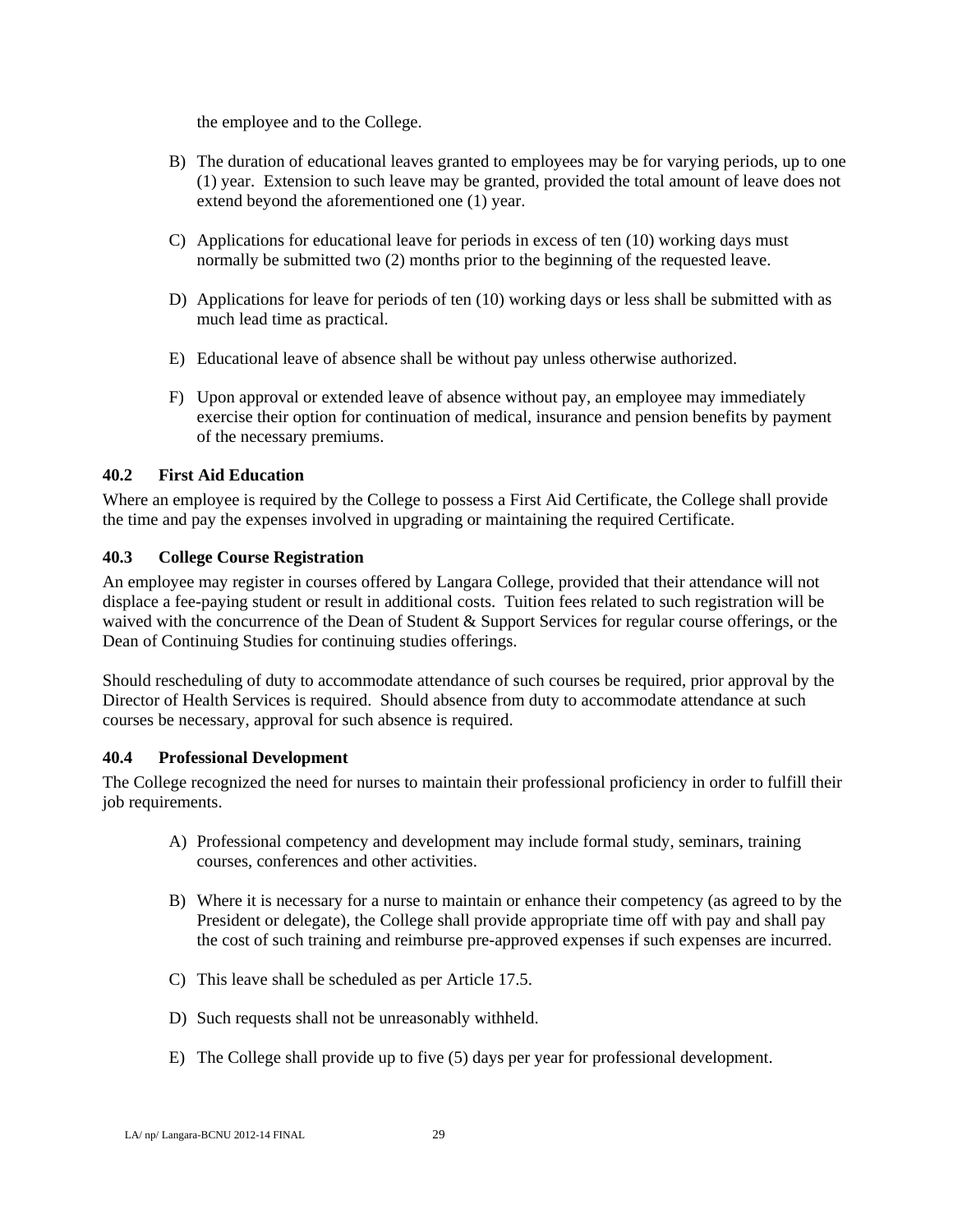## **ARTICLE 41 – PERSONNEL FILES**

#### **41.1**

Each employee shall have access to their personnel file, with the right to review same, provided that at least twenty-four (24) hours advance notice is given to the Director, Human Resources, or delegate. Access shall be given in the office in which the file is normally kept and, upon request, a copy of all requested documents relating to discipline shall be given to the employee.

Upon an employee's request, all record of any disciplinary action, except performance reviews and appraisals, shall be removed from the employee's file and destroyed eighteen (18) months after the date of the incident, provided that no further disciplinary action has occurred in the intervening period. Record of suspensions will remain in the employee's file for a period of eighteen (18) months following expiry of the suspension. Performance evaluations are not considered to be disciplinary records.

#### A) **Employee Access**

Employees are entitled to read and review their personnel file and, without limiting the generality of the foregoing, shall be entitled to inspect their performance evaluations, written censures, letters of reprimand, and other adverse reports. Upon request, employees shall be given copies of all such pertinent documents.

#### B) **Union Representative or Steward Access**

A Union representative or steward shall, upon written authority of the employee, be entitled to read and review an employee's personnel file in order to facilitate the investigation of a grievance. Upon request, with specific written authorization from the employee, the Union representative or steward shall be given copies of all such pertinent documents.

#### C) **Confidential Nature of Personnel File**

All documents within an employee's personnel file are considered to be confidential and shall remain within the sole jurisdiction and purview of the Employer and employee unless otherwise stipulated in this Agreement.

Any employee who disputes any censure, reprimand, or adverse report may have recourse through the grievance procedure, and the eventual resolution thereof shall become part of the employee's personal record, with such amendments or deletions that may be requisite.

#### **ARTICLE 42 – SAFETY**

#### **42.1**

The Union and the College agree that regulations made pursuant to the Workers' Compensation Act, the Factories' Act or any other statute of the Province of British Columbia or Government of Canada pertaining to the work environment, shall be fully complied with. The College undertakes to correct any working conditions and environments that are not safe and healthful in the view of the Workers' Compensation Board Inspector of the Health and Safety Committee.

The Occupational Health and Safety Committee shall be notified of each accident and injury and shall investigate and report in writing on the nature and cause of the accident involving employees.

#### **42.2**

The College shall supply at no cost to the employees immunization against Hepatitis B.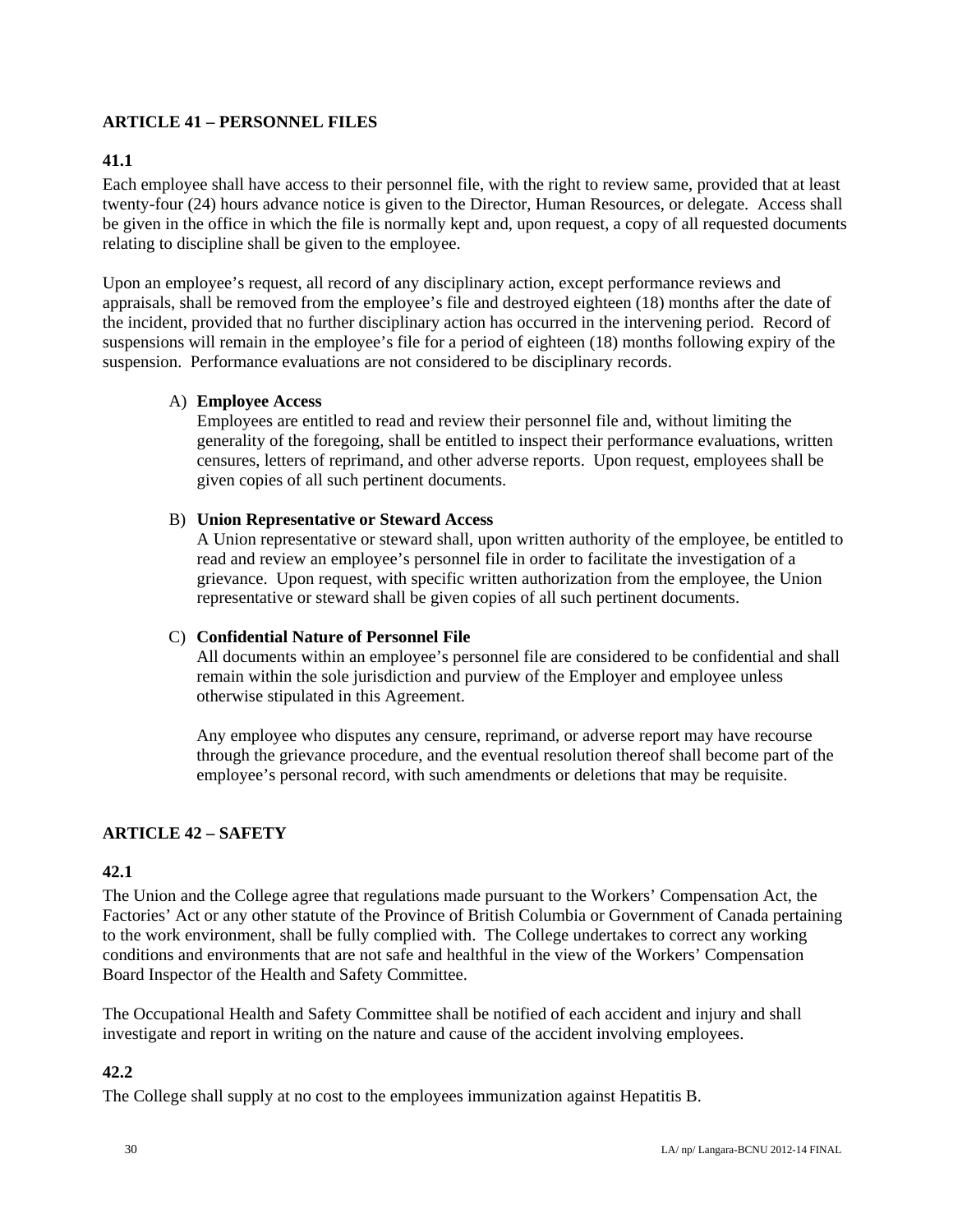### **ARTICLE 43 – LIABILITY INSURANCE**

## **43.1**

The College shall maintain liability insurance to indemnify employees against judgements arising out of actions brought against employees acting in the ordinary course of their employment with the College.

## **ARTICLE 44 – HEALTH SERVICES PROGRAMS**

## **44.1**

Prior to the implementation of new health services programs or changes in existing health services programs, the matter shall be discussed by the Union Management Committee provided for in Article 8. Any ultimate changes in work schedules resulting from the above shall be subject to Article 17.

## **ARTICLE 45 – EMPLOYEE BENEFIT PLAN**

## **45.1**

A regular employee shall be eligible for membership in the Langara Employee Benefit Plan under the terms and conditions of said plan.

### **ARTICLE 46 – SEXUAL & PERSONAL HARASSMENT**

### **46.1**

The College shall provide all employees a work environment free from sexual and personal harassment. All employees have the right to be free from sexual and personal harassment.

## **46.2**

Notwithstanding the definition(s) of harassment that may from time to time appear in the College Harassment Policy, for the purposes of this Article, sexual harassment is defined as follows:

- A) Unwanted sexual attention made by a person who knows or ought reasonably to know that such attention is unwanted; or
- B) Unwanted physical contact such as touching, patting, pinching or punching; or
- C) Implied or expressed promise of reward for complying with a sexually oriented request; or
- D) Implied or expressed threat of reprisal, in the form either of actual reprisal or the denial of opportunity, for refusal to comply with a sexually oriented request; or
- E) Remarks or behaviour which may reasonably be perceived to create a negative psychological and emotional environment for work.

## **46.3**

Notwithstanding the definition(s) of harassment that may from time to time appear in the College Harassment Policy, for the purposes of this Article, personal harassment is defined as behaviour directed towards a specific person or persons that would be considered by a reasonable person to create an intimidating, humiliating, hostile or poisoned work or learning environment.

LA/ $np$ / Langara-BCNU 2012-14 FINAL  $31$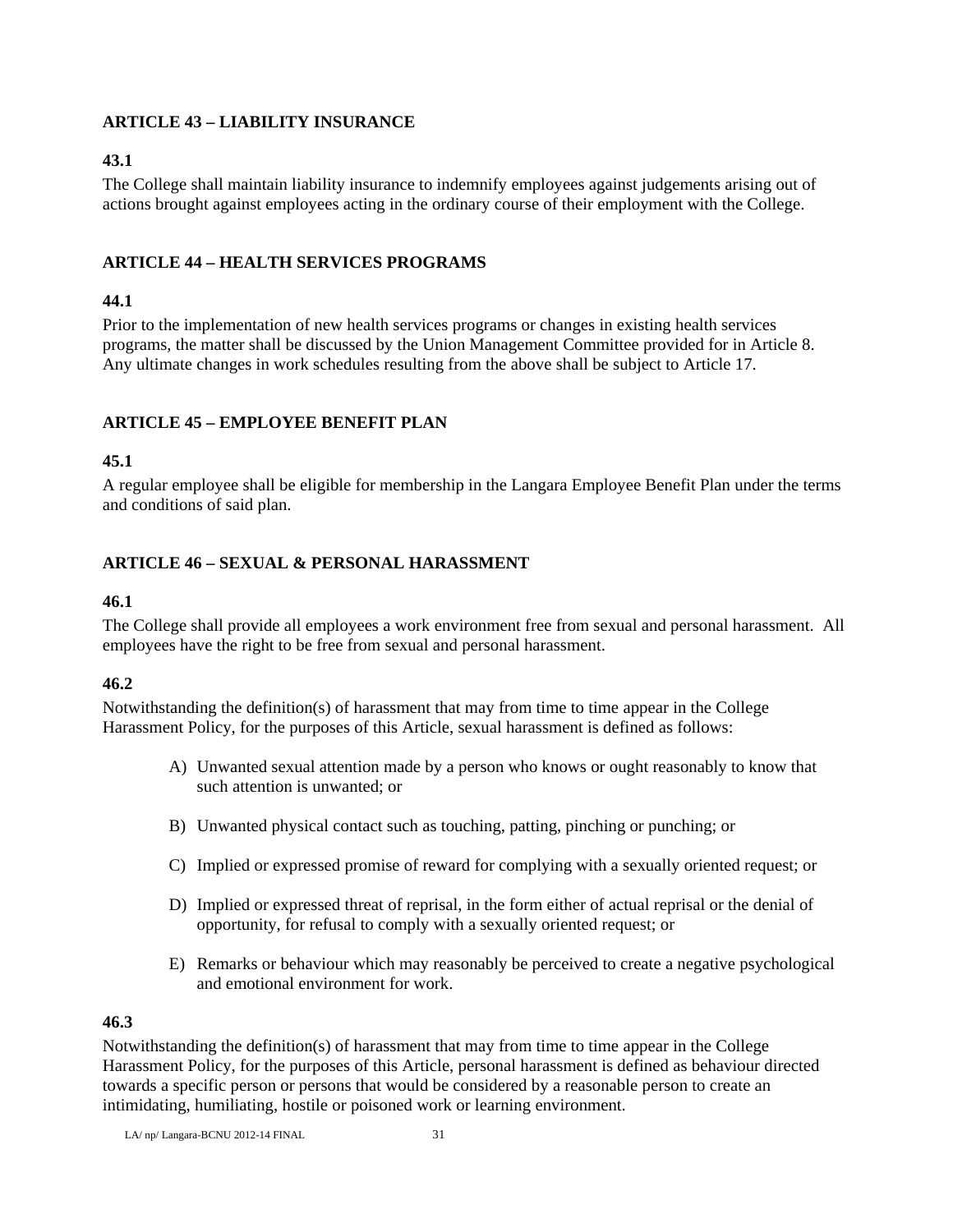Without limiting the generality of the foregoing, personal harassment may include:

- A) Physical threat, intimidation, or assault, or unwelcome physical contact such as touching, patting, pinching and punching, or
- B) Implied or expressed promise of reward or threat of reprisal, or the denial of opportunity for refusal to comply with a request which is unrelated to a Nurse's assigned duties; or
- C) The improper use of power and authority inherent in the position held, to endanger a Nurse's job, threaten the economic livelihood of the Nurse, or in any way interfere with or influence the career of such a Nurse.

#### **46.4**

Employees may process complaints about harassment through the grievance procedure, subject to the following:

- A) Where a person who is the subject of the complaint is the College representative at any step of the grievance procedure, then the Union may bypass that step of the procedure or present the grievance to another appropriate College representative.
- B) College or Union representatives, in the course of investigating a complaint of harassment shall have regard for the privacy and confidentiality of the grievor and all employees involved in the complaint.
- C) An arbitrator, in the determination of a complaint of harassment, may take reasonable steps to protect the interest of all parties in privacy and confidentiality in the determination of procedural and evidentiary matters, subject to the requirement of fairness to all parties.
- D) Where a complainant and the person who is subject of the complaint are both members of the bargaining unit, then the arbitrator seized of a grievance of harassment, shall also have jurisdiction in respect of any grievance arising from related discipline of the employee who is the subject of the complaint.

## **46.5**

Employees against whom a grievance or complaint has been filed shall have the right to know what allegations have been made against them, and shall have the right to Union representation at all meetings, interviews and hearings where the member's presence is requested.

A complainant has the right to Union representation at all meetings, interviews and hearings where the complainant's presence is requested.

#### **46.6**

An employee who chooses to file a complaint in accordance with the College's Harassment Policy, and does not achieve a satisfactory resolution, may file a grievance at Step 2 of the grievance procedure.

#### **46.7**

Time limits shall be waived for filing grievances under this Article while a complaint is being processed through the College Harassment Policy.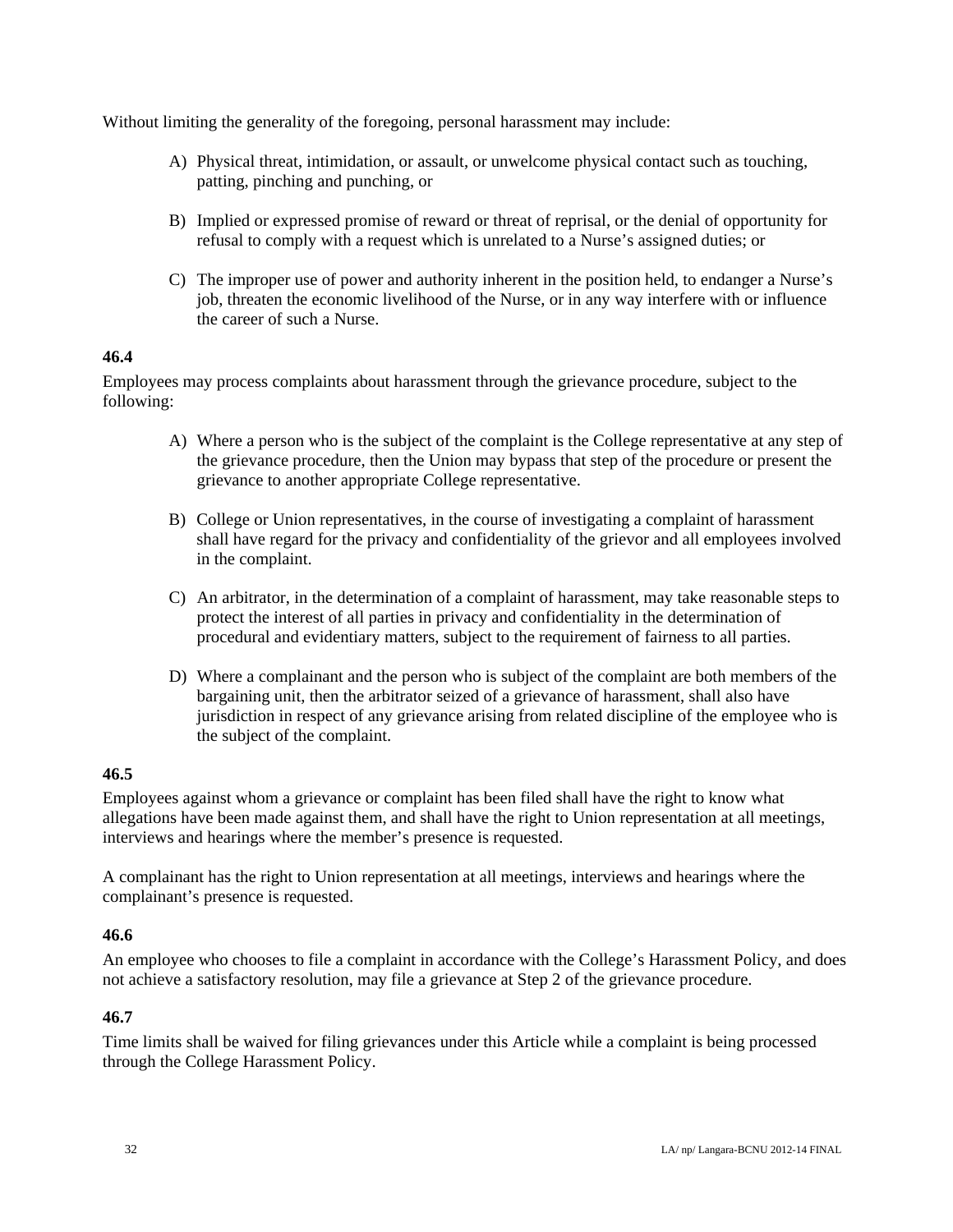IN WITNESS WHEREOF the Board of Langara College has caused the name and seal of Langara College to be affixed hereto in the presence of the Chair of the College Board and the VP, Administration & Finance, and the British Columbia Nurses' Union has caused these presents to be executed under the hands of its proper officers duly authorized in that behalf the day and year first written below.

SIGNED THIS DAY OF , 2013 AT THE CITY OF VANCOUVER, IN THE PROVINCE OF BRITISH COLUMBIA.

\_\_\_\_\_\_\_\_\_\_\_\_\_\_\_\_\_\_\_\_\_\_\_\_\_\_\_\_\_\_\_\_\_ \_\_\_\_\_\_\_\_\_\_\_\_\_\_\_\_\_\_\_\_\_\_\_\_\_\_\_\_\_\_\_\_\_

*LANGARA COLLEGE*:

Dawn Palmer, Associate VP, HR Vivian Anderson, HR Consultant

*POST-SECONDARY EMPLOYERS' ASSOCIATION:* 

John Bowman, Board Chair, PSEA

\_\_\_\_\_\_\_\_\_\_\_\_\_\_\_\_\_\_\_\_\_\_\_\_\_\_\_\_\_\_\_\_\_

*THE BRITISH COLUMBIA NURSES' UNION:* 

Laura Anderson, Negotiator/LRO Susan Kensett, BCNU Committee Member

LA/ np/ Langara-BCNU 2012-14 FINAL 33

\_\_\_\_\_\_\_\_\_\_\_\_\_\_\_\_\_\_\_\_\_\_\_\_\_\_\_\_\_\_\_\_\_\_ \_\_\_\_\_\_\_\_\_\_\_\_\_\_\_\_\_\_\_\_\_\_\_\_\_\_\_\_\_\_\_\_\_\_\_\_\_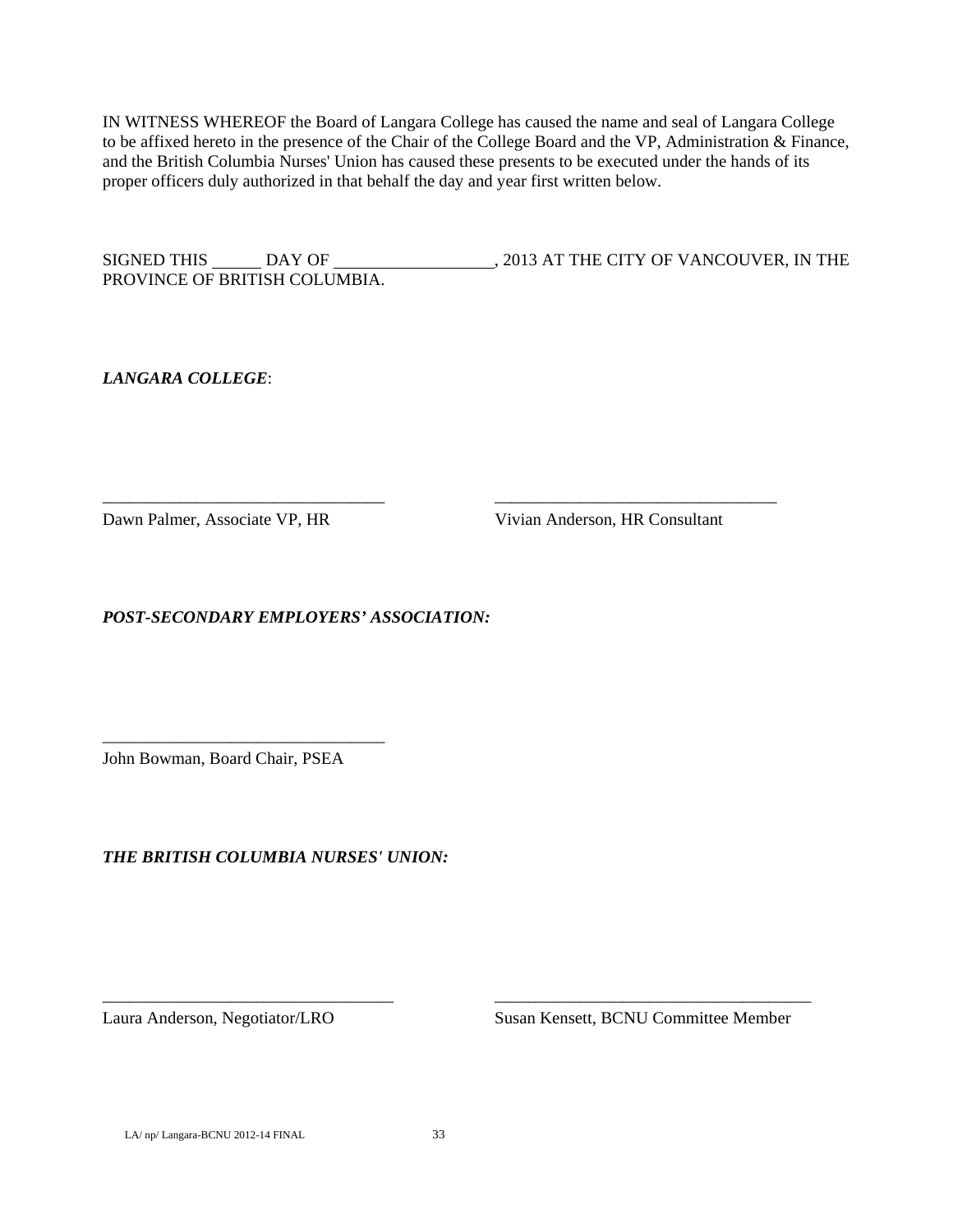#### **LETTER OF UNDERSTANDING**

#### **INDUSTRIAL FIRST AID CERTIFICATE**

between

#### **LANGARA COLLEGE**

and

## **THE BRITISH COLUMBIA NURSES' UNION**

The College confirms its understandings regarding the above as follows:

Where a nurse is required by the College to possess a First Aid Certificate, the nurse shall not be required to report for duty during the days the course is offered and shall not suffer any loss of pay while attending the course. The College shall pay all expenses involved in upgrading or maintaining the required certificate.

Where the First Aid Certificate course is of one (1) weeks' duration, the nurse shall be entitled to an additional two (2) full days absence with pay in lieu of study time, to be scheduled in accordance with Article 26.7 of the Collective Agreement.

In addition to the above, the employee shall be entitled to one (1) day with no loss of pay or benefits when writing the exam for the First Aid Certificate.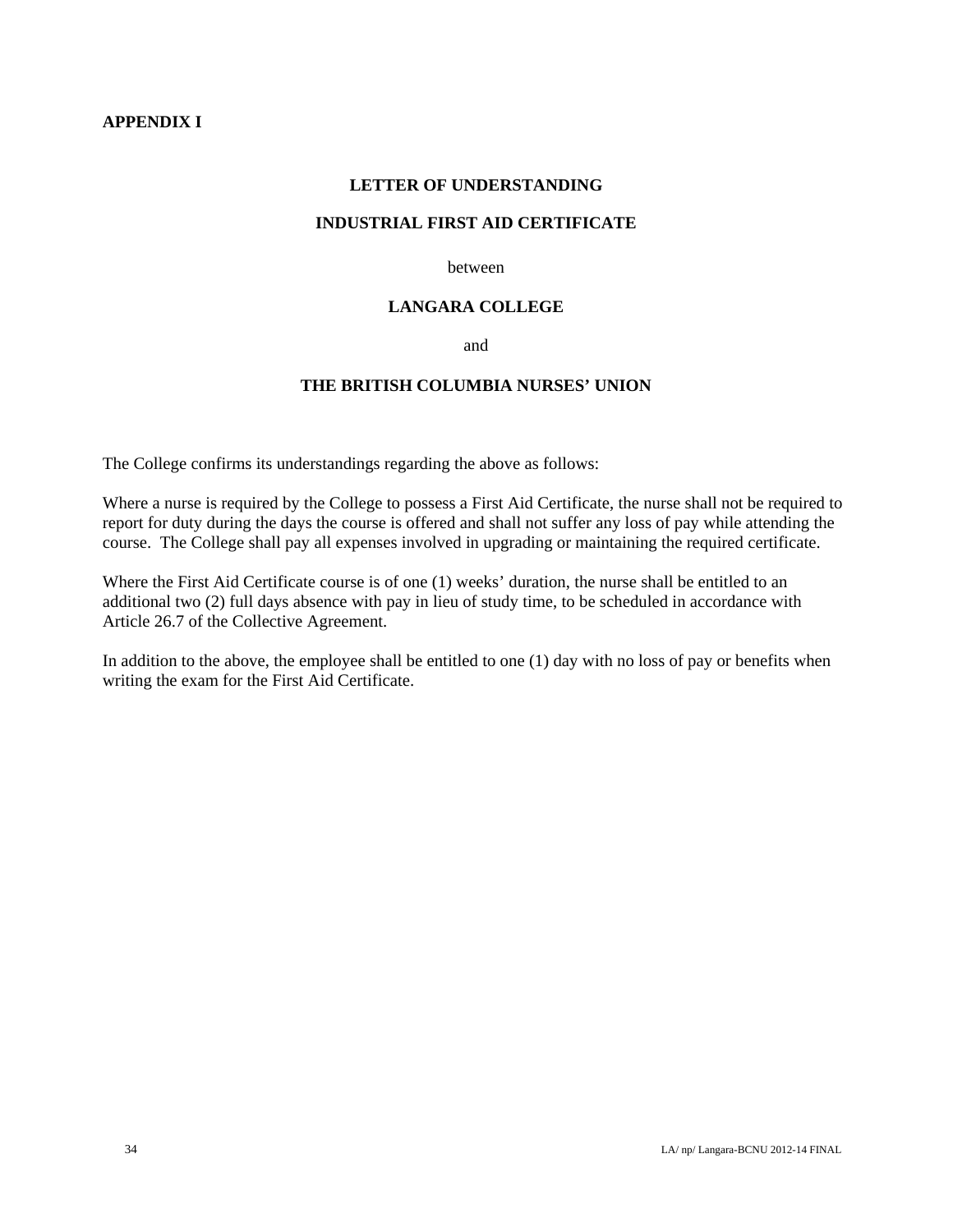## **SCHEDULE 1**

#### **LETTER OF UNDERSTANDING**

#### **EXPEDITED ARBITRATION**

The parties agree that the following expedited arbitration process will be used for the resolution of grievances:

#### **1. Expedited Arbitrations**

Where a difference arises relating to the interpretation, application or administration of this agreement, including where an allegation is made that a term or condition of the agreement has been violated, either party may, after exhausting the steps of the grievance procedure under this agreement, notify the other party within ten (10) calendar days of receipt of the last grievance step reply, of its desire to arbitrate and to submit the difference or allegation to expedited arbitration before a single arbitrator.

#### **2. Issues for Expedited Arbitration**

- a) All grievances except those relating to the following shall be resolved by expedited arbitration:
	- i) Dismissals;
	- ii) Suspensions in excess of five (5) working days;
	- iii) Policy grievances;
	- iv) Grievances requiring substantial interpretation of a provision of the collective agreement;
	- v) Grievances requiring the presentation of extrinsic evidence;
	- vi) Grievances where a local party intends to raise a preliminary objection; and
	- vii) Grievances arising from the duty to accommodate.
- b) Those grievances not suitable for resolution at expedited arbitration, as listed under section 2(a) above, may be referred to arbitration under the provisions of Article 6.
- c) By mutual agreement, a grievance falling into any of the categories as listed under section 2(a) above, may be placed into the expedited arbitration process.

#### **3. Expedited Arbitrators**

The following arbitrators shall be selected on the basis of the person who is available to hear the grievance within ten (10) calendar days of appointment, on a rotating basis.

- Kate Young
- John Hall
- Mark Brown
- Marguerite Jackson
- Joan Gordon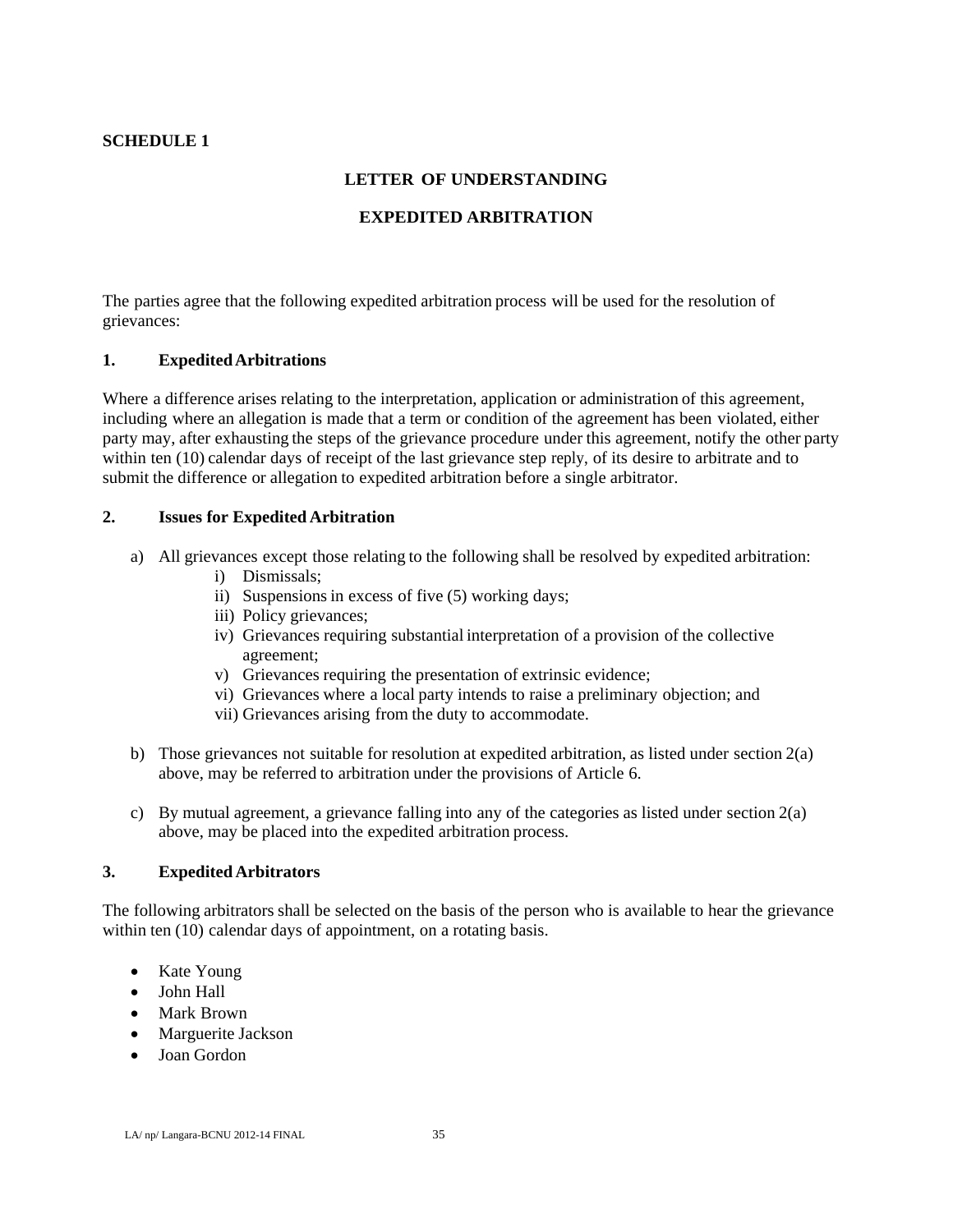If none of the listed arbitrators is available within ten (10) days, the local parties shall agree to another arbitrator who is available within ten (10) days of appointment.

The parties may agree to select an arbitrator not on this list, by mutual agreement.

#### **4. Process**

As the process is intended to be expedited, lawyers shall not be retained to represent either party. This does not preclude either party from using staff who may be lawyers.

### **5. Agreed Statement of Facts**

The parties shall develop an agreed statement of facts and shall exchange reliance documents prior to the hearing. Disclosure of relevant or potentially relevant documents is a mutual and ongoing obligation before and during the particular hearing.

#### **6. Written Submission**

By mutual agreement, written submissions may be used in place of a hearing. Submissions shall be in standard format and will not be more than ten (10) pages long.

#### **7. Procedure**

All presentations shall be short and concise and are to include a comprehensive opening statement. The parties shall make limited use of authorities during their presentations.

#### **8. Mediation**

- a) Prior to rendering a decision, the arbitrator may assist the parties in mediating a resolution to the grievance.
- b) Where mediation fails or is not appropriate in the opinion of the arbitrator, a decision shall be rendered as contemplated herein.

#### **9. Issuance of Decision**

The decision of the arbitrator is to be completed on the agreed form and mailed to the parties within three (3) working days of the hearing.

#### **10. Status of the Decision**

- a) All decisions, including mediated settlements, under this expedited arbitration process are limited in application to the particular dispute and are without prejudice. The decisions shall have no precedential value and shall not be referred to in any subsequent proceeding. The expedited arbitrators shall include statements to this effect at the beginning of their decision.
- b) All settlements of proposed expedited arbitration cases made prior to an expedited hearing are also without prejudice and have no precedential value.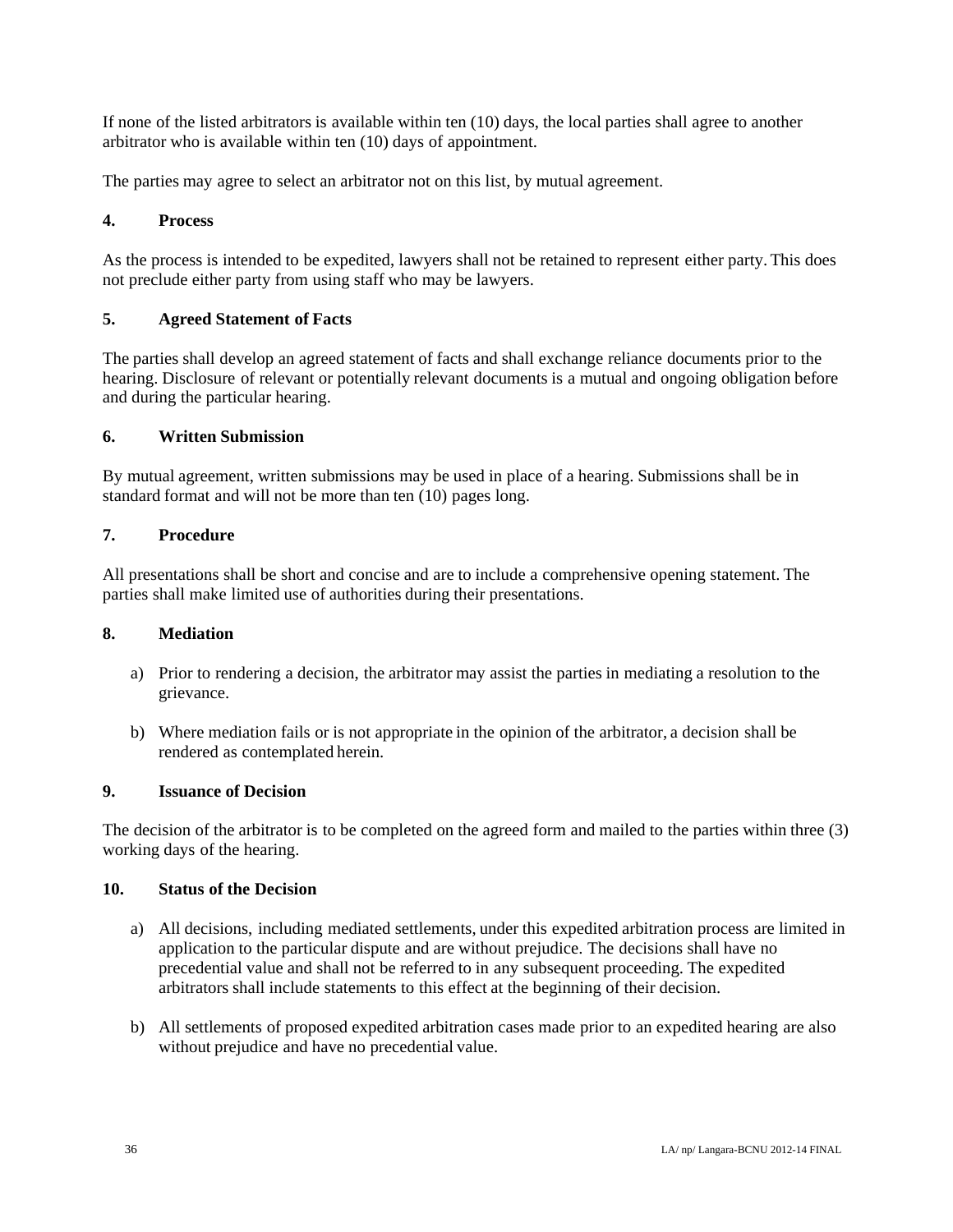- c) The decision or award, including mediated settlements, is final, binding and conclusive. It is understood that it is not the intention of either party to appeal a decision of an expedited arbitration proceeding.
- d) Should the parties disagree as to the meaning of the decision or award, including mediated settlements, either party may request that the arbitrator clarify the decision.

#### **11. Costs**

- a) The parties shall equally share in the costs of the fees and expenses of the expedited arbitrator.
- b) Hearings shall be conducted at the College or at the offices of the union where possible to minimize costs.

#### **12. Authority of Arbitrator**

The expedited arbitrator shall have the same powers and authority as an arbitration board established under the provisions under the Labour Relations Code.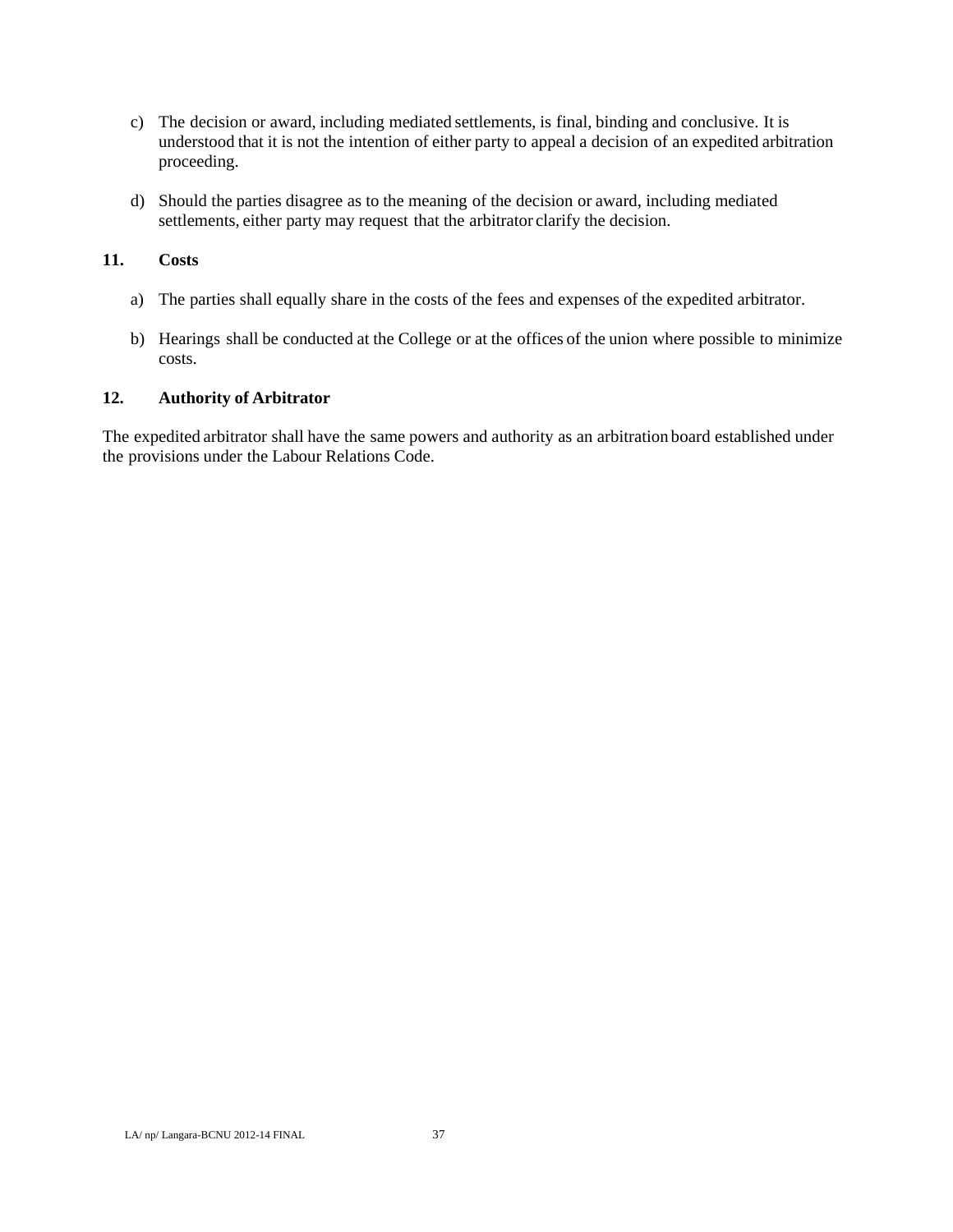## **BCNU SCHEDULE OF WAGE RATES**

|                         | Sept 1, 2012 | Dec 1, 2012 | Apr 1, 2013 | Jan 1, 2014 |
|-------------------------|--------------|-------------|-------------|-------------|
| <b>LEVEL 1</b>          | $1\%$        | $1\%$       | $1\%$       | $1\%$       |
| 1 HOURLY                | 29.3102      | 29.6033     | 29.8993     | 30.1983     |
| <b>BI-WEEKLY</b>        | 2,051.71     | 2,072.23    | 2,092.95    | 2,113.88    |
| <b>ANNUAL</b>           | 53,528       | 54,063      | 54,604      | 55,150      |
| $\boldsymbol{2}$        | 30.4313      | 30.7356     | 31.0430     | 31.3534     |
|                         | 2,130.19     | 2,151.49    | 2,173.01    | 2,194.74    |
|                         | 55,575       | 56,131      | 56,692      | 57,259      |
| 3                       | 31.5625      | 31.8781     | 32.1969     | 32.5189     |
|                         | 2,209.38     | 2,231.47    | 2,253.78    | 2,276.32    |
|                         | 57,641       | 58,217      | 58,799      | 59,387      |
| $\overline{\mathbf{4}}$ | 32.6836      | 33.0104     | 33.3405     | 33.6739     |
|                         | 2,287.85     | 2,310.73    | 2,333.84    | 2,357.18    |
|                         | 59,688       | 60,285      | 60,888      | 61,497      |
| 5                       | 33.8249      | 34.1631     | 34.5048     | 34.8498     |
|                         | 2,367.74     | 2,391.42    | 2,415.33    | 2,439.49    |
|                         | 61,773       | 62,390      | 63,014      | 63,644      |
| 6                       | 34.9460      | 35.2955     | 35.6484     | 36.0049     |
|                         | 2,446.22     | 2,470.68    | 2,495.39    | 2,520.34    |
|                         | 63,820       | 64,458      | 65,103      | 65,754      |
| $\overline{7}$          | 36.0873      | 36.4482     | 36.8127     | 37.1808     |
|                         | 2,526.11     | 2,551.37    | 2,576.89    | 2,605.65    |
|                         | 65,905       | 66,564      | 67,229      | 67,901      |
| 8                       | 37.1478      | 37.5193     | 37.8945     | 38.2734     |
|                         | 2,600.35     | 2,626.35    | 2,652.61    | 2,679.14    |
|                         | 67,841       | 68,519      | 69,204      | 69,896      |
| $\boldsymbol{9}$        | 38.4810      | 38.8658     | 39.2545     | 39.6470     |
|                         | 2,693.67     | 2,720.61    | 2,747.81    | 2,775.29    |
|                         | 70,276       | 70,979      | 71,689      | 72,405      |

Effective Date: Friday, April 12, 2013

Note: annual salary is provided for reference only. Actual annual salary may vary depending on the number of workdays and pay periods in a given year.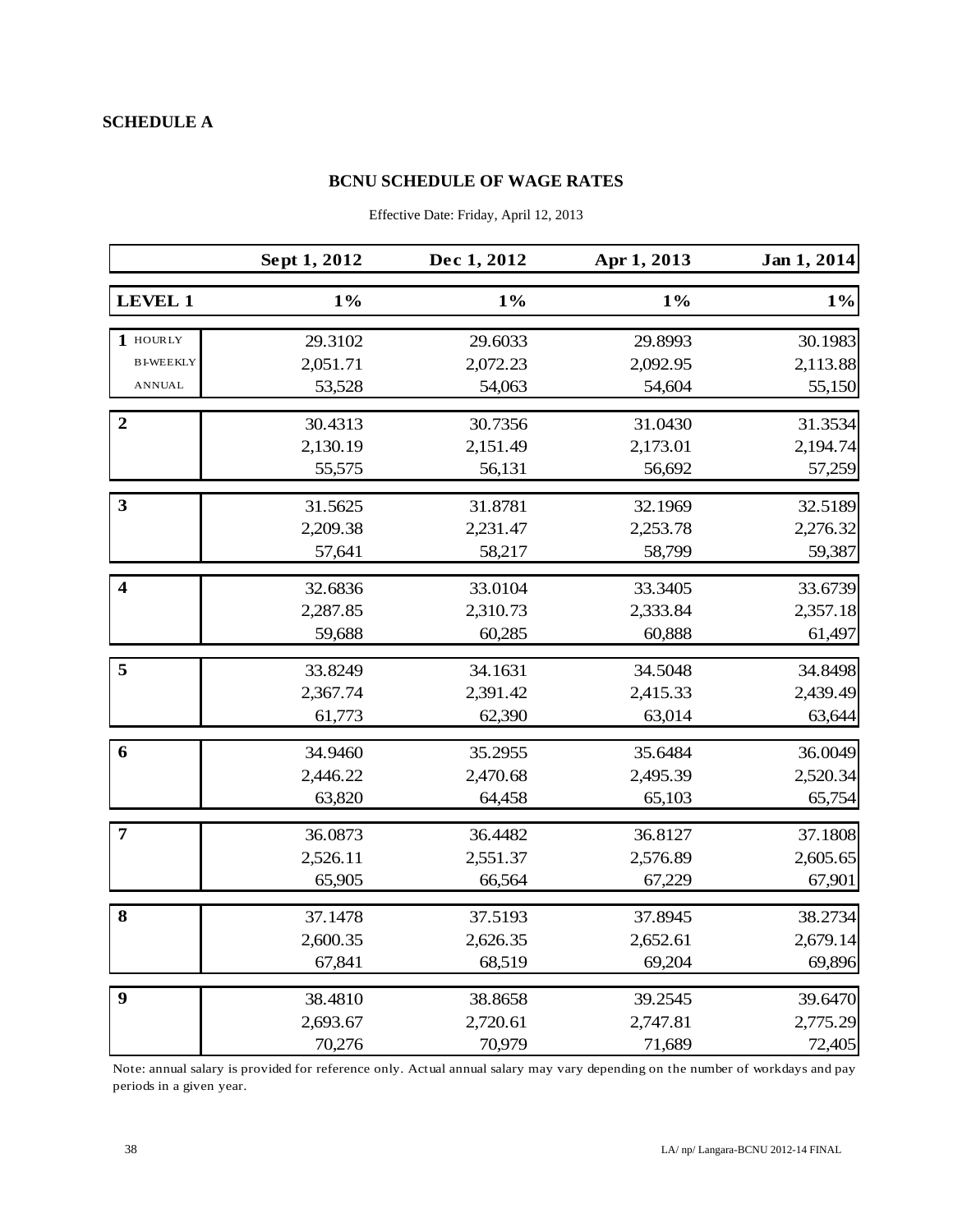#### **INDEX**

| <b>APPENDIX I - LOU</b>                           |  |
|---------------------------------------------------|--|
| Industrial First Aid Certificate 34               |  |
| Applicability of Provisions Temporary, Casual     |  |
| and Probationary Employees27                      |  |
|                                                   |  |
|                                                   |  |
| Basic Medical and Extended Health Plans25         |  |
|                                                   |  |
|                                                   |  |
| Christmas and New Year's Days Off19               |  |
|                                                   |  |
|                                                   |  |
|                                                   |  |
| compensation for work in excess of schedule16     |  |
|                                                   |  |
| Definitions and Eligibility for Employee Benefits |  |
|                                                   |  |
|                                                   |  |
|                                                   |  |
|                                                   |  |
|                                                   |  |
|                                                   |  |
|                                                   |  |
|                                                   |  |
|                                                   |  |
|                                                   |  |
|                                                   |  |
|                                                   |  |
|                                                   |  |
| Entitlement to compensation on termination 10     |  |
|                                                   |  |
| exchange shifts (employees) 13                    |  |
|                                                   |  |
|                                                   |  |
|                                                   |  |
|                                                   |  |
|                                                   |  |
| Group Life and Accidental Death &                 |  |
|                                                   |  |
|                                                   |  |
|                                                   |  |
|                                                   |  |
|                                                   |  |
| Jury Duty and Court Appearance23                  |  |
|                                                   |  |
|                                                   |  |

leave of absence ................................................. 11 Leave Without Pay (Union Business).................. 4 Leave Without Pay for the Care and Nurturing of